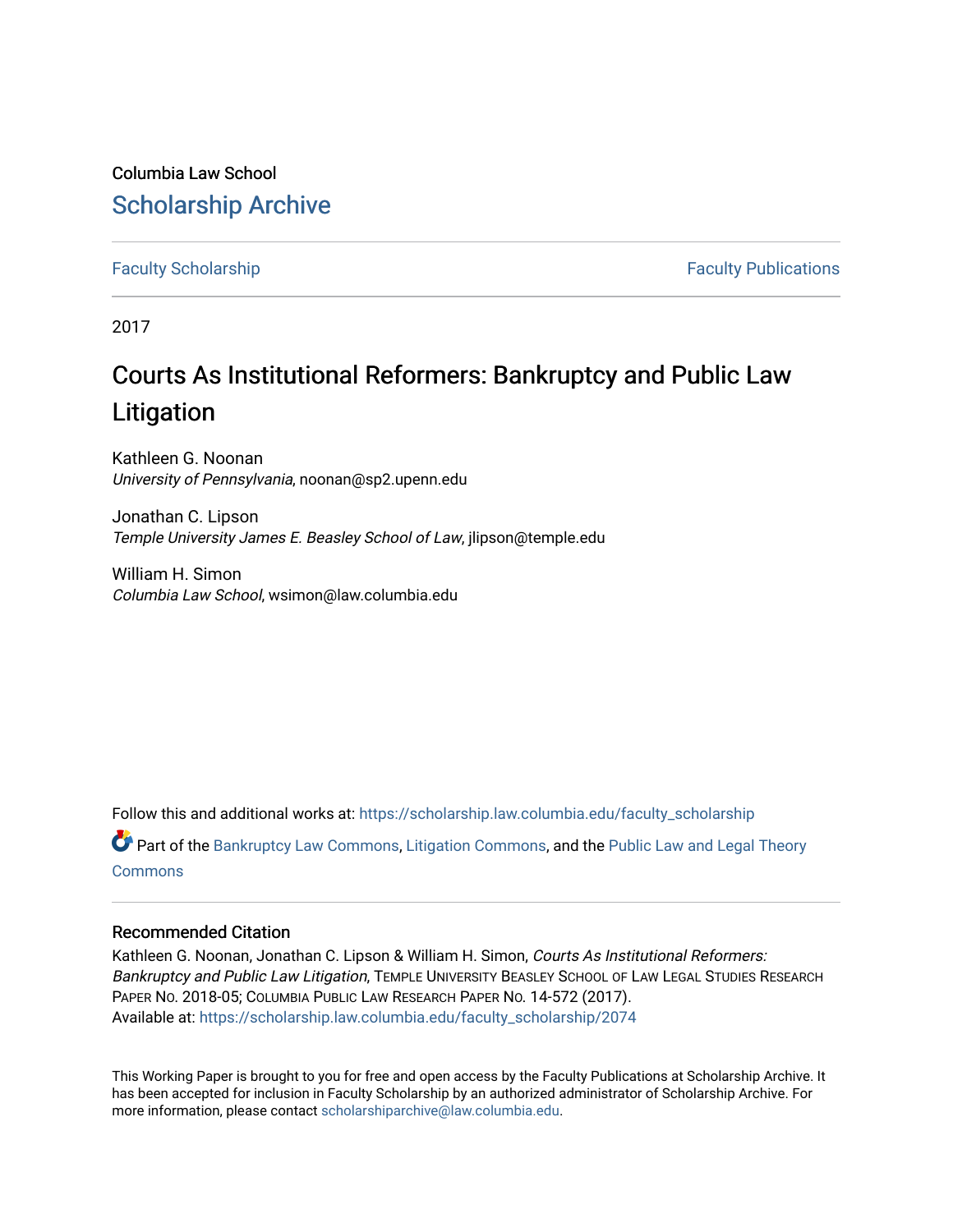*Temple University Beasley School of Law*  LEGAL STUDIES RESEARCH PAPER NO. 2018-05

# **Courts As Institutional Reformers: Bankruptcy and Public Law Litigation**

*Kathleen G. Noonan* 

*Children's Hospital of Philadelphia; University of Pennsylvania - Perelman School of Medicine* 

> *Jonathan C. Lipson Temple University Beasley School of Law*

# *William H. Simon*

*Columbia University Law School; Stanford University - Stanford Law School* 

January 26, 2018

**Cite: Working Paper**

This paper can be downloaded without charge from the Social Science Research Network Electronic paper Collection: https://papers.ssrn.com/sol3/papers.cfm?abstract\_id=3082672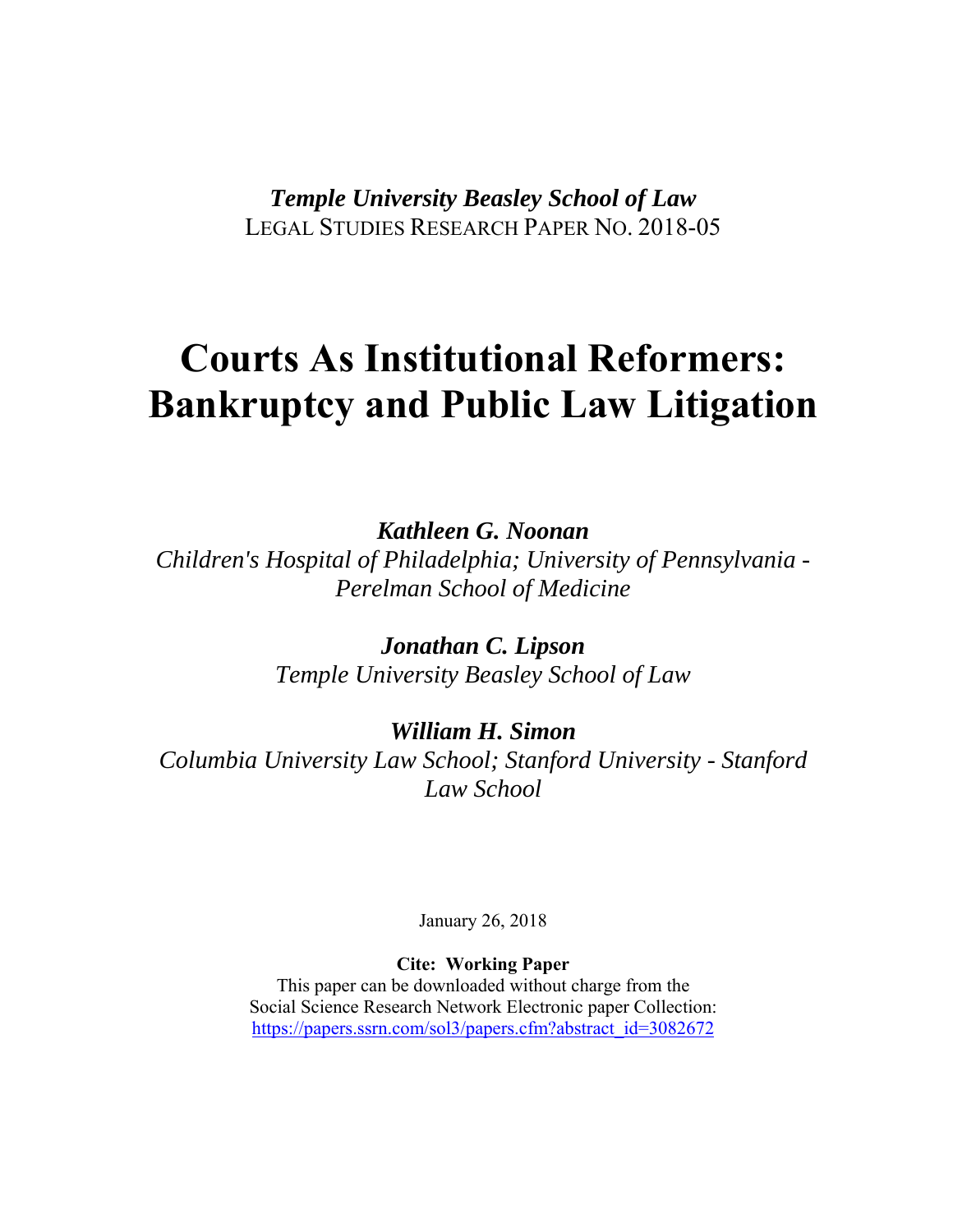# **COURTS AS INSTITUTIONAL REFORMERS: BANKRUPTCY AND PUBLIC LAW LITIGATION**

#### Kathleen G. Noonan, Jonathan C. Lipson and William H. Simon\*

*This article compares two spheres in which courts induce and oversee the restructuring of organizations that fail systematically to comply with their legal obligations: bankruptcy reorganization and public law litigation (civil rights or regulatory suits seeking structural remedies). The analogies between bankruptcy and public law litigation (PLL) have grown stronger in recent years as structural decrees have evolved away from highly specific directives to "framework" decrees designed to induce engagement with stakeholders and make performance transparent. We use the comparison with bankruptcy, where the value and legitimacy of judicial intervention are better understood and more accepted, to address prominent criticisms of PLL. Our comparison shows that judicial intervention in both spheres responds to coordination problems that make individual stakeholder action ineffective, and it explains how courts in both spheres can require and channel major organizational change without administering the organizations themselves or inefficiently constricting the discretion of managers. The comparison takes on greater urgency in light of the Trump Administration's vow to "deconstruct the administrative state," a promise which, if kept, will likely increase demand for PLL.*

# **TABLE OF CONTENTS**

| L. Introduction                                                                            |    |
|--------------------------------------------------------------------------------------------|----|
|                                                                                            |    |
|                                                                                            |    |
|                                                                                            |    |
|                                                                                            |    |
|                                                                                            |    |
|                                                                                            |    |
|                                                                                            |    |
|                                                                                            |    |
|                                                                                            | 24 |
|                                                                                            |    |
|                                                                                            |    |
| IV. Complaints about Public Law Litigation in the Light of the Comparison to Bankruptcy 37 |    |
|                                                                                            |    |
|                                                                                            |    |
|                                                                                            | 44 |

 $\overline{a}$ 

Noonan is Senior Legal Advisor, PolicyLab, Children's Hospital of Philadelphia and Adjunct Faculty, Master in Public Health Program, University of Pennsylvania. Lipson is Harold E. Kohn Professor of Law, Temple University—Beasley School of Law. Simon is Arthur Levitt Professor of Law, Columbia University. We are grateful for encouragement and advice to Melissa Jacoby, James Liebman, David Marcus, Bruce Markell, Ed Morrison, Margo Schlanger, and Fred Tung.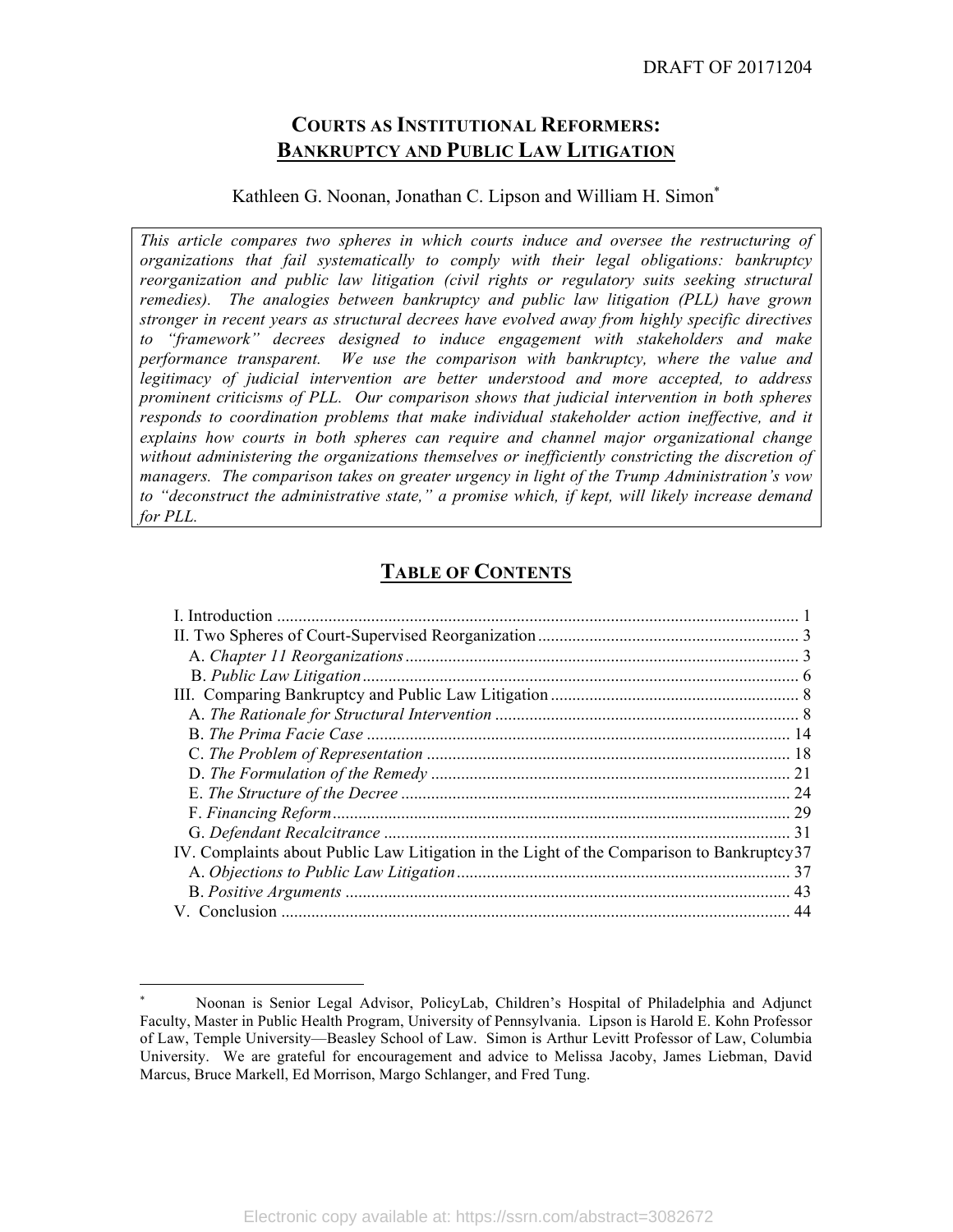# **COURTS AS INSTITUTIONAL REFORMERS: BANKRUPTCY AND PUBLIC LAW LITIGATION**

#### I. Introduction

Large organizations sometimes fail, and when they do courts may be asked to provide a remedy. Often, the remedy is restructuring. Perhaps the largest categories of judicial restructuring are bankruptcy reorganization and "public law litigation" (PLL) civil rights or regulatory cases seeking structural relief against a government agency. Both types of intervention occur frequently, and contrary to some claims, there is no evidence that either is in terminal decline.<sup>1</sup>

Bankruptcy and PLL address similar problems in similar ways, but PLL has proved vastly more controversial. No one doubts that bankruptcy courts have the authority to facilitate massive change in troubled corporations. While there are debates at the margins about how best to achieve bankruptcy's goals, most commentators concede the effectiveness of such intervention in a substantial range of cases.

There is, on the other hand, much more controversy about both the legitimacy and the efficacy of judicial efforts in public law litigation to reform prisons, schools, police departments and other public agencies. Critics assert that judicial efforts to restructure public institutions are categorically undemocratic, or ineffective, or both. 2

Yet, the rationales and the techniques of intervention are similar in both spheres.<sup>3</sup> Although the details of practice vary, the most characteristic form of bankruptcy reorganization resembles an increasingly common form of intervention in public law litigation. Specifically, we compare the Chapter 11 "bootstrap" reorganization, in which the bankruptcy court supervises the restructuring of an organization that is expected to continue operation as a freestanding entity, with the PLL "framework" decree in which the district court induces fairly comprehensive reform, but focuses largely on governance and accountability structures rather than mandating specific practices.

Both types of intervention share important features: Judicial intervention is triggered by the demonstrated inability of the organization to satisfy large-scale legal

.

<sup>&</sup>lt;sup>1</sup> See notes 33-43, *infra*, and sources cited there.

<sup>2</sup> *E.g.*, ROSS SANDLER & DAVID SCHOENBROD*,* DEMOCRACY BY DECREE: WHAT HAPPENS WHEN COURTS RUN GOVERNMENT 10 (2003); John Yoo, *Who Measures the Chancellor's Foot?: The Inherent Remedial Authority of Federal Courts*, 84 CAL. L. REV. 1121 (1996); DONALD HOROWITZ, THE COURTS AND SOCIAL POLICY (1977). We collect and address major criticisms in Part IV.

<sup>&</sup>lt;sup>3</sup> In his seminal article defining and christening "public law litigation", Abram Chayes pointed out the analogy to bankruptcy, noting that "[f]rom 1870 to 1933, federal judges reorganized over 1,000 railroads." Abram Chayes, *The Role of the Judge in Public Law Litigation*, 89 HARV. L. REV. 1281, 1303 (1976). He didn't develop the analogy, however. Theodore Eisenberg and Stephen Yeazell, and later, Susan Sturm, seconded Chayes' observation, but they did not develop it either. Theodore Eisenberg & Stephen C. Yeazell, *The Ordinary and the Extraordinary in Institutional Litigation*, 93 HARV. L. REV. 465, 485-86 (1980); Susan Sturm, *A Normative Theory of Public Law Remedies*, 79 GEO. L. J. 1355, 1385, 1445 (1991).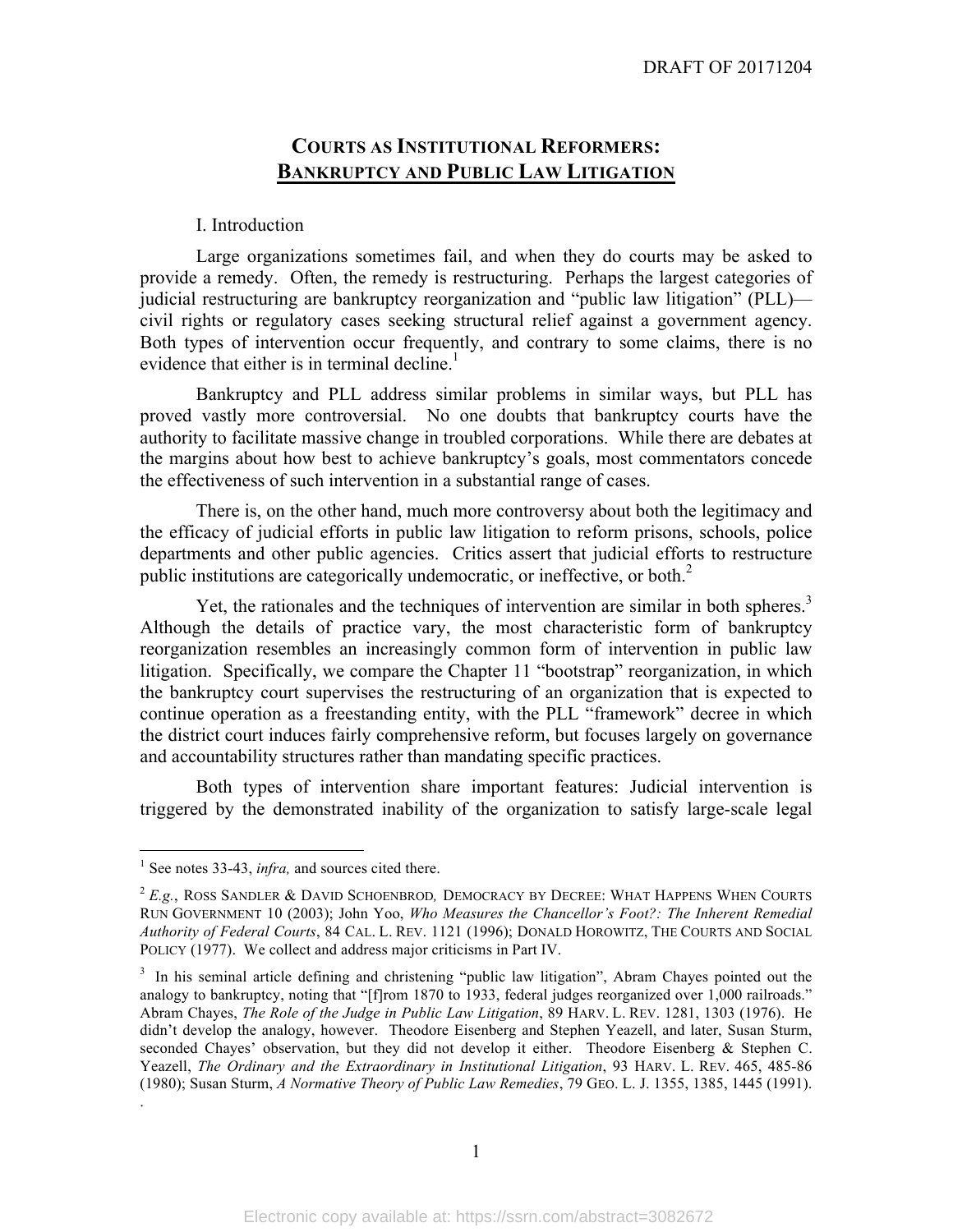obligations. Both types of relief respond to collective action problems that make individual claim adjudication impossible or inefficient. The courts help the parties develop remedial frameworks that limit incumbent managers' control over the organization for the benefit of stakeholders whose legal interests are jeopardized by its operations. In various ways, courts force or persuade managers to account to and engage with the organizations' stakeholders in order to comply with baseline obligations.

Critics mistakenly assume that PLL courts actually "run" the agencies they help to restructure. But this is no more the case in PLL than in bankruptcy. Rather, bankruptcy courts in Chapter 11 cases and district courts in PLL cases typically issue decrees that focus on broad issues of governance and accountability reflected in frameworks negotiated by the parties. Like bankruptcy judges, district judges in PLL do not directly impose practices derived from doctrine or technical expertise. In principle, the court withdraws when the debtor or defendant has given credible assurance that its reconfigured operations will respect the interests of the complaining stakeholders. While PLL and corporate bankruptcy obviously differ in their details, courts and participants in these processes address them in substantially similar ways, an analogy that has for too long been ignored.

Our comparison seeks to quiet anxieties about public law litigation and to enhance explanations about how it works. By analogizing PLL to a less controversial area of practice, we emphasize that judicially-supervised organizational reform is not unique to public law, and that the most common criticisms of it are ill-informed or misplaced. At the same time, the analogy facilitates generalizations about how this kind of judicial intervention works, and how it can be further improved.

Our analysis is also motivated by a sense of urgency. The Trump Administration has vowed to "deconstruct the administrative state,"<sup>4</sup> which implies, among other things, a reduction in the level and quality of services administered by public agencies. A new wave of institutional reform litigation may be one response, whether to enforce existing decrees, or to address new grievances, or both. In the near term, courts may face new and greater PLL challenges than they have in many years.

Part II gives a brief overview of the two spheres of reorganizational practice. Part III reveals important similarities in these facially different areas of practice. Part IV uses the comparison to bankruptcy to challenge major complaints about PLL, to establish affirmative grounds for judicially-supervised restructuring in both spheres, and to offer suggestions about further adaptation in PLL practice by analogy to bankruptcy.

 <sup>4</sup> Philip Rucker and Robert Costa, *Bannon vows a daily fight for 'deconstruction of the administrative state*', Wash. Post., Feb. 23, 2017 available at https://www.washingtonpost.com/politics/top-wh-strategistvows-a-daily-fight-for-deconstruction-of-the-administrative-state/2017/02/23/03f6b8da-f9ea-11e6-bf01 d47f8cf9b643\_story.html?tid=a\_inl&utm\_term=.c045781929a0 (accessed Aug. 26, 2017).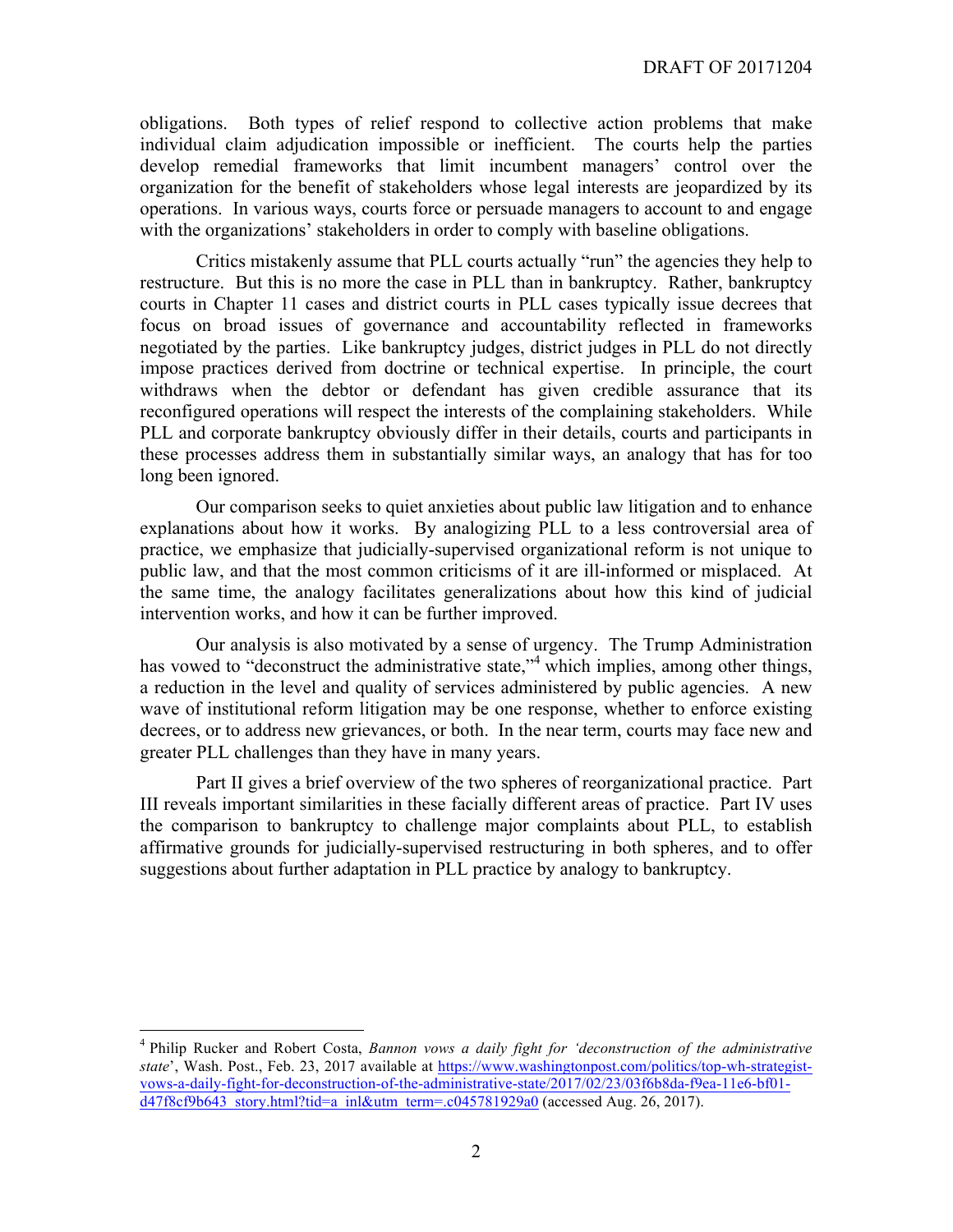II. Two Spheres of Court-Supervised Reorganization

A. Chapter 11 Reorganizations

Chapter 11 of the Bankruptcy Code is the principal legal mechanism for restructuring troubled but viable business organizations.<sup>5</sup> It prescribes a judicial process overseen by specialized, congressionally-created (Article I) courts that are "units" of, and supervised by, United States District (Article III) courts.<sup>6</sup>

Bankruptcy courts have power that can be characterized as deep but circumscribed. It is deep because the commencement of a case results immediately in the creation of an "estate" composed of all of the debtor's property, and a nationwide injunction (the "automatic stay") to shield that property from creditor collection actions.<sup>7</sup> This temporary injunction will largely become permanent if the debtor confirms a "plan of reorganization," an instrument that shares important substantive features with the framework decree in public law litigation.<sup>8</sup> It is circumscribed, however, because it is generally delimited by the "debtor-creditor relationship."9

Restructuring in this context has no single template, but typically involves the refinancing and discharge of debt, the sale of certain lines of business, entity reconfiguration, and changes in management and personnel and firm governance.<sup>10</sup> Although there are many variations, we focus chiefly on the traditional "bootstrap" reorganization, where management remains in possession and control of the debtor, and proposes a reorganization plan whereby the company will remain a largely standalone, going concern after bankruptcy.<sup>11</sup>

 $6$  28 U.S.C. § 1334(b).

 $7$  11 U.S.C. §§ 541(a), 362(a).

<sup>8</sup> *See In re* Stratford of Texas, Inc., 635 F.2d 365, 368 (5th Cir. 1981) (observing that a reorganization plan "represents a kind of consent decree which has many attributes of a contract.").

<sup>9</sup> Jonathan C. Lipson & Jennifer L. Vandermeuse, Stern, *Seriously: The Article I Judicial Power, Fraudulent Transfers, and Leveraged Buyouts*, 2013 WIS. L. REV. 1161, 1195, 1226.

 $10$  As LoPucki and Doherty explain, companies in Chapter  $11-$ 

Lynn M. LoPucki & Joseph W. Doherty, *Bankruptcy Survival*, 62 UCLA L. REV. 970, 979-80 (2015).

<sup>&</sup>lt;sup>5</sup> "Chapter 11" generally refers to 11 U.S.C. §§ 1101, et seq., as well as other provisions of the Bankruptcy Code and Judicial Code. The current version of the Bankruptcy Code was originally enacted in 1978 (Bankruptcy Reform Act of 1978, Pub. L. No. 95-598, 92 Stat. 2549), and has been amended several times, most recently in 2005. Bankruptcy Abuse Prevention and Consumer Protection Act of 2005 (BAPCPA), Pub. L. No. 109-8, 119 Stat. 23 (codified as amended in scattered sections of 11, 18, 28 U.S.C.).

may undergo tumultuous changes during bankruptcy. They may shrink in size, be split into multiple businesses, sell their businesses to new owners, discharge their managers, change their names, and fundamentally change the nature of their businesses. One or more businesses may survive after a bankruptcy, but it may nevertheless be difficult to say whether that survivor is the bankrupt company, a company that acquired the bankrupt company, or a company that acquired elements of the bankrupt company.

 $11$  There is some concern among practitioners and observers that bootstrap reorganizations are passe, and that Chapter 11 is now chiefly used to sell companies. Baird and Rasmussen dramatically opened a 2002 paper: "Corporate reorganizations have all but disappeared." Douglas G. Baird & Robert K. Rasmussen, *The End of Bankruptcy*, 55 STAN. L. REV. 751 (2002). Brubaker and Tabb have a more temperate view: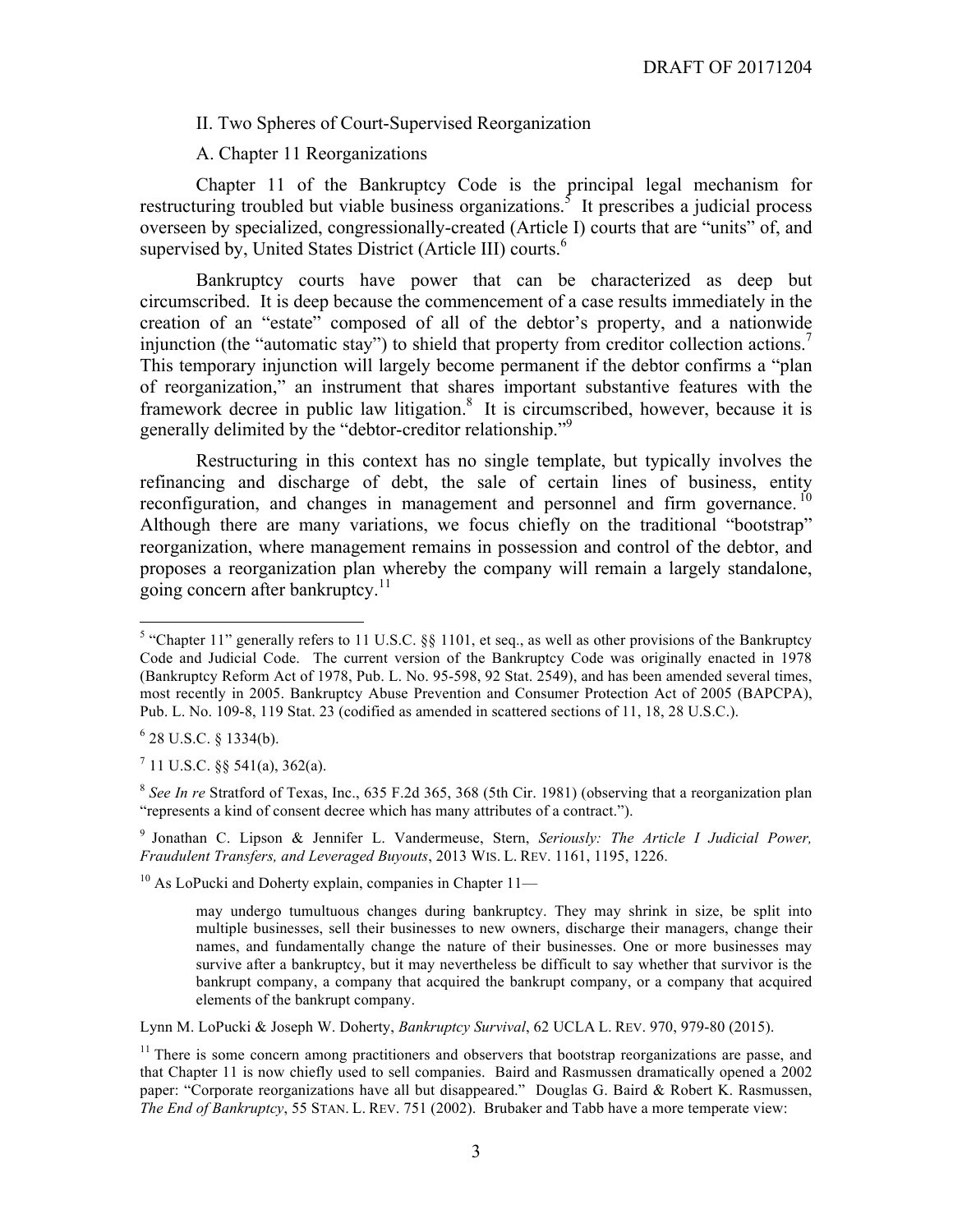Some of the nation's largest and most economically important companies have reorganized under Chapter 11, including General Motors<sup>12</sup> and Chrysler<sup>13</sup>, every legacy commercial airline (e.g., American,<sup>14</sup> United,<sup>15</sup> Delta<sup>16</sup>), most companies with exposure to asbestos liability (e.g., Johns-Manville,<sup>17</sup> W.R. Grace<sup>18</sup>), as well as many "big-box" retailers (e.g., RadioShack<sup>19</sup>), industrial firms (e.g., Lyondell Chemical<sup>20</sup>), and fossilfuel-related businesses (e.g., Energy Future Holdings<sup>21</sup>). For the year ended June 30, 2017, about 5,900 companies filed for Chapter 11 relief. 22 Since 1995, over 1000 very large companies—those with more than \$100 million in assets and publicly-traded securities—have reorganized in this way.<sup>23</sup>

Not all distressed firms successfully reorganize. Those that try and fail will likely have their assets liquidated, either under Chapter 7 of the Bankruptcy Code or through state-court or private proceedings. The distinction between reorganization and liquidation suggests a somewhat starker set of choices than troubled companies actually face, however. Although the bootstrap remains an important, perhaps the modal, form of reorganization, many corporate debtors sell some or all assets or lines of business through the Chapter 11 process, even as they may remain going concerns. The key point is that the company, or a readily identifiable portion of it, survives in altered form presumptively better able to address the needs of stakeholders.

 "As the history of corporate reorganization practice makes abundantly clear (from the equity receiverships of the nineteenth century to the modern-day Chrysler and GM "reorganizations"), "any particular 'plan' can be structured as a 'sale,' and any 'sale' can be effectuated though a 'plan' structure," such that "there actually is no clean, clear distinction between reorganization by 'plan' and reorganization by 'sale'—through the wonders of sophisticated transaction engineering, each can be the precise functional equivalent of the other."

Ralph Brubaker & Charles Jordan Tabb, *Bankruptcy Reorganizations and the Troubling Legacy of Chrysler and GM*, 2010 U. ILL. L. REV. 1375, 1379. Whether the company is sold or remains independent, the court's intervention involves oversight of the construction of a new organizational framework.

<sup>12</sup> *In re* Gen.Motors Corp., Case No. 09-50026 (Bankr. S.D.N.Y. 2009).

<sup>13</sup> *In re* Old Carco LLC (f/k/a Chrysler LLC), Case No. 09-50002 (Bankr. S.D.N.Y. 2009).

<sup>14</sup> *In re* AMR Corp., Case No. 11-15463 (Bankr. S.D.N.Y. 2014).

<sup>15</sup> *In re* UAL Corp., Case No. 02-48191 (Bankr. N.D. Ill. 2006).

<sup>16</sup> *In re* Delta Airlines, Inc., et al., Case No. 05-17923 (Bankr. S.D.N.Y. 2005).

<sup>17</sup> Kane v. Johns-Manville Corp., 843 F.2d 636, 638 (2d Cir. 1988).

<sup>18</sup> *In re* W.R. Grace & Co., Case No. 01-01139 (Bankr. Del. 2011).

<sup>19</sup> *In re* RadioShack Corp., et al., Case No. 15-10197 (Bankr. D. Del. 2015).

<sup>20</sup>*In re* Lyondell Chem. Co., Case No. 09-10023 (Bankr. S.D.N.Y. 2009).

<sup>21</sup> Energy Future Holdings Corp., et al., Case No. 14-10979 (Bankr. D. Del. 2014).

<sup>22</sup> U.S. COURTS, TABLE F-2—U.S. BANKRUPTCY COURTS BANKRUPTCY FILINGS (June 30, 2017), *available at* http://www.uscourts.gov/sites/default/files/data\_tables/bf\_f2\_0630.2017.pdf.

<sup>23</sup> *A window on the world of big-case bankruptcy*, UCLA-LOPUCKI BANKRUPTCY RESEARCH DATABASE, http://lopucki.law.ucla.edu (adjusted to 1980 dollar valuations).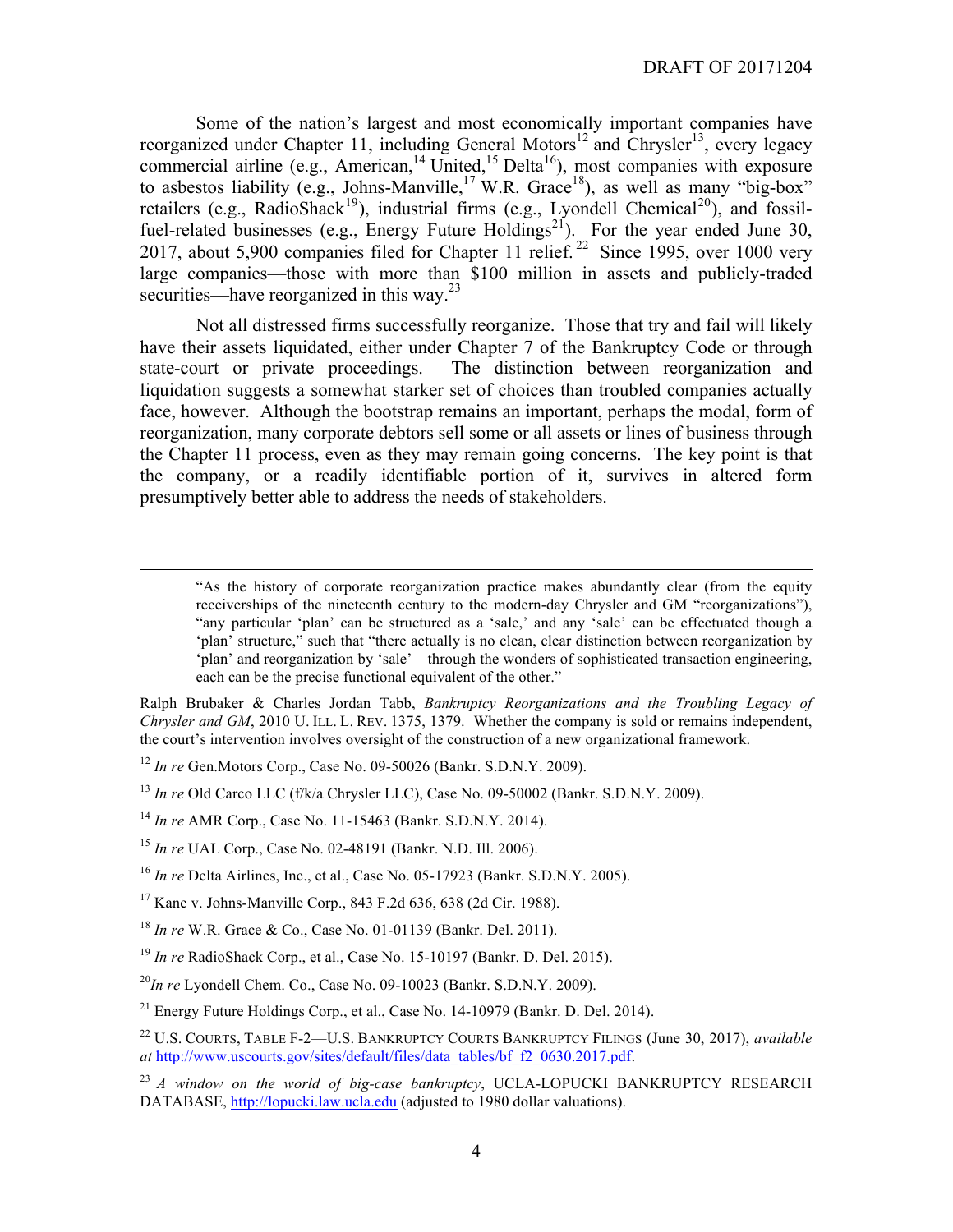Wealth maximization is the principal normative justification and metric in such cases. "Congress presumed that the assets of the debtor would be more valuable if used in a rehabilitated business than if 'sold for scrap"' in a liquidation, the Supreme Court has stated.<sup>24</sup> Few observers challenge this presumption, or the judicially-centered approach Congress has selected.<sup>25</sup> This may be because in broad terms, it is viewed as largely successful. One recent study of very large company reorganizations found that 70% succeed in the sense that they remain going concerns, either independently or as identifiable parts of other companies.<sup>26</sup>

Critics have occasionally proposed that the court's role in business reorganization be transferred to an agency. They argue that this essentially administrative role is more appropriate to the executive branch.<sup>27</sup> Indeed, when banks and insurance companies fail, they are not permitted to use bankruptcy, but instead are overseen by regulators.<sup>28</sup> While it is true that bankruptcy is the only major Congressional power to be implemented almost entirely through courts,<sup>29</sup> many find that the greater transparency and political independence of the courts offer substantial advantages.

Judicially-supervised corporate restructuring is not limited to bankruptcy courts. All states have receivership and analogous statutes that permit the restructuring of some organizations within that state. When debtors such as banks or insurance companies cannot use bankruptcy or when a debtor's assets and creditors are concentrated in a single state, such proceedings may be used instead of bankruptcy. While this may be rare, state courts acting in this capacity function much like a federal bankruptcy court in Chapter 11. In the *Ambac* case, for example, a state court in Wisconsin supervised the restructuring of an insurance company subsidiary and coordinated its efforts with the bankruptcy court in New York, which supervised the Chapter 11 case of the parent holding company.<sup>30</sup>

 $28$  11 U.S.C. § 109(b).

 $^{24}$  United States v. Whiting Pools, Inc., 462 U.S. 198, 203 (1983).

 $25$  This has not always been the case. Some early critics argued that the system was inherently inefficient and should be abandoned. Michael Bradley & Michael Rosenzweig, *The Untenable Case for Chapter 11*, 101 YALE L.J. 1043, 1050 (1992). More recent studies suggest that the system operates in a reasonably efficient manner. *See* Elizabeth Warren & Jay Lawrence Westbrook, *The Success of Chapter 11: A Challenge to the Critics*, 107 MICH. L. REV. 603, 606 (2009).

<sup>26</sup> LoPucki & Doherty, *supra* note 10, at 972. Success in reorganization (understood as a confirmed plan) appears to be a function, in part, of size. *See* Jonathan C. Lipson and, Christopher Fiore Marotta, *Examining Success*, 90 AM. BANKR. L.J. 1, 37 (2016) (finding in sample of about 1200 cases that 90% of cases involving over \$100 million in assets confirmed plans while only half of smaller cases did so).

<sup>&</sup>lt;sup>27</sup> The so-called Brookings Study proposed administrative resolution for consumer cases. DAVID T. STANLEY & MARJORIE GIRTH, BANKRUPTCY: PROBLEM, PROCESS, REFORM 196-218 (1971). Title II of the Dodd-Frank reforms would have much this effect for the "orderly liquidation" of "systemically important financial institutions." Jonathan C. Lipson, *Against Regulatory Displacement: An Institutional Analysis of Financial Crises*, 17 U. PA. J. BUS. L. 673, 738 (2015) (citing 176 Pub. L. No. 111-203, 124 Stat. 1376 (2010).

<sup>29</sup> Jonathan C. Lipson, *Debt and Democracy: Towards A Constitutional Theory of Bankruptcy,* 83 NOTRE DAME L. REV. 605, 644 (2008).

<sup>30</sup> *See* Michael J. de la Merced, *Ambac Files for Bankruptcy,* N.Y. TIMES, Nov. 8, 2010, *available at* https://dealbook.nytimes.com/2010/11/08/ambac-files-for-bankruptcy/? r=0.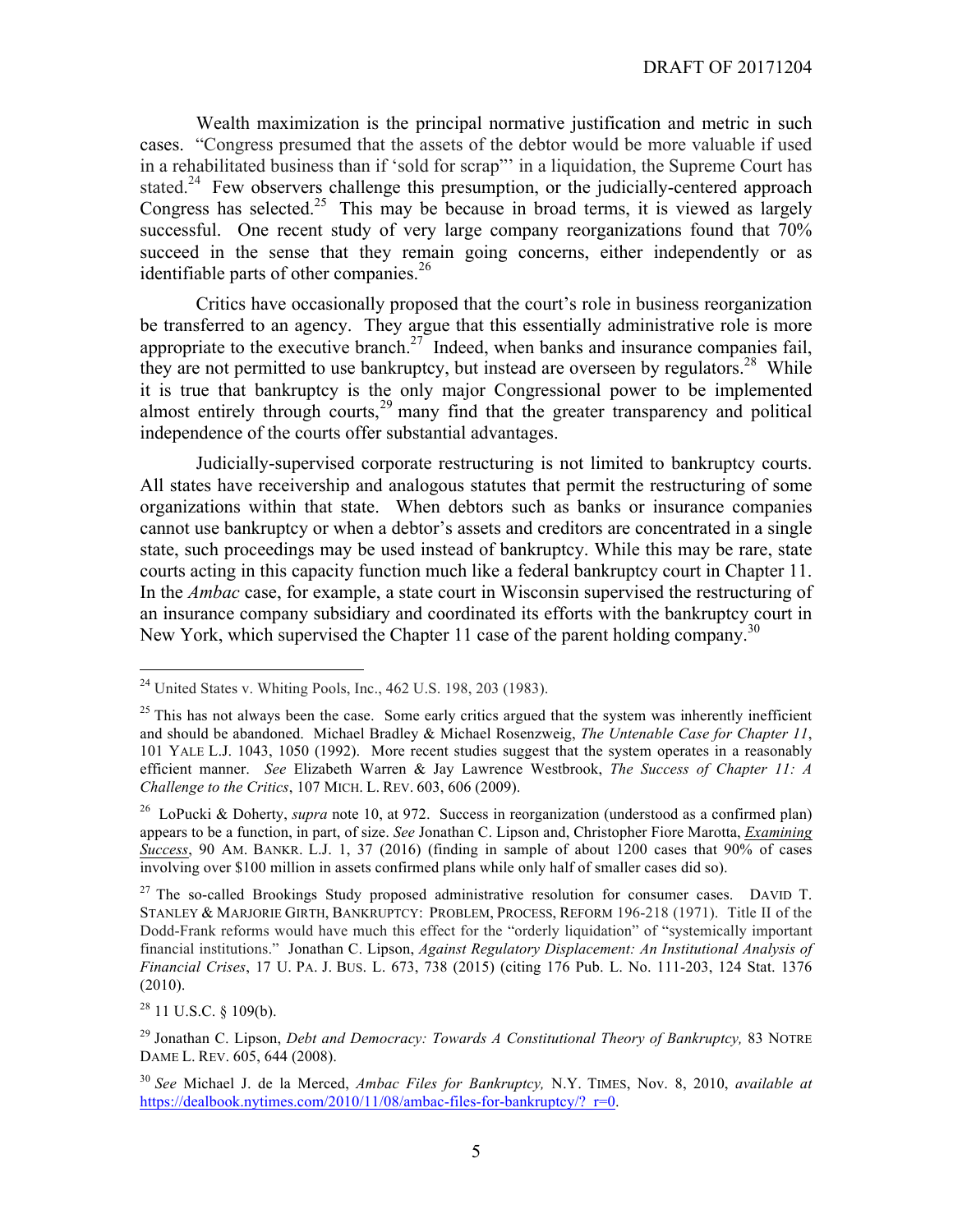#### B. Public Law Litigation

Structural injunctions address a broad range of the operations of government agency defendants. These decrees are most strongly identified with civil rights claims, but they can be found in other areas.<sup>31</sup> Public law litigation is most closely identified with the federal courts, but a substantial number of structural decrees have emerged from state courts, including some of the most ambitious.<sup>32</sup> Since the mid-1990s when the Supreme Court reversed two structural decrees as abuses of remedial discretion, PLL has sometimes been described as moribund<sup>33</sup>, but as with similar assertions in bankruptcy, such claims are exaggerated.<sup>34</sup>

The area where the claim of decline has been most thoroughly studied is incarceration. This is the sector where there has been the strongest pushback against systemic relief, both from appellate decisions heightening proof burdens and a federal statute designed to restrict remedial discretion. Margo Schlanger reports that, while the number of orders has declined and their scope has narrowed in recent decades, structural intervention still plays a prominent role in prison reform. In 2011, the Supreme Court affirmed a population cap order effectively requiring the release of tens of thousands of prisoners in California. In 2006, the latest date for which data is available, about a third

<sup>&</sup>lt;sup>31</sup> They have occurred in many complex environmental controversies. *E.g.*, CHARLES M HAAR, MASTERING BOSTON HARBOR: COURTS, DOLPHINS, AND IMPERILED WATERS (2005) (describing the courtinduced clean-up of Boston Harbor). They also have a long lineage in antitrust law. RICHARD EPSTEIN, ANTITRUST CONSENT DECREES IN THEORY AND PRACTICE (2007). And they have some resemblance to recent practice in which corporations agree to submit to monitoring and adopt compliance procedures in return for deferral of prosecution for violation of, for example, the securities laws or the Foreign Corrupt Practices Act. BRANDON GARRETT, TOO BIG TO JAIL: HOW PROSECUTORS COMPROMISE WITH CORPORATIONS (2014).

<sup>&</sup>lt;sup>32</sup> *E.g.*, Perez v. Boston Housing Authority, 379 Mass. 703 (1980) (approving decree reforming the Boston Housing Authority); HAAR, *supra* note 31, (chronicling the judicially-supervised clean-up of Boston harbor); CHARLES M. HAAR, SUBURBS UNDER SIEGE: RACE, SPACE, AND AUDACIOUS JUDGES (1998) (chronicling the decades-long judicial efforts to induce reform of exclusionary zoning practices in New Jersey).

<sup>33</sup> *E.g.,* Samuel Issacharoff & Robert Klonoff, *The Public Value of Settlement*, 78 FORDHAM L. REV. 1177, 1195 (2009) (characterizing the structural injunction as "a dying breed"); Gillian Metzger, *The Constitutional Duty to Supervise*, 124 YALE L. J. 1836 1860-61 (2015) (doubting the "broad availability of systemic challenges"). The two famous cases reversing systemic relief are *Missouri v. Jenkins*, 515 U.S. 70 (1995), a school desegregation case, and *Lewis v. Casey*, 518 U.S. 343 (1996), a prison case.

<sup>34</sup> Since the reversal in *Casey*, the Court has upheld extensive structural relief in the prison context. *Brown v. Plata*, 563 US 493 (2011) (upholding order likely to require release of thousands of prisoners). The Court's post-*Jenkins* decision rejecting gender segregation at Virginia Military Institute foreseeably required a complex remedial response (though here judicial supervision turned out to be less intense). *US v. Virginia*, 518 U.S. 515 (1996); Katherine Bartlett, *Unconstitutionally Male?: The Story of United States v. Virginia,* in Woman and the Law Stories xx, xx-xx (Elizabeth Schneider and Stephanie Wildman eds 2010). In their critique of structural injunctions, Ross Sandler and David Schoenbrod noted a widespread belief that the practice is "over and done with" but rejected the belief as mistaken. SANDLER & SCHOENBROD, *supra* note 2, at 10. Other scholars noting the continued vitality of PLL include Myriam Gilles, *An Autopsy on the Structural Reform Injunction: Ooops … It's Still Moving!,* 58 U. MIAMI L. REV. 143 (2003); Tracy A. Thomas, *The Continued Vitality of Prophylactic Relief*, 27 REV. LITIGATION 113 (2007); Charles F. Sabel & William H. Simon, *Destabilization Rights: How Public Law Litigation Succeeds*, 117 HARV. L. REV. 1015 (2004). See also the recent sources cited below in notes [].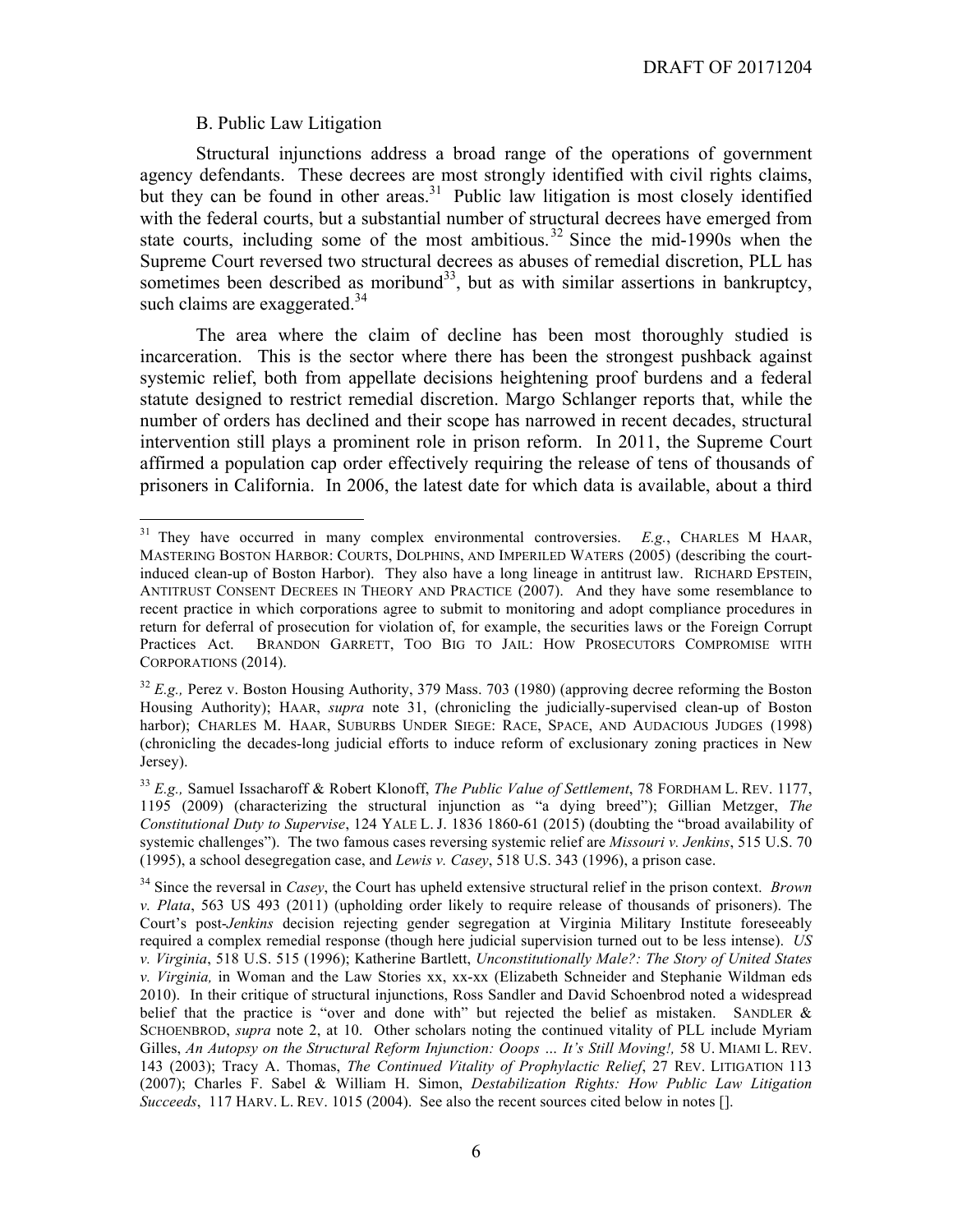of the prisoners in California's local jails and eleven percent of the nationwide jail population were in facilities covered by framework decrees governing inmate population.35

The story is similar in other areas: a decline in number and narrowing in scope of structural orders, but still a substantial number of pending cases and active decrees that are a major influence in many jurisdictions on schools,  $36$  mental health institutions,  $37$ police departments,<sup>38</sup> child protection agencies,<sup>39</sup> and environmental regulation and management agencies.<sup>40</sup> For example, a 2006 survey of child protective services litigation reports that in the preceding ten years, class actions against child welfare agencies had been initiated in 30 states and that consent decrees or settlement agreements were in effect in all of them.<sup>41</sup> Or to take another example, since 1994, when Congress authorized the Department of Justice to seek systemic relief for police misconduct, the Department has achieved broad consent decrees or settlement agreements with the police agencies of more than 20 cities, including some of the biggest in the country.<sup>42</sup> New York City recently operated under 26 settlement agreements or decrees mandating broad administrative relief. $43$ 

To be sure, there have been changes over the years in the form judicial intervention takes. As we show below, some of these changes respond to critiques of structural decrees; yet critical discussion has not always acknowledged these changes. Those whose knowledge of the legal system derives from appellate opinions are likely to be under-informed, since appellate discussion is often out of touch with lower court practice. The misapprehension is due in part to the fact that many cases settle and are not appealed. (Consent decrees can sometimes be challenged on appeal where interveners

 <sup>35</sup> Margo Schlanger, *Brown v. Plata and Realignment: Jails, Prisons, Courts, and Politics*, 48 HARV. C.R.- C.L. L. REV. 165, 197-98 (2013) (reporting data on jail orders); Margo Schlanger, *Civil Rights Injunctions Over Times: A Study of Jail and Prison Orders*, 81 N.Y.U. L. REV. 550, 576-82, 602-05 (2006) (reporting data on numbers of cases and orders and scope of decrees).

<sup>36</sup> Lauren Gillespie, *The Fourth Wave of Educational Finance: Pursuing a Federal Right to an Adequate Education*, 95 CORNELL L. REV. 989 (2010); David Rostetter & Katrina Arndt, *Class Action Lawsuits and Consent Decrees in Special Education: Recommendations for Practice*, 23 J. DISABILITY POL'Y STUD. 195 (2012).

<sup>37</sup> Samuel Bagenstos, *The Past and Future of Deinstitutionalization Litigation*, 34 CARDOZO L. REV. 1 (2012).

<sup>&</sup>lt;sup>38</sup> SAMUEL WALKER & CAROL ARCHBOLD, THE NEW WORLD OF POLICE ACCOUNTABILITY 48-49 (2d ed. 2014); Charles F. Sabel & William H. Simon, *The Duty of Responsible Administration and the Problem of Police Accountability*, 22 YALE J. REG. 1 (2016).

<sup>&</sup>lt;sup>39</sup> CHILD WELFARE LEAGUE OF AMERICA, CHILD WELFARE CONSENT DECREES: AN ANALYSIS OF THIRTY-FIVE COURT ACTIONS FROM 1995 TO 2005 (October 2005).

<sup>40</sup> *E.g*., Nathan Matthews, *Rewatering the San Joaquin River: A Summary of the Friant Dam Litigation*, 34 ECOLOGY L. Q. 1109 (2007); HAAR, *supra* note 31.

<sup>41</sup> CHILD WELFARE LEAGUE OF AMERICA, *supra* note 39, at 2.

<sup>42</sup> WALKER & ARCHBOLD, *supra* note 38, at 48-49.

<sup>&</sup>lt;sup>43</sup> E-mail from Thomas Crane, Chief, General Litigation Division, New York City Law Department, to William H. Simon (June 29, 2015).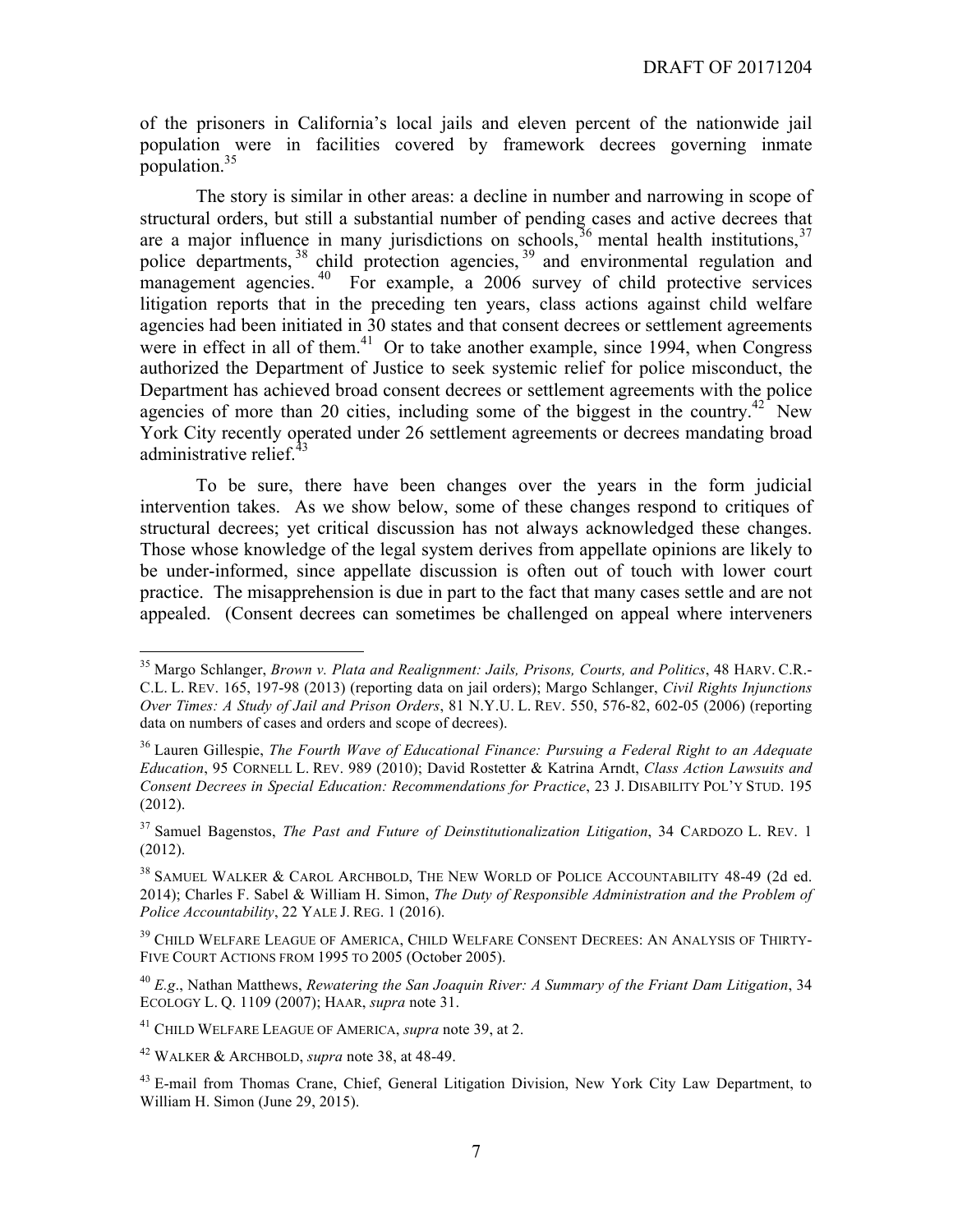object or a defendant seeks modification, but such appeals are rare.) Misapprehension also arises from the fact that practice has evolved in ways that make some of the concerns expressed in appellate cases irrelevant, as we elaborate below.<sup>44</sup>

III. Comparing Bankruptcy and Public Law Litigation

This part compares and contrasts key features of judicially-supervised reorganization in bankruptcy and public law litigation, including the rationale for structural intervention, the required prima facie showing, stakeholder representation, formulation and implementation of the remedy, and termination of the court's involvement. In all of these matters, there are important analogies between the work of bankruptcy courts and that of PLL courts.

#### A. The Rationale for Structural Intervention

Intervention in both spheres is a response to coordination problems presented by multiple individual claim assertion and, in addition, by the need to protect vulnerable stakeholders who would not be able to assert claims effectively as individuals.

#### 1. Bankruptcy

The basic premise of corporate reorganization under Chapter 11 is that the debtor is or soon will be unable to fulfill its legal obligations on a large scale. The debtor's obligations may arise under contracts (as with bonds or loan agreements), in tort (as with such famous examples as asbestosis and mesothelioma), or otherwise (e.g., tax obligations). In the absence of bankruptcy, debts can be collected only on an individual basis, usually in a state court of general jurisdiction. Large corporate debtors may have hundreds or thousands of creditors,<sup>45</sup> and may have defaulted as to many of them. Applicable state law is likely to follow the "race of diligence" model, meaning that the first creditor to obtain a judgment and execute on it will have first priority in the debtor's

<sup>&</sup>lt;sup>44</sup> A 2011 Supreme Court case involving a private damage action against Wal-Mart appears to have prompted courts to take a stricter view of class certification in public law litigation. David Marcus, *The Public Interest Class Action*, 104 GEO. L.J. 777 (2016) (documenting and criticizing this development). The recent cases require a more extensive preliminary showing than in the past. Nevertheless, most wellprepared and adequately funded public law claims should be able to satisfy the requirement. For recently certified public law claims, see, *e.g.*, Parsons v. Ryan, 754 F.3d 657 (9<sup>th</sup> Cir. 2014) (challenging prison health care); Gray v. County of Riverside, 2014 WL 5304915 (C.D. Cal. 2014)(challenging jail conditions); DL v. District of Columbi*a*, 312 F.R.D. 1 (DDC 2015) (challenging administration of special education); Unknown Parties v. Johnson, 163 F. Supp. 3d 630 (2016) (challenging jail conditions); Fish v. Kobach, 2016 WL 4060262 (D. Kan. 2016) (challenging voting restrictions).

<sup>45</sup>*See, e.g.*, *In re* General Motors Corp., No. 09-50026, 2009 WL 1959233 (Bankr. S.D.N.Y. 2009) (71,312 claims according to cert.gardencitygroup.com/aps/fs/searcher); *In re* RS Legacy Corp. [Radio Shack], No. 15-10197, 2016 WL 1084400 (Bankr. D. Del. 2016) (15,919 claims according to Prime Clerk https://cases.primeclerk.com/radioshack/Home-ClaimInfo); Energy Future Holdings, No. 14-10979, 2014 WL 3828283 (Bankr. D. Del. 2014) (7.608 claims according to Epiq Systems Debtor Matrix – dm.epiq11.com/EFH/claim); and *In re* Caesars Entm't Operating Co., No. 15-01145, 2015 WL 302749 (Bkrtcy. N.D.Ill. 2015) (5,719 claims according to Prime Clerk, cases.primeclerk.com/ceoc/Home-ClaimInfo). The number of claims is likely greater than the number of creditors, as creditors may file multiple or duplicative claims.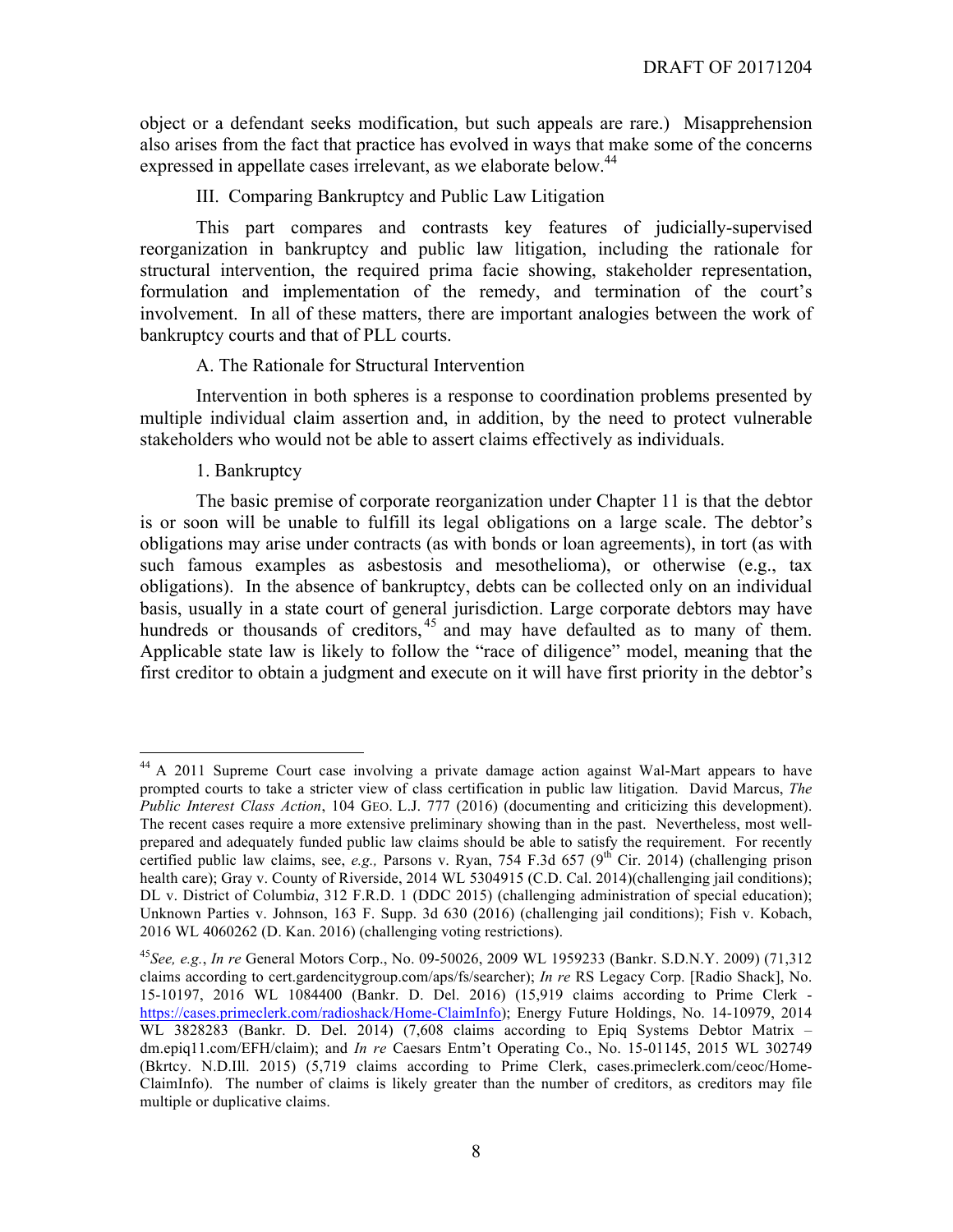unencumbered assets.<sup>46</sup> This will generally be true regardless of the size or source of the creditor's claim. Collection is characterized as a race because it is largely a function of speed through the judicial system. For a debtor with many creditors, it is likely to be highly inefficient and distributively arbitrary.

Inefficiencies stem largely from coordination failures and information asymmetries. Absent bankruptcy, every claim must be prosecuted through a complaint and, assuming no defense, a default judgment which is then used as the basis for seizing property, usually through the ministrations of a sheriff or receiver in the jurisdiction in which the creditor may find the debtor's property.<sup>47</sup> Any given creditor is unlikely to know the position of all (or even many) other creditors in the race of diligence, and thus their respective relative priority in the debtor's assets. Even if they were to obtain this information, it would be difficult to know whether the debtor's assets were sufficient to satisfy all claims or, more plausibly, which claims, since the debtor's assets almost certainly would be insufficient to pay all creditors in full.<sup>48</sup>

Some creditors will succeed, however, and they will have the power to force a sale of the debtor's assets to satisfy their claims and the attendant administrative costs. Because sheriffs and receivers cannot generally seize or sell property outside of their jurisdictions, creditors of a multi-jurisdictional debtor (which would be most large corporations) face significant coordination problems. The historic example is the railroad: if "the lines of the road [were] broken up and fragments thereof placed in the hands of various receivers, and the rolling stock, materials, and supplies seized and scattered abroad, the result would be irreparable injury to all persons having any interest in said line of road."<sup>49</sup>

It seems unlikely that creditors could avoid the inefficiencies of individual collection actions by organizing and renegotiating their relationships without direct or indirect judicial assistance. Most large debtors will have complex capital structures which produce webs of interrelated debts. A single debtor may be composed of many subsidiaries and affiliates, each of which may have separate or shared financial creditors

<sup>&</sup>lt;sup>46</sup> We discuss the rights of secured creditors below, and put to one side the effect that statutory liens may have for select creditors (e.g., "mechanics' liens").

<sup>&</sup>lt;sup>47</sup> *See, e.g., Penn. R. Civ. P.* 3023  $\&$  3104 (regarding judgment liens and execution).

<sup>&</sup>lt;sup>48</sup> Creditors could form groups and pursue their claims collectively. But in cases with widely dispersed creditors, such as bondholders, or creditors whose claims may be contingent and unliquidated, such as tort creditors, coordination is likely to be difficult, if not impossible. Given the temporal nature of statecollection law, creditors are likely to view themselves as competitors for the debtor's limited assets, not allies.

<sup>49</sup> Oscar Lasdon, *The Evolution of Railroad Reorganization*, 88 BANKING L.J. 3, 6 (1971). Landon was discussing the federal equity receivership of the 1884 receivership of the Wabash, St. Louis & Pacific Railway (Wabash) that receivers be appointed due to the impending default of one of more than 30 mortgages it had granted. Wabash was the first American railway system to do this in federal court on its own initiative. *See* DAVID A. SKEEL, DEBT'S DOMINION, 63-64 (2001) (discussing precedent-setting nature of the Wabash receivership).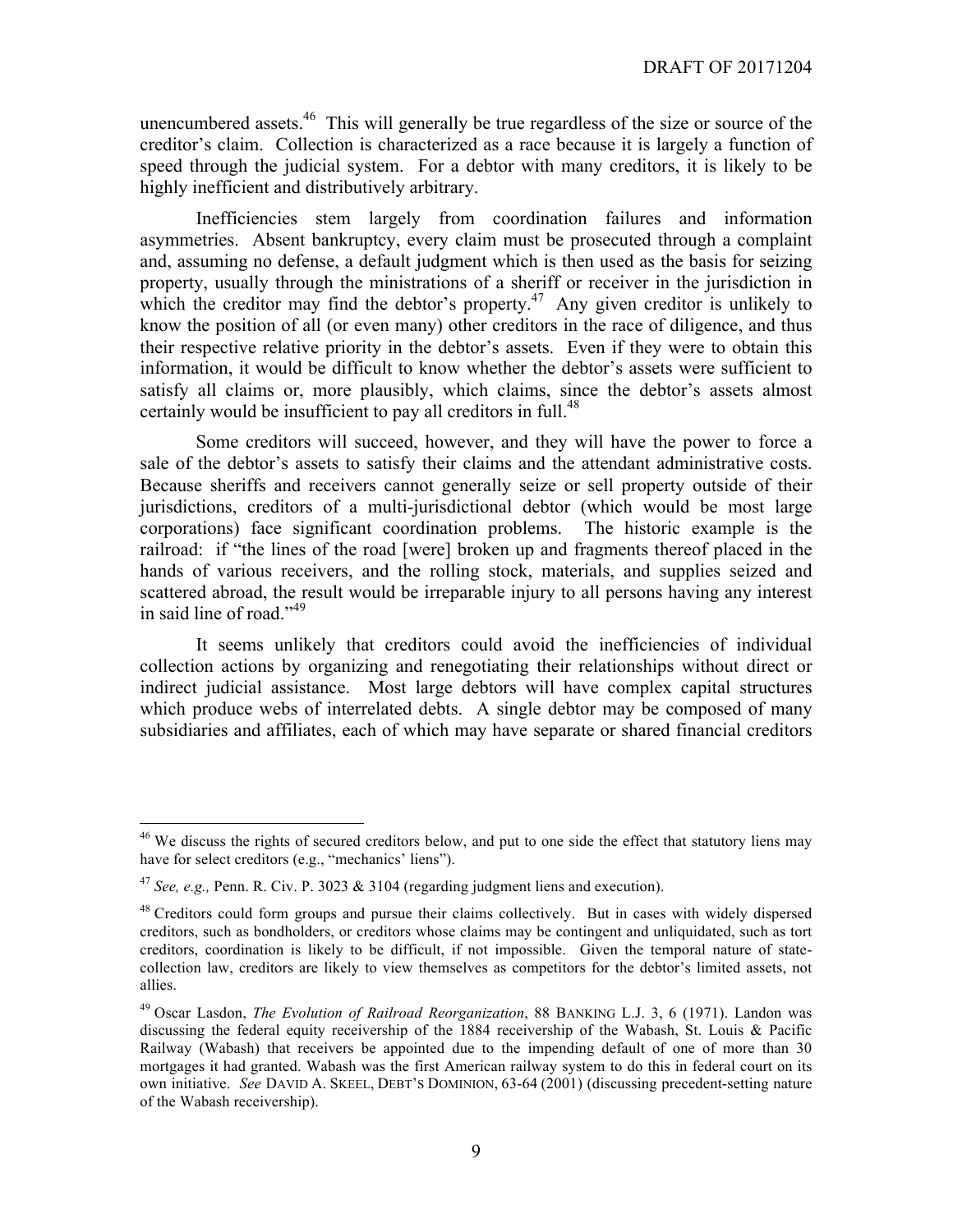(e.g., banks and bondholders).<sup>50</sup> In many cases, some but not all debtors in a corporate group will also have obligations to general unsecured trade creditors, taxing authorities, and perhaps tort claimants or terminated employees seeking recovery.<sup>51</sup> Bankruptcy exists because it is usually difficult for such heterogeneous claimants to coordinate when the debtor encounters financial distress.<sup>52</sup>

Market-coordination can occur through the renegotiation of major defaulted debt contracts. Although these negotiations often work, they are sometimes precluded by the number and diversity of creditor interests.<sup>53</sup> This has led to a dynamic where some creditors may be tempted to hold out for a better deal.<sup>54</sup> Bankruptcy addresses these coordination failures directly through the automatic stay, if a case is commenced. Even if a case is not commenced, the threat of bankruptcy is a major factor in bringing recalcitrant parties to the table. Thus, actual or potential bankruptcy is a major factor in coordinating otherwise dispersed and potentially adverse creditors.

The market is also unlikely to correct distributive imbalances in the restructuring process. Such imbalances may arise because some stakeholders are more sophisticated and better-resourced than others. The well-endowed can exploit collective action failures to gain relatively greater recovery shares. Professionalized distress investors, sometimes known as "vulture funds," can in some cases manipulate the process to increase their own recoveries at the expense of less sophisticated stakeholders, such as unrepresented employees.

Small public shareholders and employees have been thought especially vulnerable to disproportionate loss of the debtor's going concern value in a liquidation for the

<sup>&</sup>lt;sup>50</sup> General Growth Properties, the largest real-estate-based Chapter 11, had 160 special-purpose subsidiaries. *In re* General Growth Props. Inc., Case No. 09-11977 (ALG) (Bankr. S.D.N.Y. Apr. 16, 2009).

 $<sup>51</sup>$  For example, property a debtor acquires after commencement of the case is unlikely to be encumbered by</sup> a pre-bankruptcy lien, even if the security agreement had a so-called "after-acquired property" clause purporting to encumber such property. Bankruptcy Code § 552 specifically disables such provisions. 11 U.S.C.  $\S$  552(a). Thus, revenue earned during the case could be unencumbered, and may be available to general unsecured creditors under a reorganization plan, free from a pre-bankruptcy lien.

<sup>52</sup> To be sure, there have been interesting proposals to promote *ex ante* coordination, e.g., through charter or other contractual mechanisms that might effectively cash out of all creditors upon general default. *See, e.g.*, Barry E. Adler, *Financial and Political Theories of American Corporate Bankruptcy*, 45 STAN. L. REV. 311, 323, 332–33 (1993) (proposing that debt be treated as "chameleon equity" on default). While these models "may have been elegant, their particular proposals seem not to have appealed to the institution contractualists extolled—the market, where they remain largely unused." *See* Jonathan C. Lipson, *Bargaining Bankrupt: A Relational Theory of Contract in Bankruptcy,* 6 HARV. BUS. L. REV. 239 (2016).

<sup>&</sup>lt;sup>53</sup> Although there have been recent developments on this front, courts historically viewed the Trust Indenture Act as requiring strict unanimity among bondholders in pre-bankruptcy workouts. *See*  Marblegate Asset Mgmt., et al. v. Educ. Mgmt. Corp., et al., Dkt No. 15-2124-cv(L), 15-2141-cv (CON) (2d Cir. Jan. 17, 2017) *rev'g* Marblegate Asset Mgmt., LLC v. Educ. Mgmt. Corp., 111 F. Supp. 3d 542, 556-57 (S.D.N.Y. 2015) (citing Mark J. Roe, *The Voting Prohibition in Bond Workouts*, 97 YALE L.J. 232 (1987)).

<sup>&</sup>lt;sup>54</sup> The dynamic is exacerbated by provisions of the Trust Indenture Act that prohibit material changes to a bond indenture absent unanimous consent of bondholders, which is usually difficult, if not impossible, to obtain. *See* Roe, *supra* note 53.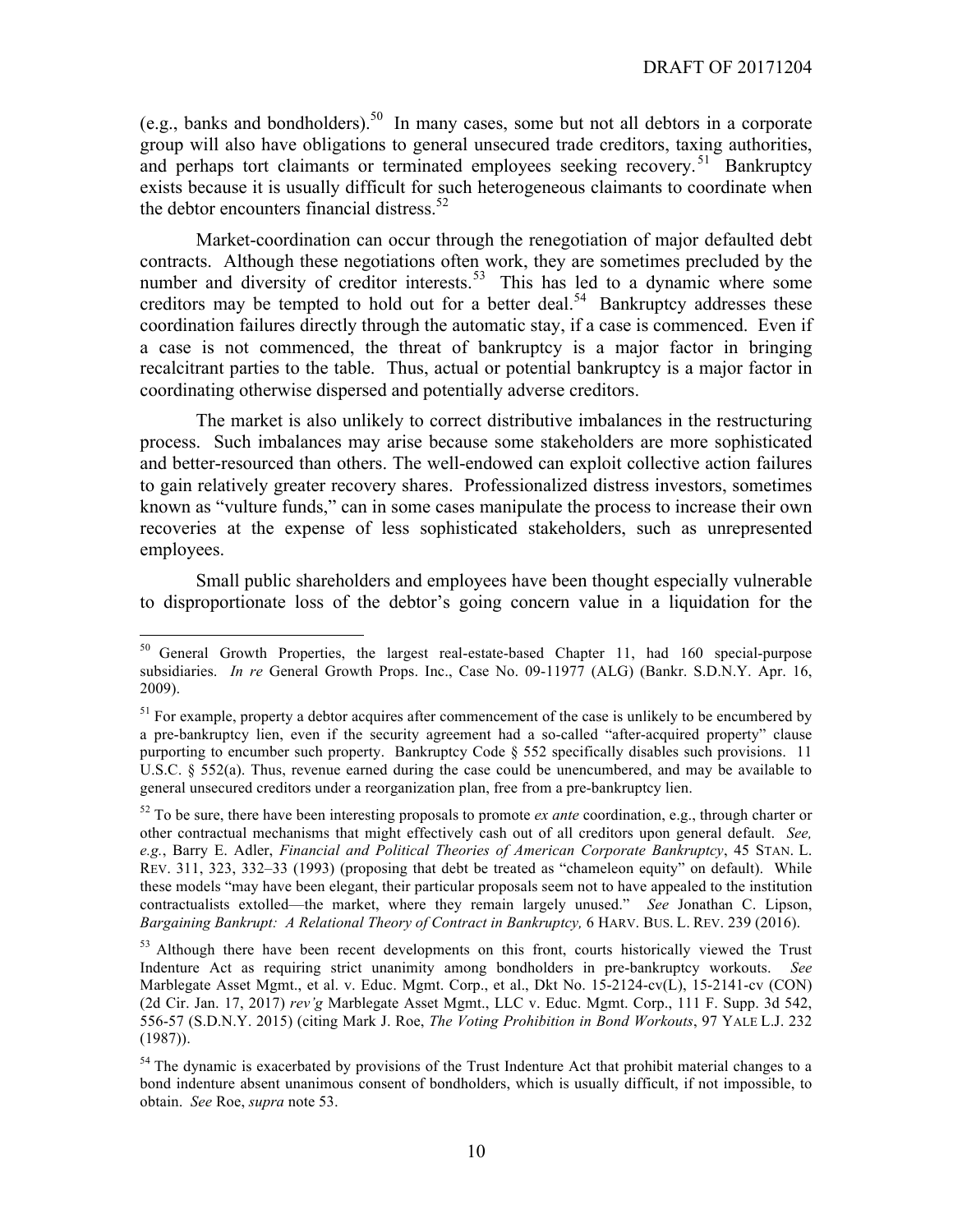benefit of the senior creditors. Shareholders are protected by the possibilities of a representative committee and a vote on a reorganization plan, if the debtor is plausibly solvent.<sup>55</sup> Deeming the interests of employees of "special social importance", Congress has given them enhanced protection.<sup>56</sup> It is, for example, harder for the debtor to escape collective bargaining agreements than other contracts.<sup>57</sup> Wage claims have priority above most other debts.<sup>58</sup> Debtors may pay in full and immediately (that is, during the case) prebankruptcy wage claims that might otherwise be paid fractionally at the end of the case, as well as outstanding claims of so-called "critical vendors."<sup>59</sup>

#### 2. Public Law Litigation

As in bankruptcy, the basic premise of structural relief in public law litigation is that the defendant on its current course is or soon will be unable to fulfill its legal obligations, and individual relief would be inefficient, distributively arbitrary, or unresponsive to some aspects of the claim. In each of these situations, individual relief is "inadequate" in the sense of traditional equity jurisprudence, though the rights at stake often arise from modern welfare and regulatory programs rather than the common law rights around which traditional doctrine developed.

Inadequacy can arise in at least three forms. The second and third are analogous to rationales for bankruptcy.

First, the plaintiffs' claim may directly implicate a collective good or practice that cannot be altered on an individual basis. The classic instance is desegregation. Given the social and psychological dimensions of discrimination, it would not be satisfactory, or perhaps even intelligible, to order the defendant to stop discriminating against an individual student while it continued to discriminate against others like her in the same institution. Many environmental claims have an analogous quality. The substantive right is defined largely as a right to enjoy a natural environment in a condition untainted by improper practices. Since the good here is indivisible, specific enforcement would not be possible on an individualized basis. In both the desegregation and environmental cases, individual monetary relief would be possible but would have two disadvantages. It would be incommensurate with any non-material dimension of the claim. And it would be hard to calculate even the material damage numerically.

A second reason why legal remedies may be inadequate is that, to the extent that individual harms are foreseeable and preventable, it may be more efficient and more just to intervene preventively than to compensate post hoc. Even if we assume that prison

 <sup>55</sup> *See* 11 U.S.C. §§ 1102(a)(2) & 1104. *See also* Lynn M. LoPucki & William C. Whitford, *Bargaining over Equity's Share in the Bankruptcy Reorganization of Large, Publicly Held Companies*, 130 U. PA. L. REV. 125 (1990).

<sup>56</sup> S. Rep. No. 1106, 95th Cong., 2d Sess. 4 (1978).

<sup>57</sup> 11 U.S.C. §§ 1113.

<sup>58</sup> 11 U.S.C. § 507(a)(4). *See also* Czyzewski v. Jevic Holding Corp., 137 S. Ct. 973, 986, 197 L. Ed. 2d 398 (2017) (Congress established employee wage priority "to alleviate in some degree the hardship that unemployment usually brings to workers and their families" when an employer files for bankruptcy) (*quoting* United States v. Embassy Restaurant, Inc*.,* 359 U.S. 29, 32, 79 S.Ct. 554, 3 L.Ed.2d 601 (1959))).

<sup>59</sup> *See, e.g*., *In re* Kmart Corp., 359 F.3d 866, 868 (7th Cir. 2004).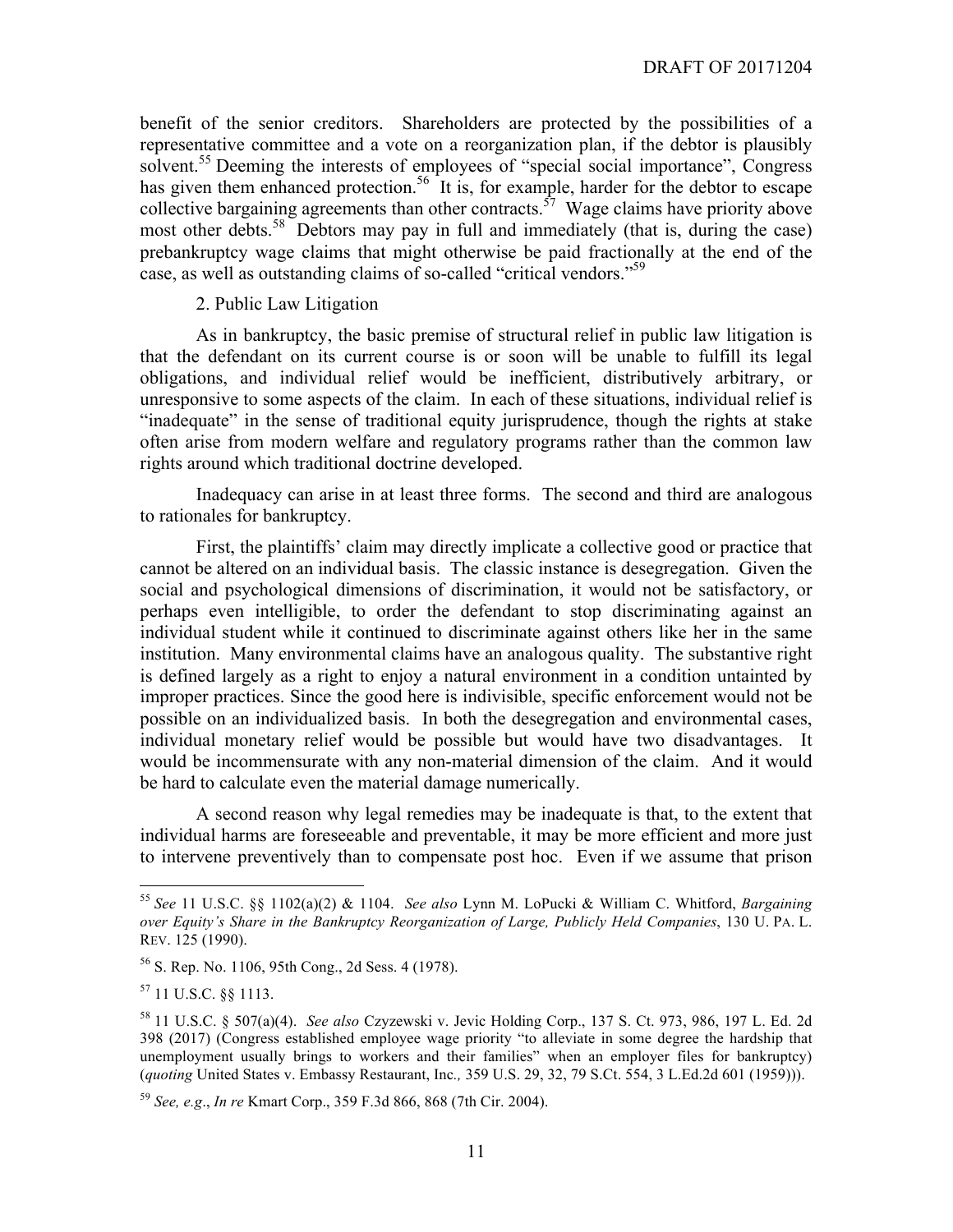violations of the Eighth Amendment can be fairly compensated monetarily, it might be less costly to do so with systemic relief. If, for example, a court can reliably determine that a prison system that delegates power to favored inmates ("trusties") to discipline their fellow prisoners will cause many more violations than an alternative system that serves the defendant's legitimate purposes as well, the most efficient remedy may be to enjoin the "trustie" regime. $60$ 

Note that the efficiency calculation in PLL has to consider, not only the procedural costs of the individual claims that are likely to be brought, but the costs of injuries that, in the absence of systemic relief, will never give rise to claims because the victims lack the information, resources, or security to bring the claims. In prisons, for example, it seems likely that only a fraction of meritorious claims come to the attention of the courts because prisoners lack the ability to identify them, or the ability to advance them, or plausibly fear retaliation by prison personnel. At the same time, many nonmeritorious individual claims are filed in court by prisoners, usually *in propria persona*. Prison officials seem content with this system of individual relief because it rarely results in orders that interfere with their discretion.<sup>61</sup> But they might feel differently if prisoners were able to effectively assert all the valid individual claims that arise. Under those circumstances, they might prefer structural relief to a long series of varying and potentially inconsistent individual orders. Here, PLL resembles bankruptcy's effort to protect employees and small general creditors. The goal is not only to avoid the inefficiencies of individual claim-assertion, but also to mitigate vulnerabilities that would prevent some stakeholders from asserting claims at all.

Third, individual relief against public agencies can be distributively arbitrary in various respects. To begin, it is at least theoretically possible that, if all claimants with valid claims were able to obtain individual money judgments, the defendant's resources could be exhausted before all claims were paid. This virtually never happens, however. On the other hand, it is not unusual for resources to be diverted away from activities that are not subject to claim pressure in order to satisfy individual claims. It is expensive for school districts to adjudicate and fund relief for "special education" claims, and it is often asserted that this result reduces resources, and consequently, quality, for regular education programs. If the special education students have stronger claims to these resources than the other students, this result might be justifiable. But general education students have various rights as well that might be jeopardized by a reduction in resources.  $62$  Like the race of diligence that creditors run before bankruntcy. Like the race of diligence that creditors run before bankruptcy, individualized relief in PLL could produce results harmful to those least able to assert their claims.

 <sup>60</sup> *See* David Zaring, *National Rulemaking Through Trial Courts: The Big Case and Institutional Reform*, 51 UCLA L. REV. 1015, 1057-62 (2004) (describing trend in prison cases to prohibit inmate disciplinarians).

<sup>61</sup> *See* Margo Schlanger, *Operationalizing Deterrence: Claims Management (in Hospitals, A Large Retailer, and Jails and Prisons)*, 2 J. TORT L. 44 (2008) (concluding that "it is rare in corrections that . . . information [from individual claims] is used to strategize harm reduction").

<sup>62</sup> *See* MARK KELMAN & GILLIAN LESTER, JUMPING THE QUEUE: AN INQUIRY INTO THE LEGAL TREATMENT OF STUDENTS WITH LEARNING DISABILITIES (1998); SANDLER & SCHOENBROD, *supra* note 2, at 91-92.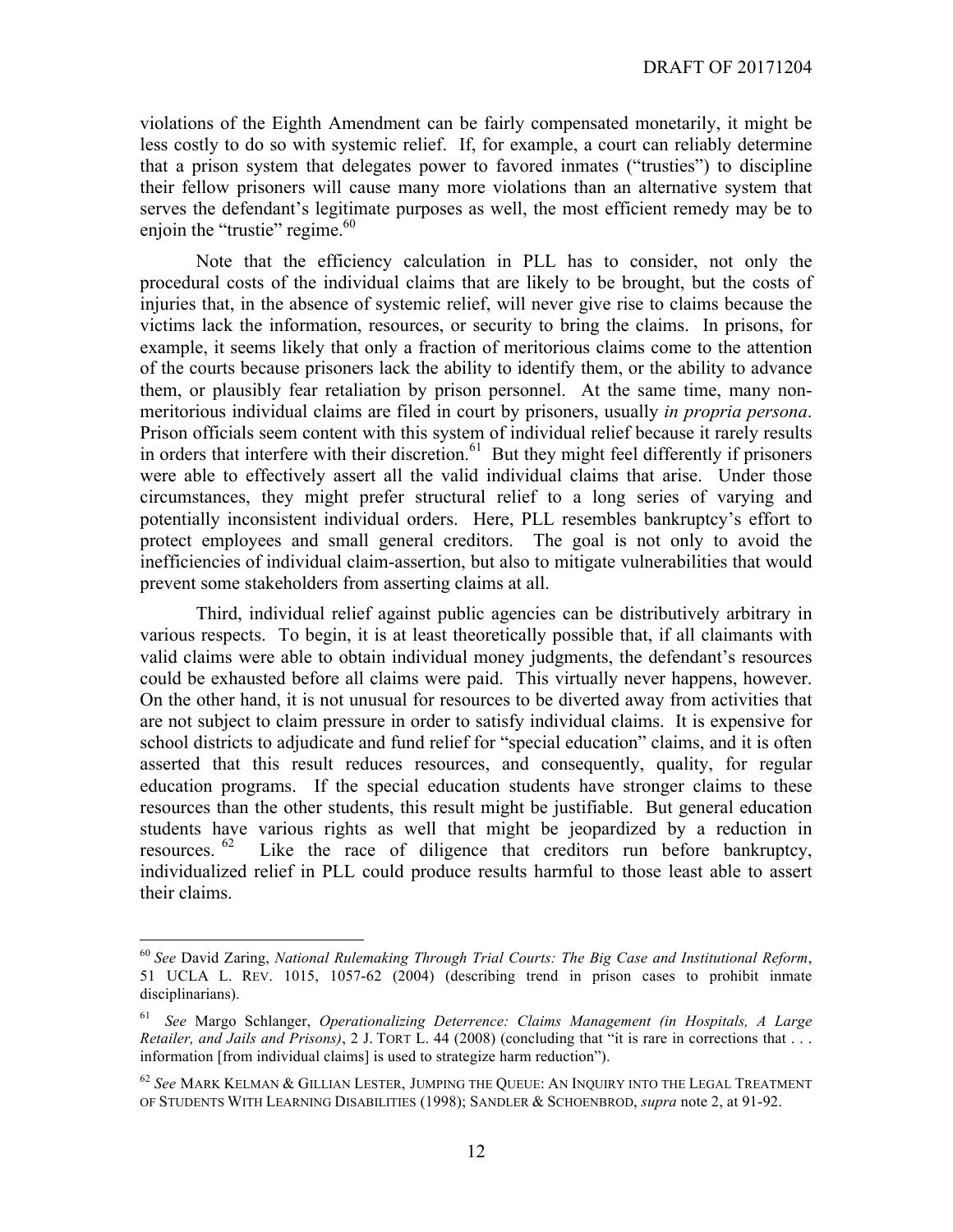The same limitations can arise with class relief that takes the form of very specific directives. An injunction mandating compliance with deadlines for processing applications may result in greater delay in responding to requests from those who are already receiving benefits. Such distributive issues cannot be readily considered in the context of individual claims. They are more plausibly considered in structural decrees that more generally address the sources and uses of those resources.

The problem of collateral effects, or "polycentricity," is often said to be an objection to structural relief. <sup>63</sup> But individual relief does not avoid the problem of polycentricity. Not only do individual monetary claims potentially draw resources from other activities, but individual injunctive relief creates the possibility of arbitrarily differentiated norms. Bespoke orders might reflect widely varying understandings across different courts or judges. In general, the broader the decree, the more it can potentially address collateral effects. Thus, polycentricity is not considered a problem in bankruptcy because the decree there—the plan of reorganization—is all-encompassing, addressing all of the debtor's operations, as well as its assets and liabilities.

As bankruptcy is commonly seen as a response to market failure, Public Law Litigation might be seen as a response to political failure. Two broad kinds of political failure may produce the kind of systemic non-compliance that calls for structural relief.

The first is that electoral processes may be unfairly hostile or selectively indifferent to vulnerable people and groups. Some constitutional rights may be clear and yet not attract majoritarian support in the electoral process. Or legislatures may find it expedient to enact statutory rights for vulnerable people while neglecting to provide adequate enforcement. Or officials may use their discretion to pursue selfish and idiosyncratic goals.

The second form of political failure arises from the fragmentation of executive authority. The most common collective action problems in PLL, as in bankruptcy, arise among stakeholders, but some PLL cases also present such problems on the agency side. Authority to implement statutory mandates is often divided among multiple governmental units that may have difficulty coordinating. The Boston Harbor clean-up case is an extreme but revealing example.<sup>64</sup> There was a good deal of political mobilization in support of cleaning up the harbor, and very little broad-based opposition. Yet, for decades, this mobilization had failed to induce meaningful action. The key reason appears to have been the extreme division of responsibility among federal, state, local, and regional government entities and within each level, among multiple agencies with overlapping subject-matter jurisdictions.<sup>65</sup> Coordination among all these entities was

 <sup>63</sup> *E.g*., SANDLER & SCHOENBROD, *supra* note 2, at 55-56.

<sup>64</sup> *See* HAAR, *supra* note 31.

<sup>65</sup> *See id*., at 64-78. Some political scientists have argued that excessive fragmentation of executive authority is a key source of American governmental dysfunction. FRANCES FUKUYAMA, POLITICAL ORDER AND POLITICAL DECAY: FROM THE INDUSTRIAL REVOLUTION TO THE GLOBALIZATION OF DEMOCRACY 488- 505 (2014); Lawrence R. Jacobs and Desmond King, *The Political Crisis of the American State: The Unsustainable State in a Time of Unraveling*, in The Unsustainable American State 3-33 (Lawrence Jacobs and Desmond King eds 2009). A study of PLL in Colombia focusing on litigation on behalf of internally displaced people argues that excessive fragmentation of executive implementation authority is an important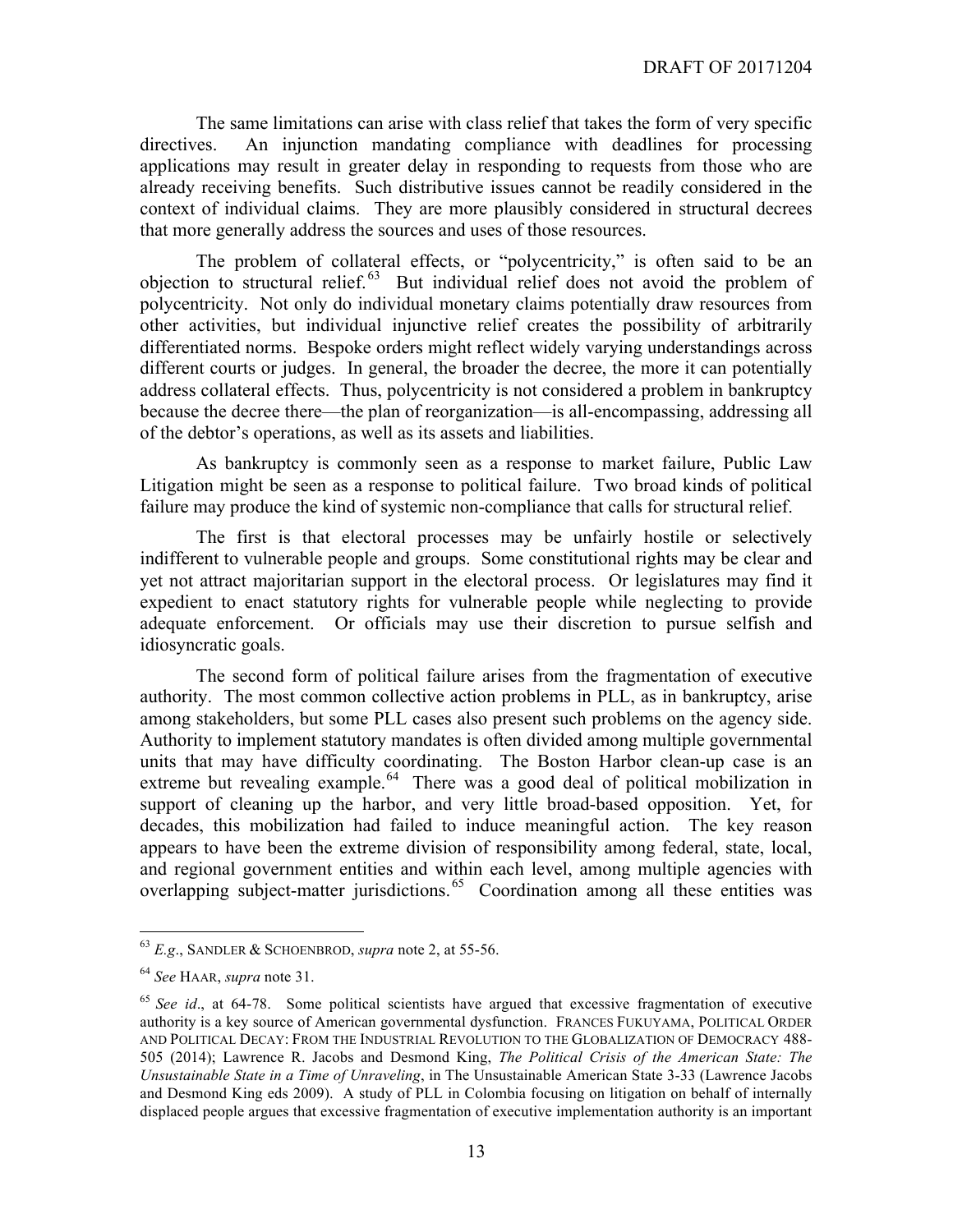difficult, and responsibility was diffuse. The key intervention of the court was to facilitate and motivate coordination among these dispersed actors.

Underlying the political dysfunction rationale is the value of the rule of law. This value limits the deference that courts can give legislatures and executive officials in situations of systemic non-compliance. Legislatures have broad discretion with respect to enforcement procedures, and executive officials have broad discretion when they operate within such procedures. But even with respect to rights that are not constitutionally entailed, the legislature is not free to create rights without providing for their enforcement. And executive officials should be accountable for their implementation decisions. The limits of this rule-of-law principle are uncertain, but no one rejects it categorically, and some version of it appears to underlie structural intervention in both  $PLL<sup>66</sup>$  and in bankruptcy.<sup>67</sup>

#### B. The Prima Facie Case

The core of the prima facie case in both spheres is a showing that the defendant organization as presently constituted is failing to fulfill its legal obligations.

1. Bankruptcy

 $\overline{a}$ 

Financial distress is the heart of the prima facie case fora Chapter 11 bankruptcy. Bankruptcy doctrine and practice sharply distinguish between "voluntary" cases, which are "easy" to commence, and "involuntary" cases, which are not. A voluntary bankruptcy is one that managers of the debtor (in particular, directors) choose to commence. The Bankruptcy Code does not require a particular level of financial distress to commence a voluntary reorganization under Chapter 11, such as technical insolvency;

rationale for judicial intervention. CESAR RODRIGUEZ-GARAVITO & DIANA RODRIGUEZ-FRANCO, RADICAL DEPRIVATION ON TRIAL: THE IMPACT OF JUDICIAL ACTIVISM IN THE GLOBAL SOUTH 63-75 (2015).

<sup>66</sup> *See, e.g.*, Marbury v. Madiso*n*, 5 U.S. 137 (1803) (stating that the US "would cease to deserve th[e] high appellation [of a government of laws] if the laws furnish no remedy for the violation of a vested legal right"); Matthews v. Eldridge, 424 U.S. 319 (1976) (holding that the constitution requires adequate enforcement procedures for some nonconstitutional rights and that adequacy depends in part on the importance of the right). But authority has not always been clear or consistent on this point. See RICHARD FALLON, DANIEL J. MELTZER, & DAVID L. SHAPIRO, HART AND WECHSLER'S THE FEDERAL COURTS AND THE FEDERAL SYSTEM (5th ed. 2003) (noting ambiguities in the Supreme Court's commitment to the principle that the Constitution entails that there be practical opportunities to enforce rights). *Compare* Richard A. Epstein, *No New Property*, 56 BROOK. L. REV. 747 (1990) (arguing that constitutional due process does not constrain legislative discretion with respect to enforcement procedures for welfare rights) *with* William H. Simon, *The Rule of Law and the Two Realms of Welfare Administration*, 56 BROOK. L. REV. 777 (1990) (arguing that constitutional due process requires reasonably effective procedures to enforce welfare rights). Recall that the classic statement of the rule-of-law ideal emphasizes the importance of effective enforcement procedures for substantive rules. ALFRED VENN DICEY, INTRODUCTION TO THE STUDY OF THE LAW OF THE CONSTITUTION 107-22 (8th ed. 1915).

 $^{67}$  Czyzewski v. Jevic Holding Corp., 137 S. Ct. 973, 986, 197 L. Ed. 2d 398 (2017)(forbidding "rare case" exceptions to deviations from priority rules on rule-of-law grounds); RadLAX Gateway Hotel, LLC v. Amalgamated Bank*,* 566 U.S. 639, 649, 132 S.Ct. 2065, 182 L.Ed.2d 967 (2012) (observing that the "Bankruptcy Code standardizes an expansive (and sometimes unruly) area of law").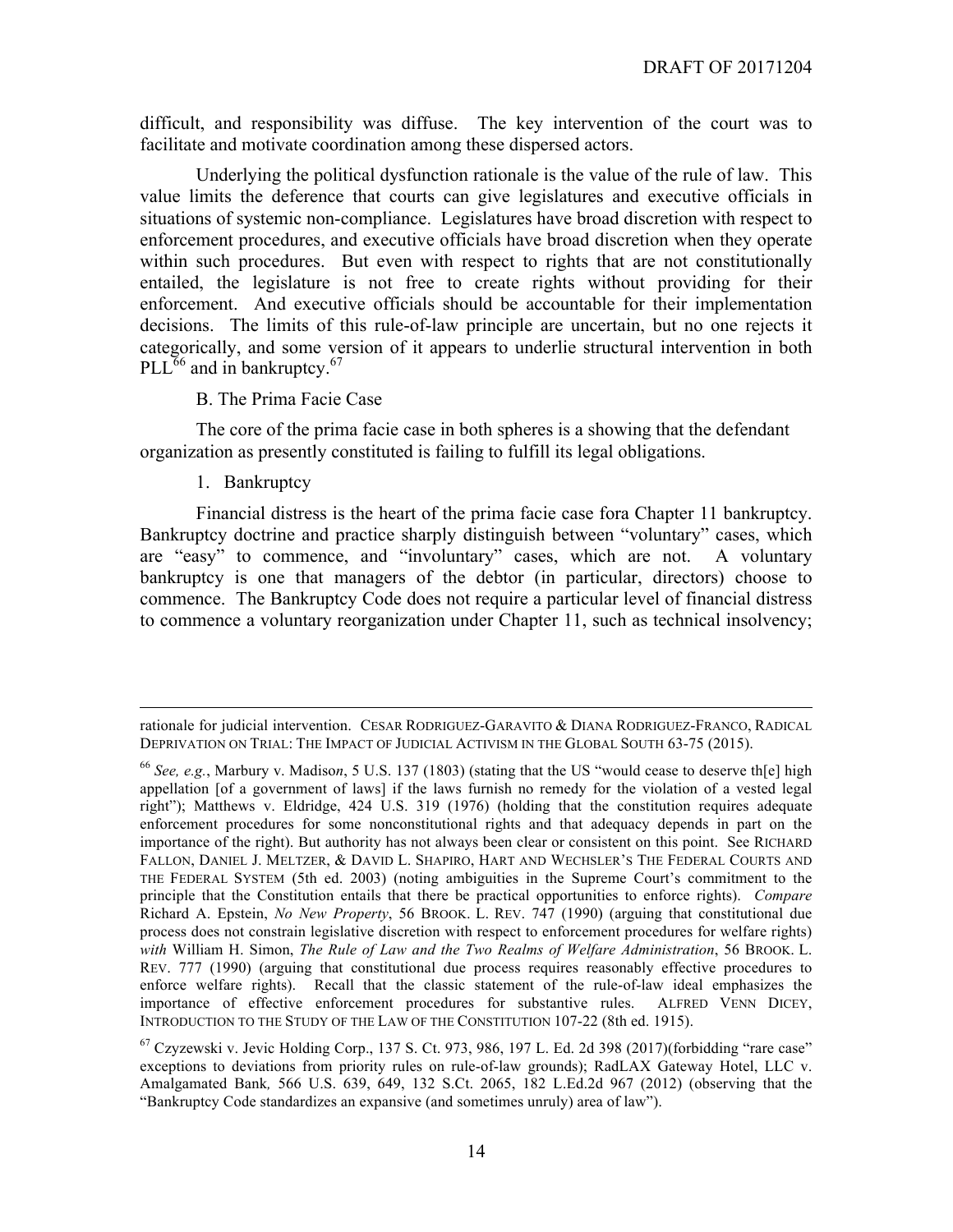it is enough that management believes in good faith that the debtor is, or will soon be, unable to pay its debts.  $\frac{68}{68}$ 

The task of establishing the prima facie case for corporate reorganization changes when management resists. If corporate managers deny that the debtor is in trouble, but creditors believe that a bankruptcy for the debtor would be in their interest, creditors may commence an involuntary case.  $69$  The prima facie case for forcing a debtor into bankruptcy is a function of both scale and financial condition. A corporate debtor with more than 11 creditors cannot be forced into bankruptcy unless at least three creditors holding in excess of about \$15,000 in unsecured claims join the petition.<sup>70</sup> Those creditors must be prepared to show that the debtor is "not generally paying its debts as they fall due."<sup>71</sup>

Creditors may commence an involuntary bankruptcy because they fear that they are about to lose the race of diligence and want to prevent others from levying on the debtor's property. They may also worry that the debtor's management will plunder the debtor or simply continue to mismanage it. Yet, an inappropriate bankruptcy can seriously disrupt a business, distracting managers, diverting resources, and destabilizing relationships with various stakeholders. The vengeful litigant who commences an involuntary bankruptcy against an otherwise solvent debtor may produce a fait accompli, inducing the very failure the plaintiff purports to worry about, destroying an otherwise sound business in the process.<sup>72</sup>Involuntary cases thus are not, and should not be, "easy" to commence.<sup>73</sup>

Whether voluntary or involuntary, the content of the prima facie case is fairly straightforward. Payment rights, and their violation, are usually easy to identify.

2. Public Law Litigation

The prima facie case is often more complicated in Public Law Litigation because the substantive legal norms and the nature of the organization's responsibility are more contested there than in bankruptcy. We focus on civil rights cases because the contrast with bankruptcy is sharpest there.

Formally, all public law cases are involuntary; there is no technical analogy to the voluntary Chapter 11 petition. However, defendant administrators are sometimes sympathetic to the plaintiffs, believing that a court's intervention will produce administrative changes, new resources that they cannot generate on their own, or judicial

 $71$  11 U.S.C. § 303(h) (providing solvency tests to commence an involuntary case).

 $72$  They may also find themselves sanctioned, as the Bankruptcy Code penalizes creditors whose involuntary petition fails. 11 U.S.C. § 303(i). *See also In re* John Richard Homes Building Co.*,* Inc*.*, 291 B.R. 727 (Bankr. E.D. Mich. 2003) (awarding compensatory and punitive damages to debtor where creditor commenced improper involuntary case in bad faith).

<sup>73</sup> They have also been fairly rare. *See* Susan Block-Leib, *Why Creditors File So Few Involuntary Petitions and Why the Number Is Not Too Small,* 57 BROOK. L. REV. 803 (1991).

 <sup>6811</sup> U.S.C. § 301.

<sup>69</sup> 11 U.S.C. § 303.

*<sup>70</sup>* 11 U.S.C. § 303(b)(1).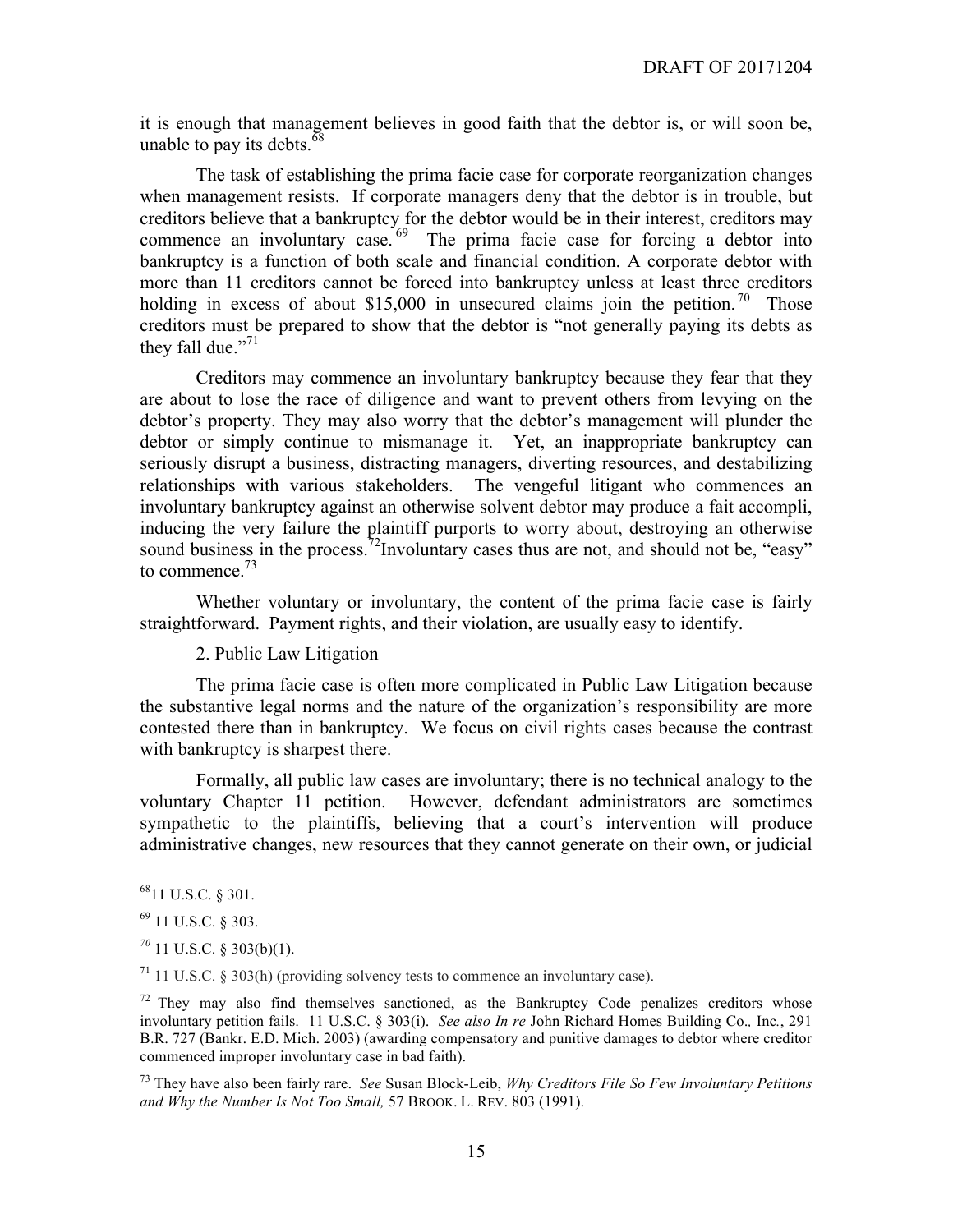supervision that will mitigate coordination problems. Although some critics find this seeming conflict troubling,  $\frac{7}{4}$  it represents an analogy to the voluntary Chapter 11 petition.

With or without sympathetic management, a plaintiff's prima facie case generally involves three elements.

First, the plaintiff has to show some harmful conduct that violates a legal duty. If the duty is specific (say, a statutory prohibition on corporal punishment in schools) or the conduct is egregious enough (say, rape of a prison inmate), its illegality will not be controversial. Often, however, there will be a dispute as to whether conduct violates some general constitutional standard, such as the Fourth Amendment prohibition on "unreasonable" searches and seizures or the due process requirement that individuals in state custody receive "appropriate" treatment. In elaborating such standards, courts often look to informal social norms connoted by terms such as "shocks the conscience" and sometimes to professional standards. In these cases, expert testimony is common and usually necessary, especially where professional standards are relevant.<sup>75</sup>

Second, if the conduct directly causing the harm was performed by frontline officials, some additional showing of responsibility is required for relief against senior officials or a public entity.76 Doctrine disclaims *respondeat superior* in public law cases. It is not enough, as it usually is with private law claims in bankruptcy, that the frontline agent was acting within the scope of his employment. If the defendant has explicit policies furthering the unlawful conduct or its senior officials have ordered or encouraged it, that will be sufficient. If, however, the conduct or conditions that the plaintiffs challenge is not the direct consequence of explicit policies or commands, plaintiffs will have to show "deliberate indifference" by senior administrators, which means knowledge of the conduct and at least tolerance of it.<sup>77</sup>. For example, excessive force by police officers may contravene a defendant-agency's express policies, but nevertheless be widespread and accepted by management. Similarly, plaintiffs may complain of pollution in a waterway or unsanitary conditions in a jail not because managers cause these conditions directly, but because managers cannot credibly claim ignorance of them or legitimately fail to address them.

Third, the plaintiff must show that the challenged conduct is systemic – that is, more than a series of idiosyncratic incidents. In bankruptcy, the systemic nature of the defendant's wrong – the likelihood of its defaulting on a large but indeterminate range of its obligations – is shown through financial statements. In Public Law Litigation, there is no comparable standard form of proof, at least where the conduct in question is unauthorized or contrary to articulated policy, such as excessive force by police or prison guards.

 <sup>74</sup> *See* notes below and accompanying text.

<sup>&</sup>lt;sup>75</sup> *See, e.g.*, Martinez v. Cui, 608 F.3d 54, 64 (1<sup>st</sup> Cir. 2010) (stating that the "shocks-the-conscience test" governs substantive due process challenges to executive conduct); Youngberg v. Romeo, 457 U.S. 307, 324 (1982) (interpreting the right to training and freedom from restraints of involuntarily institutionalized mental health patients in terms of what "an appropriate professional" would deem "necessary").

<sup>76</sup> City of Canton v. Harris, 489 U.S. 378 (1989).

 $77$  *Id.*, at [].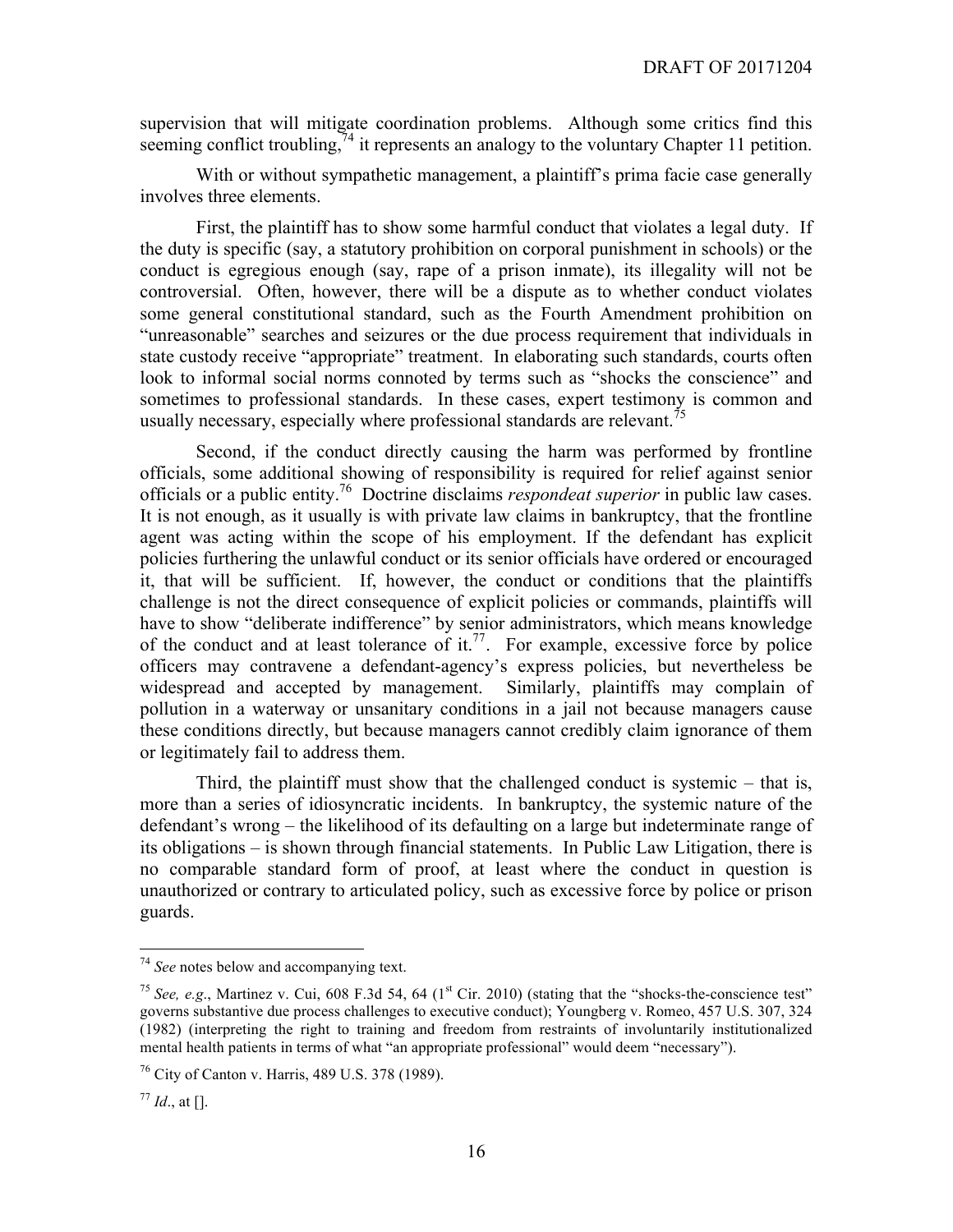The plaintiff usually begins with testimony from members of the plaintiff class of episodes of frontline misconduct causing serious harm. 78 This will be followed by evidence of the failure of the defendant to adopt practices assertedly essential to compliance – for example, use-of-force reporting for police, or contracting practices enabling timely response to equipment malfunction by housing authorities, or training in learning disabilities for special education administrators. Sometimes these practices are mandated specifically by statute. More often, they are supported by expert opinion about customary norms or by published standards of professional organizations. In addition, plaintiffs may present data about aggregate outcomes or conditions – for example, racial or gender disparities in arrests, average waiting times for processing applications, sickness or injury rates for prisoners. Testimony about specific episodes is necessary but usually insufficient. When combined with evidence of systemic practices and evidence that the practices violate customary or professional standards, it can support a finding of systemic violation, but there are no clear lines that define a sufficient showing.<sup>79</sup>

It is arguable that a fourth element of the prima facie case should be political blockage. As we have noted, it is naïve to suppose that the political process will routinely correct the systemic deficiencies in the defendant's activities. However, there may be situations in which politically-induced correction seems imminent or under way. Courts do not speak of political blockage as an element of the prima facie case, and they usually do not assess political circumstances beyond ritual acknowledgment of the principle of presumptive deference to executive (and state) authority. However, the likelihood that systemic violations will be corrected without court intervention is relevant to the traditional equitable requirement of irreparable injury. If self-correction is imminent, judicial intervention is not necessary to avoid irreparable injury. Occasionally, courts do recognize recently-initiated reforms as a reason for denying or deferring systemic relief.<sup>80</sup> This is akin to the implicit requirement that a Chapter 11 case be

<sup>&</sup>lt;sup>78</sup> The plaintiffs must also show standing – a discrete and imminent personal injury that will be remedied by the requested relief. This is requirement is easily satisfied in many cases. The most notable exception involves policing, where *Lyons v. City of Los Angeles,* 461 U.S. 95 (1983), held that standing to seek injunctive relief against a practice of unlawful choke-holds did not arise either from the fact that the plaintiff had been subjected to the hold in the past or that he routinely used the streets patrolled by the police who engaged in the practice. According to the case, the plaintiff would have to show that the plaintiff was distinctively likely to be subjected to the practice in the future. This requirement has made police cases more difficult, but it has not proven insuperable. Moreover, standing is not a problem for the federal government which has authority under 42 U.S.C § 14141 to bring cases challenging patterns and practices of unlawful police conduct.

<sup>79</sup> For a police case involving all these types of proof, *see* Floyd v. City of New York, 813 F.Supp.2d 417  $(S.D.N.\overline{Y}. 2011).$ 

 $80$  Marisol A. ex rel. Forbes v. Giuliani, 185 F.R.D. 152, 164 (S.D.N.Y. 1999) (noting as reason for refusing to certify class seeking systemic relief that, even if the plaintiffs established liability at trial, "the Court may not have been in a position to provide for more relief than simply encouraging continued effort and improvement by [the defendant]"); *see also* HAAR, *supra* note 31, at 154-69 (reporting that the judge in the Boston harbor case repeatedly invited political officials to moot judicial intervention by formulating a remedial plan on their own initiative and entered an injunction only after concluding they were not likely to do so without a court order).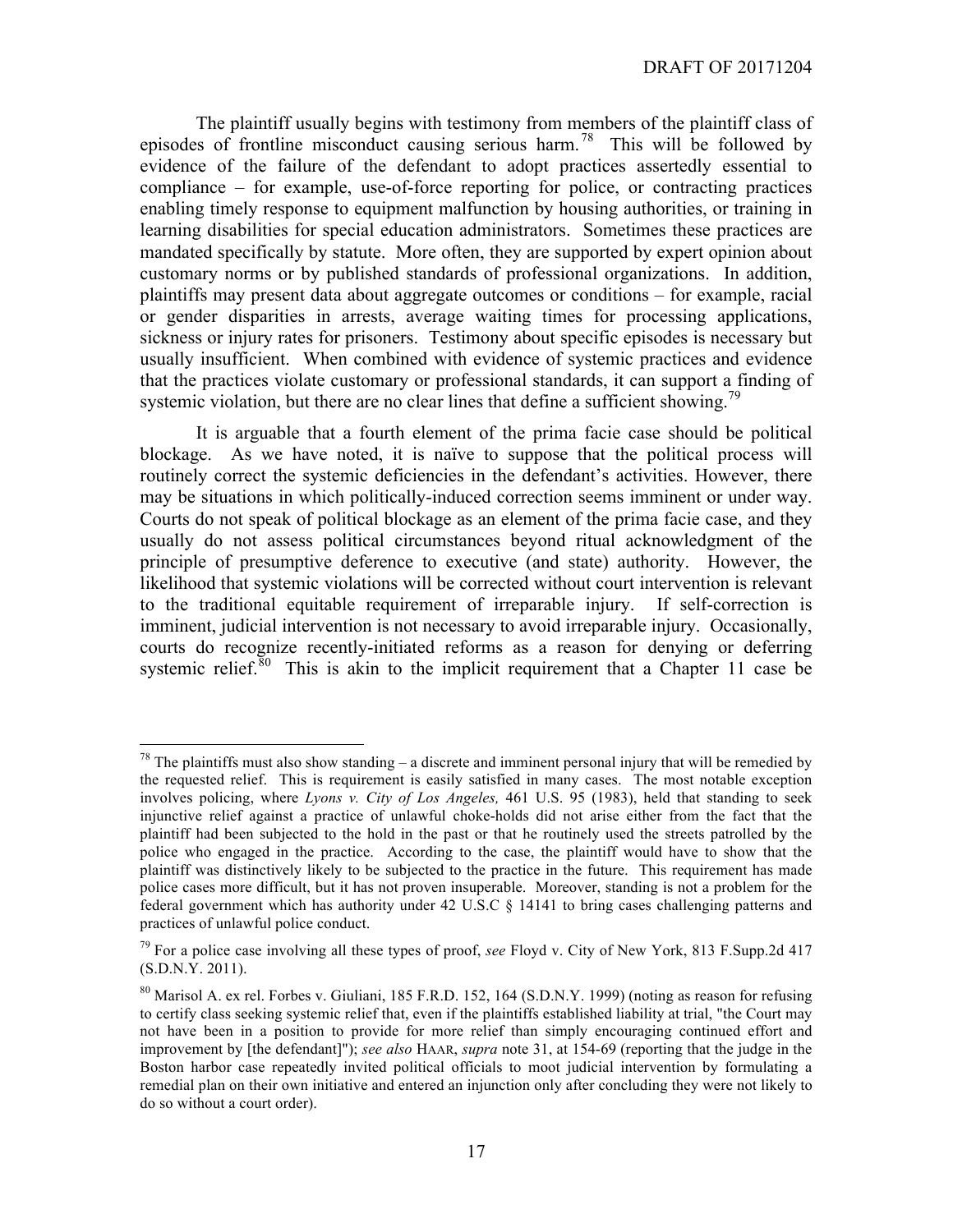commenced in "good faith," which is often taken to mean that the debtor's problems are multilateral, and cannot readily be resolved by a traditional legal mechanism.<sup>81</sup>

#### C. The Problem of Representation

Since the basic rationales for both bankruptcy reorganization and PLL assume collective action problems that make direct participation of all affected parties infeasible, the interests of at least some stakeholders in both types of cases must be protected through representation. Thus, both fields have doctrines and structures designed to make representation effective.

#### 1. Bankruptcy

The problems of scale that impede coordination prior to bankruptcy do not vanish when a company enters the process: A corporate debtor will have just as many creditors (if not more) after it goes into bankruptcy as before. Chapter 11 manages this through "official" committees of unsecured creditors (and sometimes other stakeholders) $82$  and, in some cases, through unofficial, or ad hoc, committees.

"Official" creditors' committees will be appointed in most large Chapter 11 cases, composed of creditors holding the seven largest unsecured claims willing to serve.<sup>83</sup> In theory, members of the official committee of unsecured creditors are fiduciaries for the debtor's larger body of unsecured creditors, and must be "representative" of that body.<sup>84</sup> This can be problematic where different creditors may have claims against different debtors in the corporate group or their claims arose in different ways (e.g., contract versus tort; bondholders versus employees). Moreover, it often glosses over differences in the normative salience of the underlying conduct giving rising to claims.<sup>85</sup> Both tort victims and trade creditors are likely to be unsecured creditors of a corporate debtor.

<sup>84</sup> *See* 11 U.S.C. § 1102(a)(2); *See also In re* Bohack Corp. v. Gulf W. Indus. Inc., 607 F.2d 258, 262 (2d Cir. 1979) (holding that creditor's committee represents the interest of all creditors and must carry out its fiduciary duty so as to safeguard the rights of the minority as well as the majority of creditors).

 <sup>81</sup> *See generally* Jonathan C. Lipson, *Governance in the Breach: Controlling Creditor Opportunism,* 84 S. CAL. L. REV. 1035 (2011).

 $82$  11 U.S.C. § 1102(a).

 $83$  11 U.S.C. § 1102(b). Official committees usually exclude secured creditors as well as shareholders. Secured creditors are generally presumed to prefer strategies that maximize the value of their collateral, which may conflict with the debtor's continued use of the collateral. Shareholders, by contrast, are likely to prefer high-risk/reward strategies that may waste the debtor's residual value (although, as noted, if it appears that a debtor's equity has some value, a court may in rare cases appoint a committee of equity security holders to represent shareholders). As discussed below at notes , employees may serve on a creditors' committee, although that is somewhat unlikely.

<sup>&</sup>lt;sup>85</sup> This has been especially acute in the cases of Catholic dioceses confronting significant liability for sexual misconduct by priests. *See* Jonathan C. Lipson, *When Churches Fail: The Diocesan Debtor Dilemmas*, 79 S. CAL. L. REV. 363 (2006). Although not conventional corporate debtors, these religious organizations have used Chapter 11 just as the airlines and asbestos-makers have. Yet, as one of us has observed, they present acute examples of the problems of cashing legal claims out: "It may be that other mechanisms of reconciliation and resolution would produce better results than those generated by our system. . . . . [O]ur current thinking about bankruptcy fails to account for cases like those involving diocesan debtors." *Id*. at 370.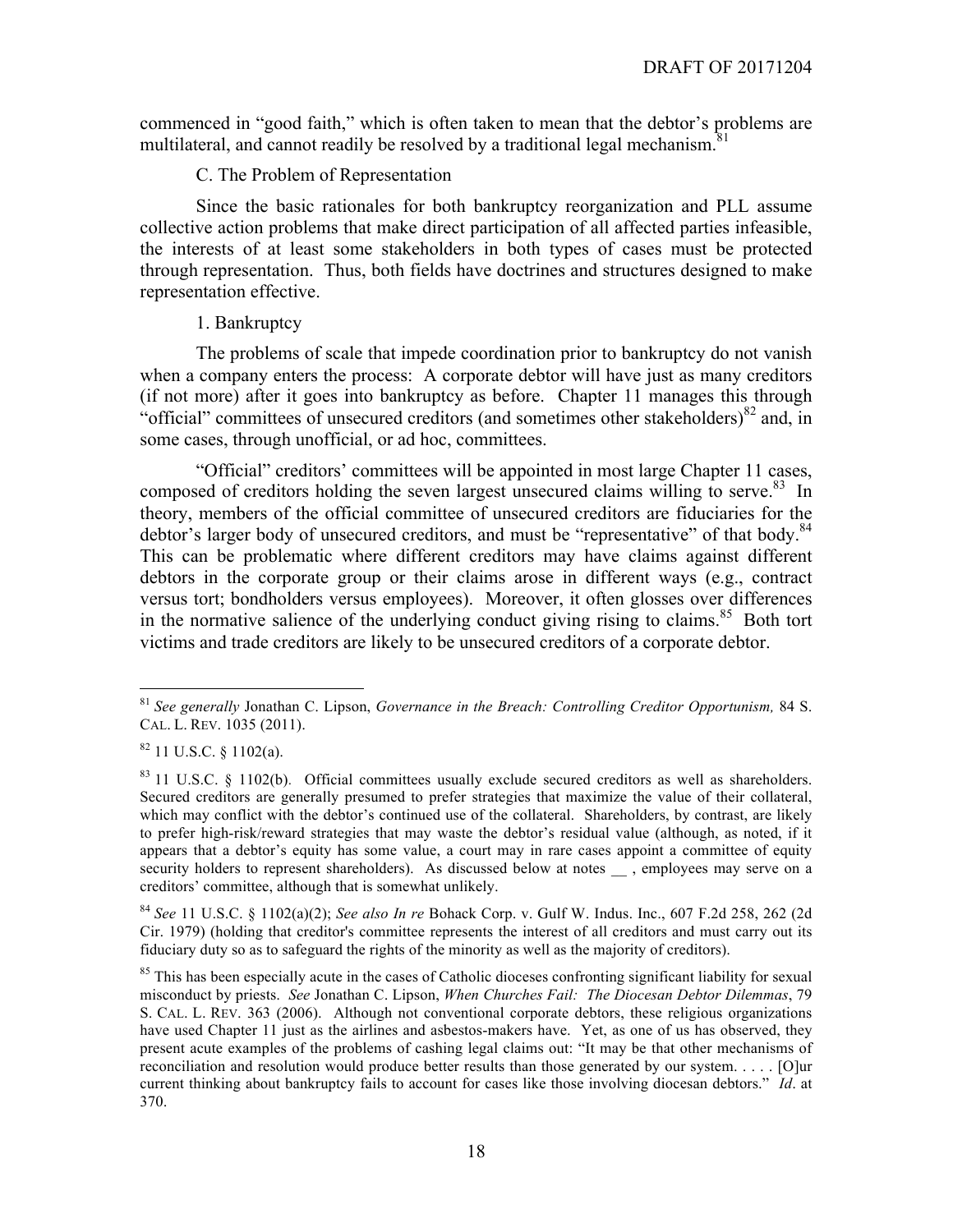However constituted, an official committee is granted powers under the Bankruptcy Code to investigate the debtor's affairs, participate in the restructuring process, and pursue causes of action against those who may have harmed the corporate debtor if managers of the debtor decline to do so.<sup>86</sup> The debtor's estate—not individual creditors—bear the expenses of the committee members and the fees and expenses of the professionals the committee retains (e.g., lawyers and accountants). $87$ 

The creditors' committee's most important role is usually in the negotiation of a reorganization plan for the debtor.<sup>88</sup> In the first instance, management of the corporate debtor has the exclusive right to promulgate such a plan for the first 120 days of the case.<sup>89</sup> The committee is expected to review and react to it, using confidential information provided by the debtor about its operations and prospects. Prior to plan promulgation, the committee is expected to negotiate with the debtor's management and other major stakeholders (e.g., secured creditors) about major actions in the case, such as requests by the debtor to borrow money during the case or to continue or reject ongoing (executory) contracts.

As in all aggregate litigations, a central concern involves the fidelity of those who represent the debtor's body of stakeholders.  $90$  In the early  $20<sup>th</sup>$  Century, the reorganization system was plagued with complaints that "protective committees" acted not for the benefit of the widely-dispersed bondholders they supposedly protected, but instead the insiders who controlled the debtor corporation. These concerns led to major changes in reorganization practice, such that today the committee structure is policed by the United States Trustee, a public official who assures that both committees and the professionals they retain act in the interests of those they represent.<sup>91</sup>

In large Chapter 11 cases there may be, in addition to (or possibly in lieu of) an official committee, one or more "ad hoc" committees of stakeholders. These are informal groups of stakeholders with a common agenda. For example, holders of certain classes of bonds issued by a debtor may form an ad hoc committee to pursue collectively a position they consider to be advantageous. Because ad hoc committee members are not fiduciaries, observers worry that they may be excessively litigious or, in extreme cases, take opportunistic positions that harm the reorganization effort.  $92$  Although modern

<sup>92</sup> *See* Letter from Hon. Robert E. Gerber to Advisory Comm. on Bankr. Rules, 6 (Jan. 9, 2009), *available at* http://www.uscourts.gov/rules/BK%20Suggestions%202008/08-BK-MSuggestion-Gerber.pdf.

 <sup>86</sup> Official Comm. of Unsecured Creditors of Cybergenics Corp. v. Chinery, 330 F.3d 548 (3d Cir. 2003) (en banc).

<sup>87</sup> ABI Commission to Study the Reform of Chapter 11, *Final Report and Recommendations*, 23 AM. BANKR. INST. L. REV. 1, 42-43 (2015)

<sup>88</sup> Israel Goldowitz, Garth Wilson, Erin Kim, & Kirsten Bender, *The PBGC Wins A Case Whenever the Debtor Keeps Its Pension Plan,* 16 MARQ. BENEFITS & SOC. WELFARE L.R. 257, 289 (2015).

<sup>89</sup> 11 U.S.C. § 1121(a).

<sup>90</sup> Michelle M. Harner & Jamie Marincic, *Committee Capture? An Empirical Analysis of the Role of Creditors' Committees in Business Reorganizations*, 64 Vand. L. Rev. 749 (2011).

<sup>91</sup> *See* In re Revco D.S., Inc.*,* 898 F.2d 498, 500 (6th Cir.1990) (describing the United States trustee as "a watchdog rather than an advocate" protecting the public interest).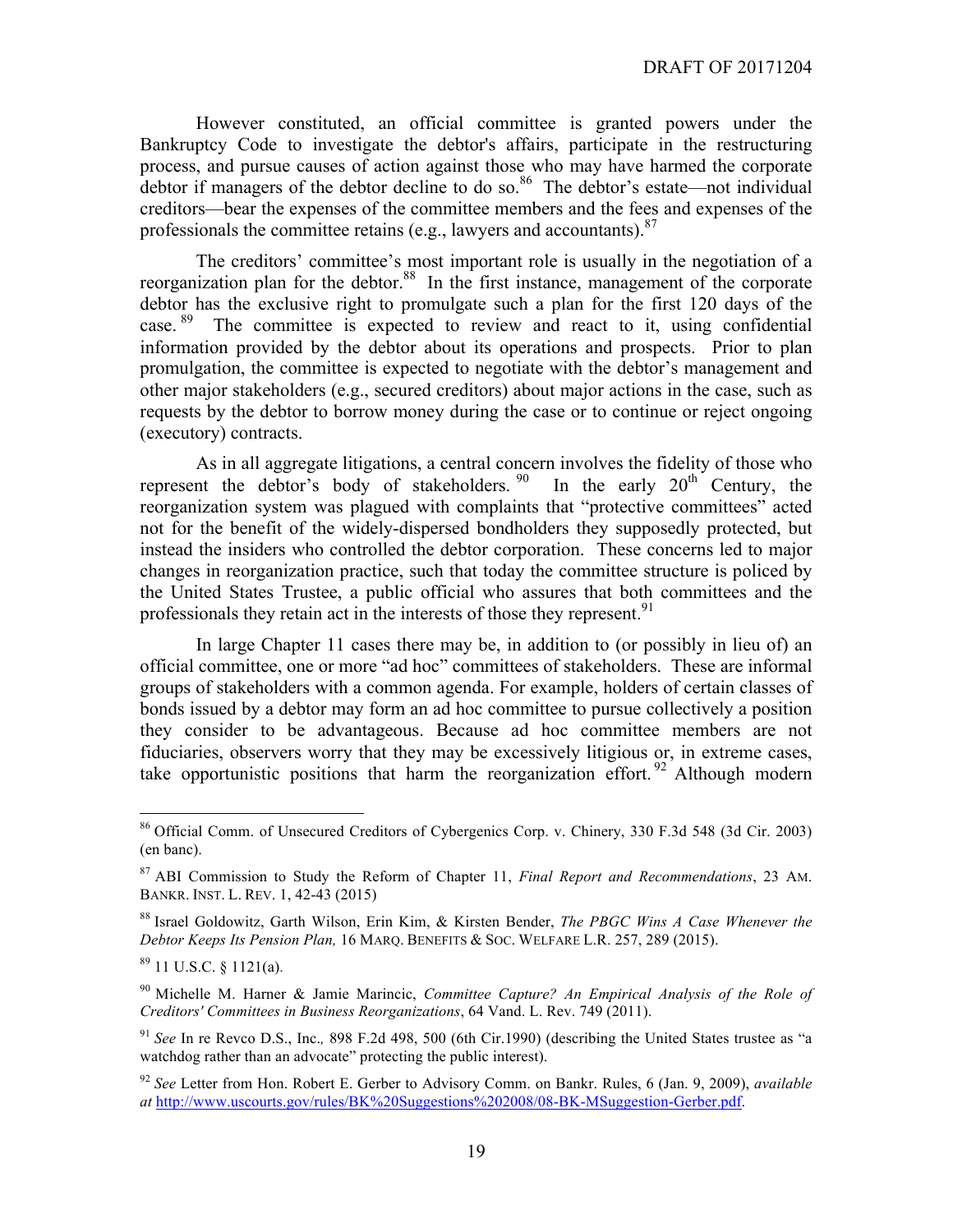practice includes a number of mechanisms to prevent the abuses of the protective committee, there remain concerns that the aggressive tactics ad hoc committees sometimes take may undermine the effectiveness of the official committees that are expected to be more broadly representative.

Despite these imperfections, representative participation through official and unofficial committees is considered the most effective available means of policing and negotiating with management in order to restructure the debtor.

#### 2. Public Law Litigation

Representation occurs in PLL in two principal ways. First, through the class action mechanism, the named plaintiffs' lawyers purport to represent an entire class of similarly interested people, and judges have some responsibility to assess the typicality of the named plaintiffs' claims and the ability of their lawyer to represent the entire class.<sup>93</sup> Defendants can defeat or impede a suit by showing inadequate or biased representation; so they sometimes purport to act as watchdogs for the under-represented members of the plaintiff class.<sup>94</sup> Once the class is certified, its lawyers have fiduciary duties to both the class representatives with whom they are in personal contact, and the unnamed class members.<sup>95</sup>

Second, non-governmental organizations (NGOs) participate as parties and/or as sponsors and employers of the plaintiffs' lawyers. NGOs have structures designed to make them accountable to their members or beneficiaries. These structures involve a managing board sometimes elected by members and in any event with fiduciary duties to serve the organization's purposes.<sup>96</sup>

The class and, *a fortiori*, the NGO structures create only weak and amorphous accountability. Weak accountability may be tolerable to the extent conflicts are not intense. In practice, there is often broad consensus within the plaintiff class, and the representatives are usually altruistically motivated. Yet, major disputes sometimes emerge, and, as with ad hoc committees in Chapter 11 cases, representatives are sometimes accused of bias. In the landmark *Pennhurst* case brought on behalf of institutionalized developmentally disabled children, class counsel advocated singlemindedly for deinstitutionalization despite the fact that many parents of children in the class thought their children would have been better served by improving the institutions.<sup>97</sup> The NAACP Legal Defense and Education Fund, which sponsored many

 $93$  Federal Rule of Civil Procedure 23(a) (prescribing as pre-requisites of a class action that the claims of the representatives be "typical" and that they will "fairly and adequately protect the interests of the class").

<sup>&</sup>lt;sup>94</sup> Moreover, decrees are occasionally open to collateral attack by affected unrepresented interests. Such challenges are occasionally mounted by public employee unions. *Compare* Martin v. Wilks, 490 U.S. 755 (1989) (permitting collateral challenge by firefighters union to consent decree mandating race-based hiring practices) with Floyd v. City of New York (2d Cir. 2014) (denying motion of police union to intervene after trial to challenge on appeal decree mandating reforms to stop-and-frisk practices judgment on ground of timeliness).

<sup>&</sup>lt;sup>95</sup> Reynolds v. Beneficial National Bank, 288 F.3d 277, 280 ( $7<sup>th</sup>$  Cir. 2002).

<sup>96</sup> *See* Bob Carlson, *Protection and Regulation of Nonprofits and Charitable Assets*, *in* STATE ATTORNEYS GENERAL POWERS AND RESPONSIBILITIES 203-30 (Emily Myers & Lynne Ross eds., 2d ed. 2007).

<sup>97</sup> Robert Burt, *Pennhurst*, *in* IN THE INTEREST OF CHILDREN 354 (Robert Mnookin ed., 1985).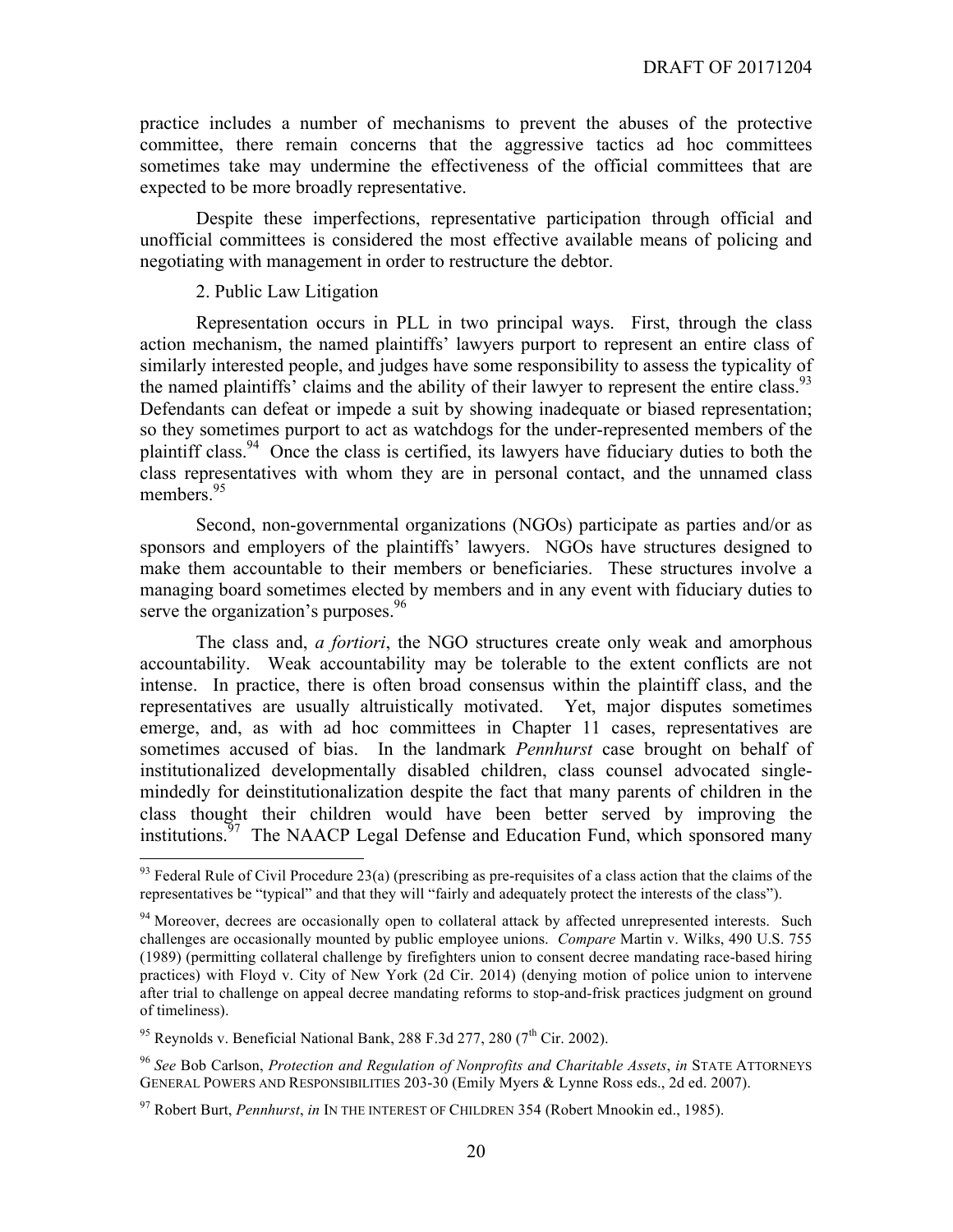school desegregation cases, pushed for years for racial balancing even in predominantly minority districts where many blacks believed such efforts futile or excessively costly. Blacks who favored a shift to remedies focused on improving the quality of schools in minority neighborhoods felt they were not fairly represented by the NAACP lawyers.<sup>98</sup>

In principle, intervention is possible for stakeholders dissatisfied with the lead plaintiffs' positions, and it is possible for plaintiff sub-classes to be formed to contend for competing positions. However, intervention requires organization and resources and is therefore not routinely forthcoming. Intervention has sometimes occurred in school desegregation cases,  $99$  but it is rare in most areas. In some cases, a stakeholder unrepresented in the original action may be able to attack the decree collaterally in a later one.<sup>100</sup> Most stakeholders, however, would not be able to assert a sufficient interest for collateral attack. In addition, like widely dispersed creditors of a corporate debtor, most will lack the resources to pursue it. $101$ 

A final concern involves conflicts of interest on the defense side. Critics are troubled by the fact that administrators sometimes do not strongly contest the plaintiffs' claims and instead settle quickly. They speculate that such agreement might be motivated by the prospect of expanded resources from the decree or the desire to entrench favored policies against revision.<sup>102</sup> Of course, in principle, defendants are subject to mechanisms of accountability to the public, the very mechanisms to which critics point when they urge courts to defer to officials on grounds of democracy. But such mechanisms are clearly imperfect.

Moreover, administrators' willingness to recognize the legitimacy of plaintiffs' concerns is analogous to corporate managers' recognition that a voluntary bankruptcy will ultimately serve all stakeholders better than individual collection actions when the corporation is in distress. In both spheres, managers may plausibly believe that coordination problems require the aid of the court to solve issues being pressed by multiple stakeholders.

D. The Formulation of the Remedy

 <sup>98</sup> Derrick Bell, *Serving Two Masters: Integration Ideals and Client Interests in School Desegregation Litigation*, 85 YALE L.J. 470 (1976).

<sup>99</sup> *See* Stephen C. Yeazell, *Intervention and the Idea of Litigation: A Commentary on the Los Angeles School Case*, 25 UCLA L. REV. 244 (1977).

<sup>&</sup>lt;sup>100</sup> Martin v. Wilks, 490 U.S. 755 (1989) (permitting collateral attack by white firefighters on a decree remedying racial discrimination in employment). Some PLL proponents oppose collateral attack for reasons partly analogous to the rationale for the prohibition of individual creditor actions in bankruptcy: it aggravates coordination problems and impedes a coherent resolution of the systemic problems. Owen Fiss, *The Allure of Individualism*, 78 IND. L. REV. 965 (1993).

<sup>&</sup>lt;sup>101</sup> Nevertheless, while representation in connection with the *formulation* of the decree can be limited, there is a tendency for the contemporary framework decrees to increase representation in the *implementation* of the decree and in the administrative process itself. *See* TAN below.

<sup>102</sup> *E.g*., SANDLER & SCHOENBROD, *supra* note 2, at 122-23; Michael McConnell, *Why Hold Elections?: Using Consent Decrees to Insulate Policies from Political Change*, 1987 U. CHI. L. F. 295.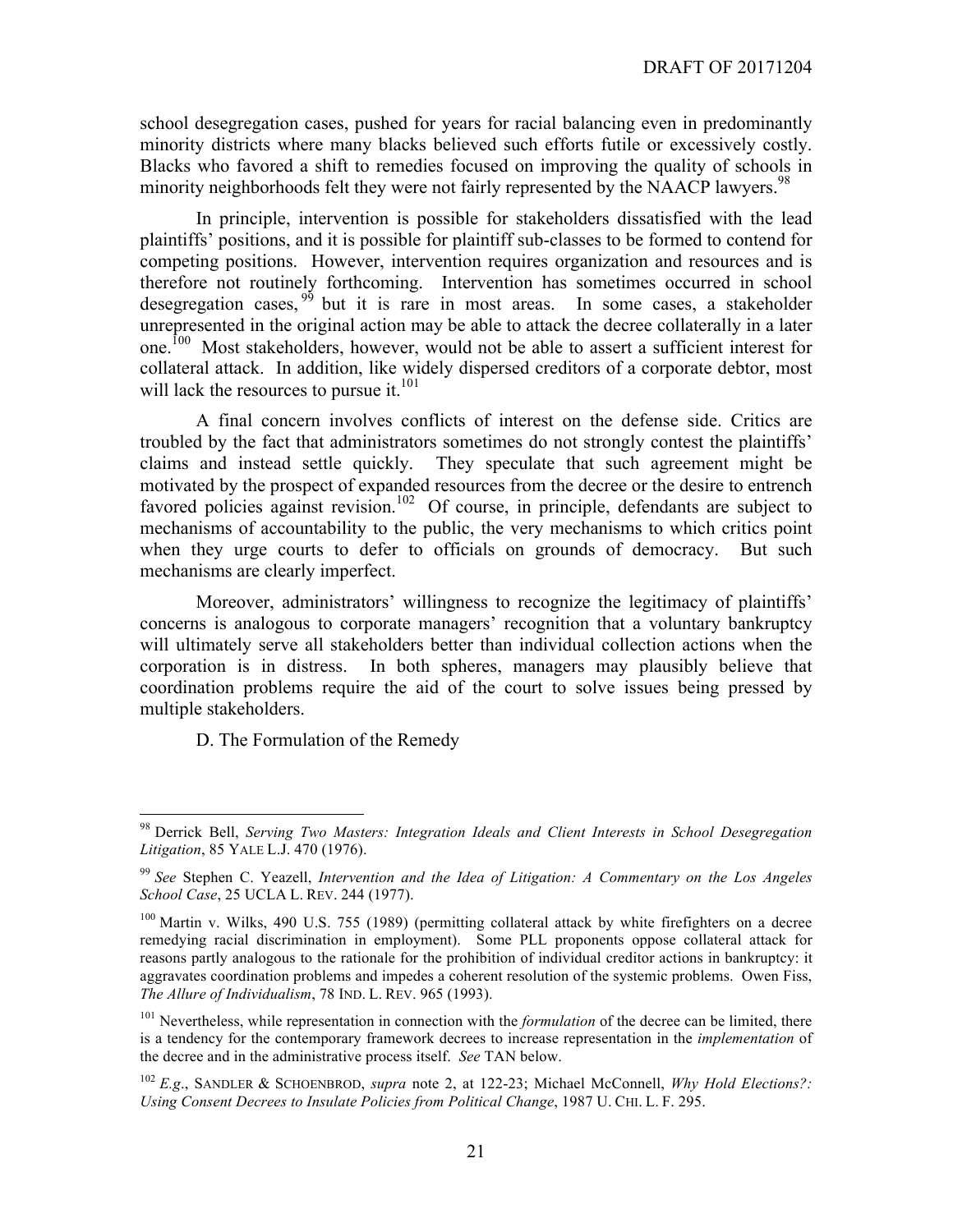In the kinds of bankruptcy and PLL cases on which we focus, the parties take the primary role in formulating the remedy. In bankruptcy, the role of the court is less to define the remedy than to induce the parties to engage with each other and to police the effectiveness of the process. The court's role is similar in many PLL cases, though it is more often called on in these cases to impose a remedy where the parties fail to reach agreement.

#### 1. Bankruptcy

The overarching remedial goal in bankruptcy is the formulation and confirmation of a "plan" that restructures the debtor.<sup>103</sup>

The Bankruptcy Code contains a fairly elaborate set of rules and standards to approve ("confirm") a reorganization plan, and each step constitutes a bargaining opportunity. First, the plan must have been presented to creditors in a "disclosure statement" that contains "adequate information" about the plan and the debtor sufficient to enable creditors to vote for or against the plan.<sup>104</sup> As a practical matter, the hearing on the motion to approve the disclosure statement will often channel—and consensually resolve—objections to the plan itself.

Second, the plan must have a minimum level of stakeholder support, generally speaking, 2/3 in dollar amount and more than half in number of creditors entitled to vote.<sup>105</sup> Outside of Chapter 11, debt obligations and associated property rights (e.g., liens) can be modified only if all (or almost all) creditors so agree. In Chapter 11, by contrast, the plan proponent (probably management) must place creditors in classes, and then proposes "treatment" for those classes (e.g., payment of a percentage of the claim in cash; issuing new securities, etc), which each class accepts or rejects by super-majority vote.  $106$ The logic of Chapter 11 substitutes bargaining and the ballot for strict recognition of all pre-bankruptcy entitlements.

A court may confirm the plan over the dissent of one or more classes so long as at least one impaired class has approved the plan and the court finds that the plan is not "unfairly discriminatory" and is "fair and equitable."<sup>107</sup> The "unfair discrimination" standard prohibits differences in the treatment of classes that are not justified by legitimate business reasons.<sup>108</sup> "Fair and equitable" is a term of art which operationalizes

 $107$  11 U.S.C. § 1129(b).

<sup>&</sup>lt;sup>103</sup> In an unsuccessful reorganization—and at least 1/3 of large cases may be viewed as "failures" in this regard—the "remedy" will be conversion to a case under Chapter 7 and hence liquidation, or dismissal of the case, which will in turn most likely result in rapid, piecemeal sale of the debtor's assets. Smaller companies fail to reorganize at even higher rates. *See* Lipson and Marotta, *supra* note 26.

 $104$  11 U.S.C. § 1125(b).

 $105$  11 U.S.C. § 1126(c). As discussed below, this glosses over some complexity.

<sup>&</sup>lt;sup>106</sup> 11 U.S.C. § 1123(a)(1)(requiring plan to "designate, subject to section 1122 of this title, classes of claims")

<sup>108</sup> The court has substantial discretion in defining legitimacy. For example, in the *Chrysler* bankruptcy, certain unsecured creditors complained that superior treatment for union claims was unfairly discriminatory—to no avail. *See* Mark J. Roe & David Skeel, *Assessing the Chrysler Bankruptcy*, 108 MICH. L. REV. 727 (2010).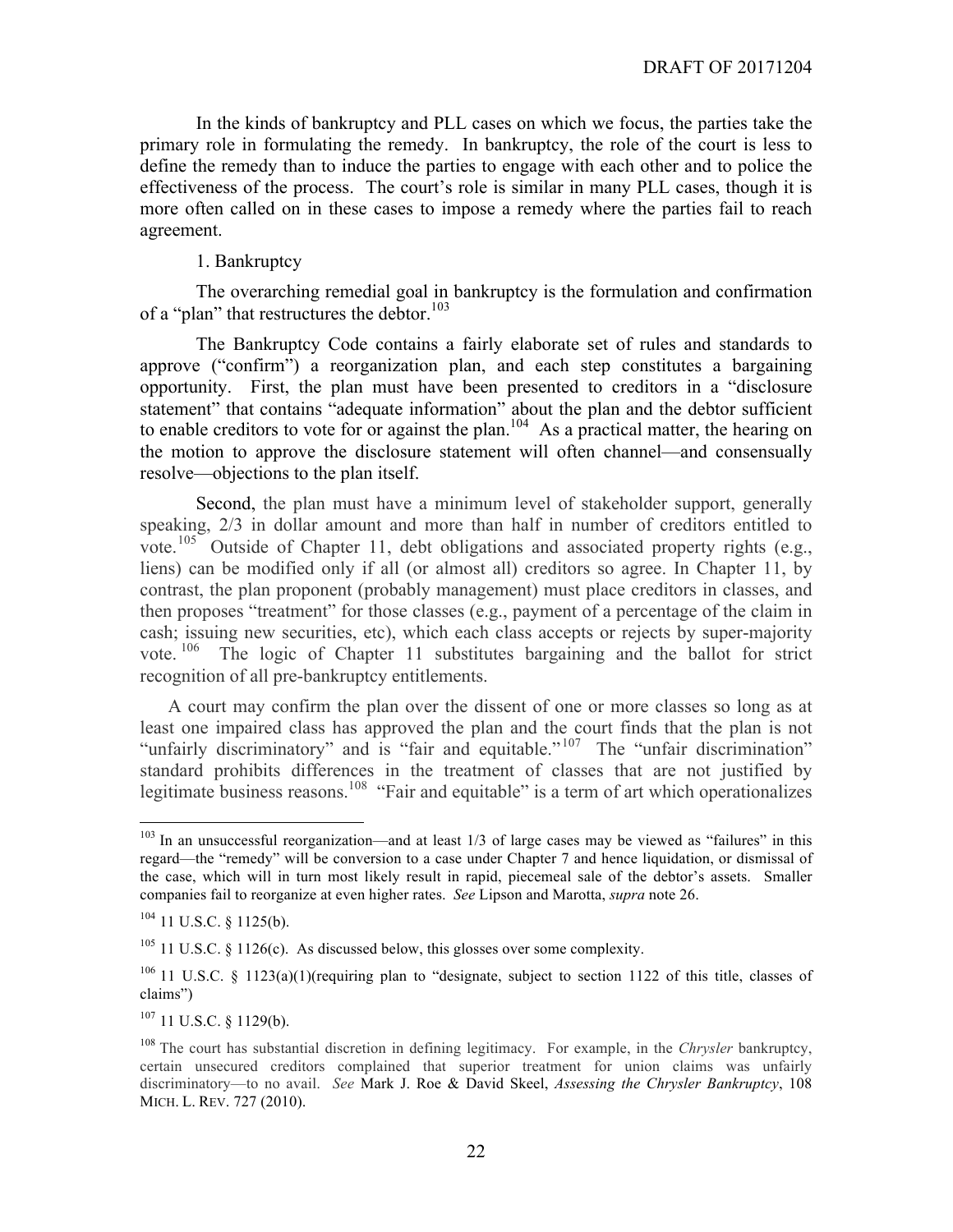the so-called "absolute priority rule" (APR). The APR is a core distributional norm, providing that dissenting unsecured creditors may be bound to the plan provided that all junior interests are eliminated.<sup>109</sup> This has the effect of forcing those most likely in historic control of the debtor (shareholders) either to propose a plan that in fact induces widespread support or to give up their rights. The prospect of an imposed plan – a "cramdown" – operates as a penalty default, a rule that threatens a suboptimal outcome in order to induce the better-informed parties to disclose information that might lead to a better result.<sup>110</sup> Consensus often forms in the shadow of cramdown.

Management and committees will usually employ experts to advise them on the business steps needed to achieve a plan that is, among other things, "feasible." These or other experts may be called on to testify at the hearing to confirm the plan in order to enable the bankruptcy judge to assess the plausibility of the proposals contained in the plan.

#### 2. Public Law Litigation

As in bankruptcy, remedies in PLL most often arise from negotiation. Many cases settle before a judicial ruling on the merits, and these settlements stipulate remedies which will usually be incorporated in a court order, or "consent decree." $11$ <sup>11</sup>

If the case proceeds to judgment and the plaintiff wins on the merits, public law doctrine, like bankruptcy, requires that management be given the first opportunity to propose a remedy.112 The plaintiffs will invariably have counter-proposals. The court will respond by encouraging settlement. Indeed, anticipating such differences, the parties will usually begin negotiating over the remedy from the point at which liability is established.

For the defendant, the possibility that it can negotiate a remedy more favorable than the one the court would impose is usually a strong incentive to deal with the plaintiffs. From the plaintiff's point of view, a negotiated decree has the advantage that compliance may be more likely with an order that the defendants have influenced and

 <sup>109</sup> *See, e.g.*, LoPucki & Whitford, *supra* note 55, at 130; Bruce A. Markell, *Owners, Auctions, and Absolute Priority in Bankruptcy Reorganizations*, 44 STAN. L. REV. 69, 74-84 (1991) (describing the absolute priority rule as foundational).

<sup>110</sup> *See* Ian Ayres & Robert Gertner, *Filling in the Gaps in Incomplete Contracts: An Economic Theory of Default Rules*, 99 YALE L.J. 87 (1989).

<sup>&</sup>lt;sup>111</sup> Defendants would usually prefer to settle on the basis of agreements subject to contractual enforcement that are not incorporated into decrees. Lawrence Koerner, *Institutional Reform Litigation,* 53 N.Y. L. SCHOOL L. REV. 509, 515 (2009) (reporting such a practice in New York City). This course gives the defendants more leverage in the event of later disputes over compliance. The plaintiff cannot respond with a motion for contempt in an ongoing action, but must file a new action and obtain an order mandating specific performance. It can seek contempt only when there is failure to comply with the new order. In addition, the plaintiff may have to bring actions to enforce the contract in state court, where defendant state officials would often be more comfortable. Plaintiffs sometimes agree to such arrangements in order to avoid protracted litigation over liability. *See generally*, Anthony DiSarro, *Six Decrees of Separation: Settlement Agreements and Consent Orders in Federal Civil Litigation*, 60 AM. U. L. REV. 276 (2010). In some cases, the defendant undertakes some commitments under a consent decree and others under a contract.

<sup>&</sup>lt;sup>112</sup> Swann v. Charlotte-Mecklenburg Board of Educ., 401 U.S. 1, 12-14 (1971).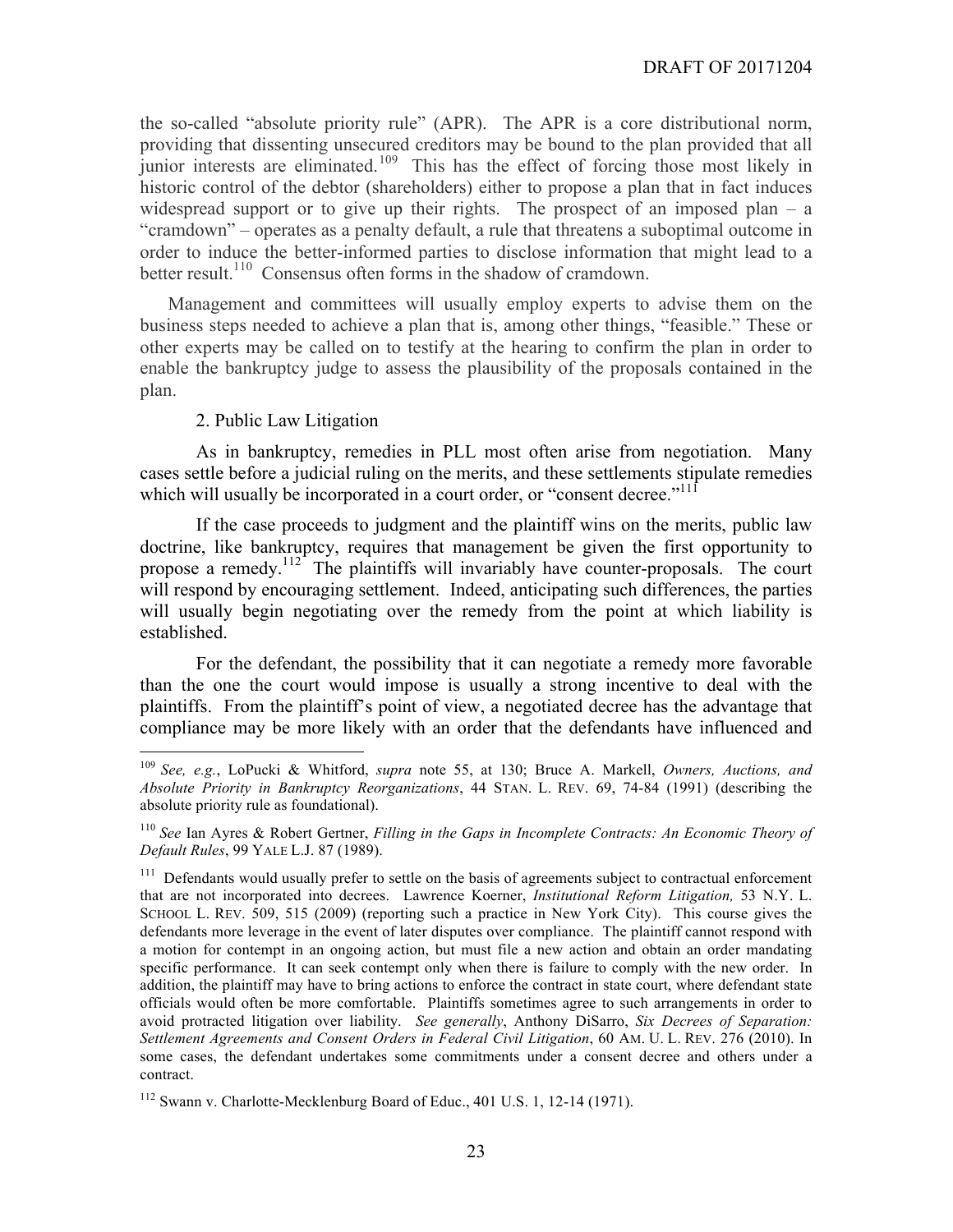agreed to. From the court's point of view, a negotiated remedy avoids difficult and costly proceedings. $113$ 

As in bankruptcy, if the parties cannot agree, the court must impose a remedy. Except in cases involving narrow issues with clear substantive rules, the liability finding will not imply a specific remedy. The court will have to craft one from competing adversarial presentations. The competing presentations tend to be dominated by expert testimony from both defendant officials and experts hired by both sides. The court is likely to mandate practices required by norms in the relevant profession, as described by the experts it finds most credible.

Whether the remedy is negotiated or imposed, it will be strongly influenced by experts, either as witnesses or consultants to the parties. Plaintiffs are often able to retain as experts people who currently hold or are retired from senior administrative positions in agencies like the defendant. They can also draw on standards codified by professional associations. Like operational assessments in bankruptcy, PLL judges do not make ad hoc judgments about the organization and structure of the agency: they rely on negotiation and expert participation.

E. The Structure of the Decree

The core of the remedy in each sphere typically involves governance and accountability structures rather than sets of specific rules or practices.

#### 1. Bankruptcy

The key instruments effectuating the debtor's reorganization will be the reorganization plan and the judicial order confirming it.  $114$  Although the plan must contain a number of provisions and is likely, as a matter of practice, to contain many optional components, two are central to effectuating bankruptcy's remedial goals.<sup>115</sup>

First, the plan must provide, directly or indirectly, for the debtor's effective management. This may require a change in the composition of the board of directors or top-level managers, or both. Some management changes may have been made during, or even before, bankruptcy. If, however, the major stakeholders have not agreed on acceptable management for the debtor, the plan is unlikely to be confirmed.

The plan will usually provide for governance through ordinary corporate mechanisms. For example, it is not uncommon for creditors to have representatives sit on the board of directors of the reorganized debtor. They will then be in a position to monitor the debtor's performance under the reorganization plan and to hold management accountable when there are material deviations.

 <sup>113</sup> Susan Sturm elaborates the conditions and limits of consensus formation in PLL in terms of a "consensual remediation formulation model". Sturm, cited above in note , at 1421-27 .

<sup>&</sup>lt;sup>114</sup> The term "decree" is not commonly used in the bankruptcy context, but plan, when confirmed by the court, is functionally similar to a PLL decree. Still, a plan "represents a kind of consent decree which has many attributes of a contract." *See In re* Stratford of Texas, Inc., 635 F.2d 365, 368 (5th Cir. 1981) (stating that a plan "represents a kind of consent decree").

 $115$  11 U.S.C. § 1123(a).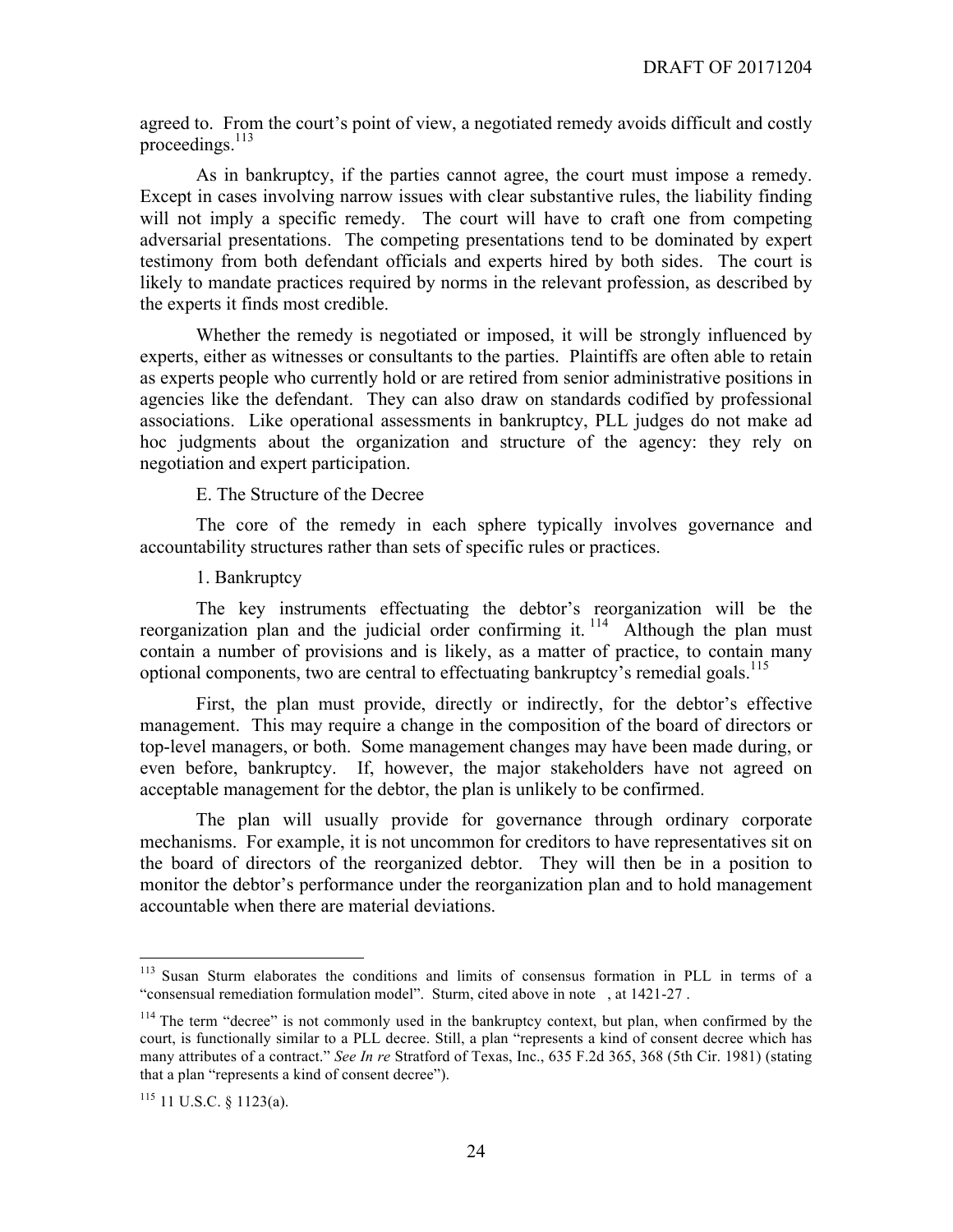Second, the plan will cleanse the debtor's balance sheet, chiefly through the discharge of debt. The discharge effectively makes permanent the temporary injunction against collection actions imposed through the automatic stay upon commencement of the case. It will also promote new investment in the firm.

Substantively, the court must find that the plan is "feasible," meaning that the court has determined that "confirmation of the plan is not likely to be followed by . . . liquidation, or the need for further financial reorganization" of the debtor.<sup>116</sup> Feasibility requires the reorganization plan to be based on a plausible business plan.<sup>117</sup> The business plan may not be explicitly incorporated in the reorganization plan, but it will have been disclosed to (and probably negotiated with) stakeholders when their consent is solicited, and the court will consider it in assessing feasibility.

Bifurcating the business plan and the reorganization plan permits a level of flexibility that can be important to realizing on the promises embedded in the plan. A post-confirmation change in market conditions will likely require a change to the business plan. Because the business plan is not cemented in the reorganization plan, however, changing the former does not necessarily require a change to the latter. This, in turn, permits more efficient post-confirmation adjustment.

Following entry of the confirmation order, most important work in restructuring the debtor will occur in short order if it has not already occurred. Thus, there is not a long period after confirmation in which the court is likely to play an important, ongoing role in the debtor's reorganization. If the debtor makes the payments or transfers contemplated in the plan, then except as the underlying instruments might provide (e.g., earnings covenants), there will be no basis for judicial assessment. If, instead, the debtor defaults on its plan-created obligations, it is possible that the bankruptcy court would be asked to intercede—but it is just as likely that the entire debt collection process might start again (e.g., with a state-court collection suit, etc).

#### 2. Public Law Litigation

Key norms hold that the scope of the violation limits the scope of the remedy and that the decree should not require more than is necessary to achieve compliance.<sup>118</sup>

 $116$  11 U.S.C. § 1129(a)(11).

<sup>117</sup> *Compare In re* Om Shivai, Inc., 447 B.R. 459 (Bankr. D. S.C. 2011) (Chapter 11 plan proposed by debtor whose principal asset consisted of 27-room motel was not "feasible" and could not be confirmed, where debtor had experienced positive cash flow, and then only in minimal amount, in only four of past eight months while operating as debtor-in-possession, where debtor's plan required it to pay significantly more to its creditors than it had shown ability to pay in past.) with *In re* Red Mountain Machinery Co., 448 B.R. 1 (Bankr. D. Ariz. 2011), stay pending appeal denied, 451 B.R. 897 (Bankr. D. Ariz. 2011) and aff'd, 471 B.R. 242 (D. Ariz. 2012) (projections prepared by Chapter 11 debtors' chief restructuring officer, the same individual whose projections debtors had consistently met and exceeded while operating as Chapter 11 debtors-in-possession, along with the unrebutted testimony of debtors' expert, were sufficient to show that debtors' proposed Chapter 11 plan was "feasible," as required for confirmation).

<sup>118</sup> *E.g.*, Lewis v. Casey, 518 US 343, 357-58 (1996); Missouri v. Jenkins, 515 US 70, 88 (1995). This stricture does not apply as a constitutional or common law principle to consent decrees. However, the Prison Litigation Reform Act applies it to all decrees addressing prison conditions. 18 U.S.C  $\S$  3626(a)(1).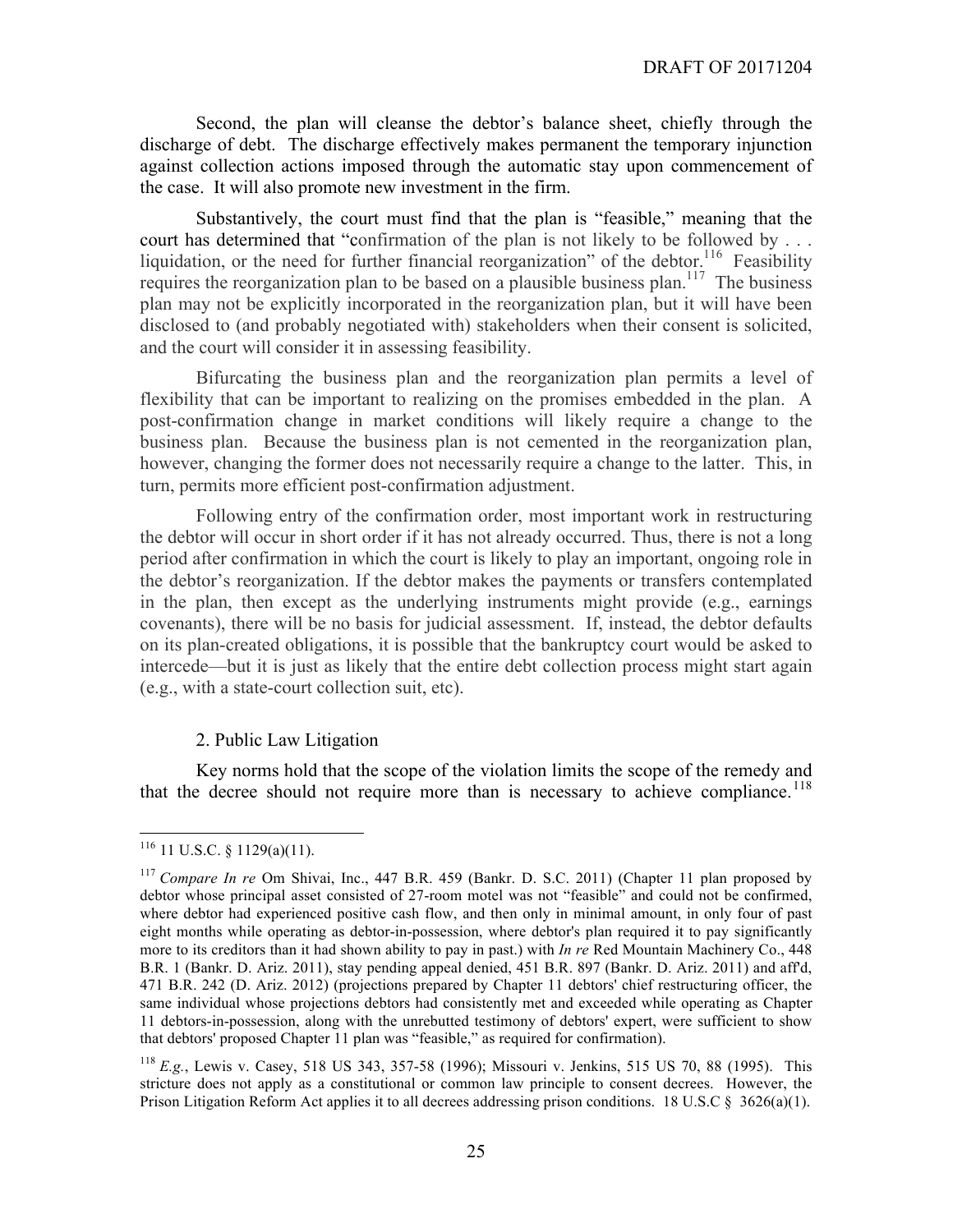These norms provide little guidance, however. Even where the substantive wrong can be defined precisely, the measures needed to prevent its recurrence are not usually deducible from the wrong. The court can enjoin physical assaults on prisoners, but where systemic past violation of this norm has been demonstrated, deterrence will require more. Professional standards may be helpful in specifying the required measures, but they are rarely beyond debate. The matter is further complicated by the precept that, even if a norm is necessary to deter the conduct in question, the court may forego it if it would be too disruptive of other legitimate activities and goals.<sup>119</sup>

Moreover, the issue of whether a given measure is "necessary" involves an ambiguity where, as is usually the case, there are multiple reasonable approaches to prevention. It may be necessary to adopt one of the measures, but not any particular one. Thus, the issue is better described as whether the measures chosen by the parties or the court are "reasonable."<sup>120</sup>

Some decrees may contain only narrowly tailored provisions. For example, a recent consent decree in Mississippi provides that the defendant school system will not use handcuffs as punishment for noncriminal student behavior or for any kind of behavior by students under 13 years old.<sup>121</sup> Even such a focused decree, however, will usually require elaboration of the duty in written policies, communication of the policies to officials and the public, training of affected public actors, and some monitoring. The Mississippi school decree prescribes measures of these kinds, including an "oversight council" composed of students, parents, advocates, and a mental health professional.<sup>122</sup>

A major category of decrees sweeps more broadly into the administration of the defendant agency. The dominant approach of recent decrees of this kind is a departure from earlier practice. Earlier decrees were often a collection of many specific rules like the Mississippi handcuff rule. A decree with respect to prison conditions might specify the minimum space for cells or the temperature of water in the showers.<sup>123</sup> Modern decrees may still contain some such rules, but they tend to focus on general management

 <sup>119</sup> *See, e.g.,* Peter Shane, *Rights, Remedies, and Restraint*, 64 CHI.-KENT L. REV. 531, 557 (1983) (noting that mandating immediate release of prisoners would sometimes be the only effective way of immediately remedying unconstitutional detention but that "release is never the remedy of first resort" and that courts balance the prisoner's interests against "other legitimate social concerns").

<sup>120</sup> Frew v. Hawkins, 540 US 431, 439 (2004) rejected the claim that a remedy cannot go beyond the specific requirements of substantive law. "The decree does implement the Medicaid statute in a highly detailed way, requiring the state officials to take some steps that the statute does not specifically require. The same could be said, however, of any effort to implement the … statute in particular ways." The court concludes that the decree should be approved as long as it represents "reasonable and necessary implementations of federal law."

<sup>&</sup>lt;sup>121</sup> A.M. v. Jackson Pub. Sch. Bd. of Trs., Order Approving Settlement (May 25, 2012) (3:11CV344-TSL-MTP, S.D. Miss).

<sup>&</sup>lt;sup>122</sup> Joint Motion for Approval of Settlement Agreement, Certification of Settlement Class, and to Set a Date for a Fairness Hearing (Appendix), filed April 4, 2012.

<sup>&</sup>lt;sup>123</sup> MALCOLM M. FEELEY & EDWARD L. RUBIN, JUDICIAL POLICYMAKING IN THE MODERN STATE: HOW THE COURTS REFORMED AMERICA'S PRISONS 40-41 (1998) (discussing decrees that "specify many requirements in…painstaking or excruciating detail [including] the wattage of the light bulbs in the cells, the frequency of showers, and the caloric content of meals").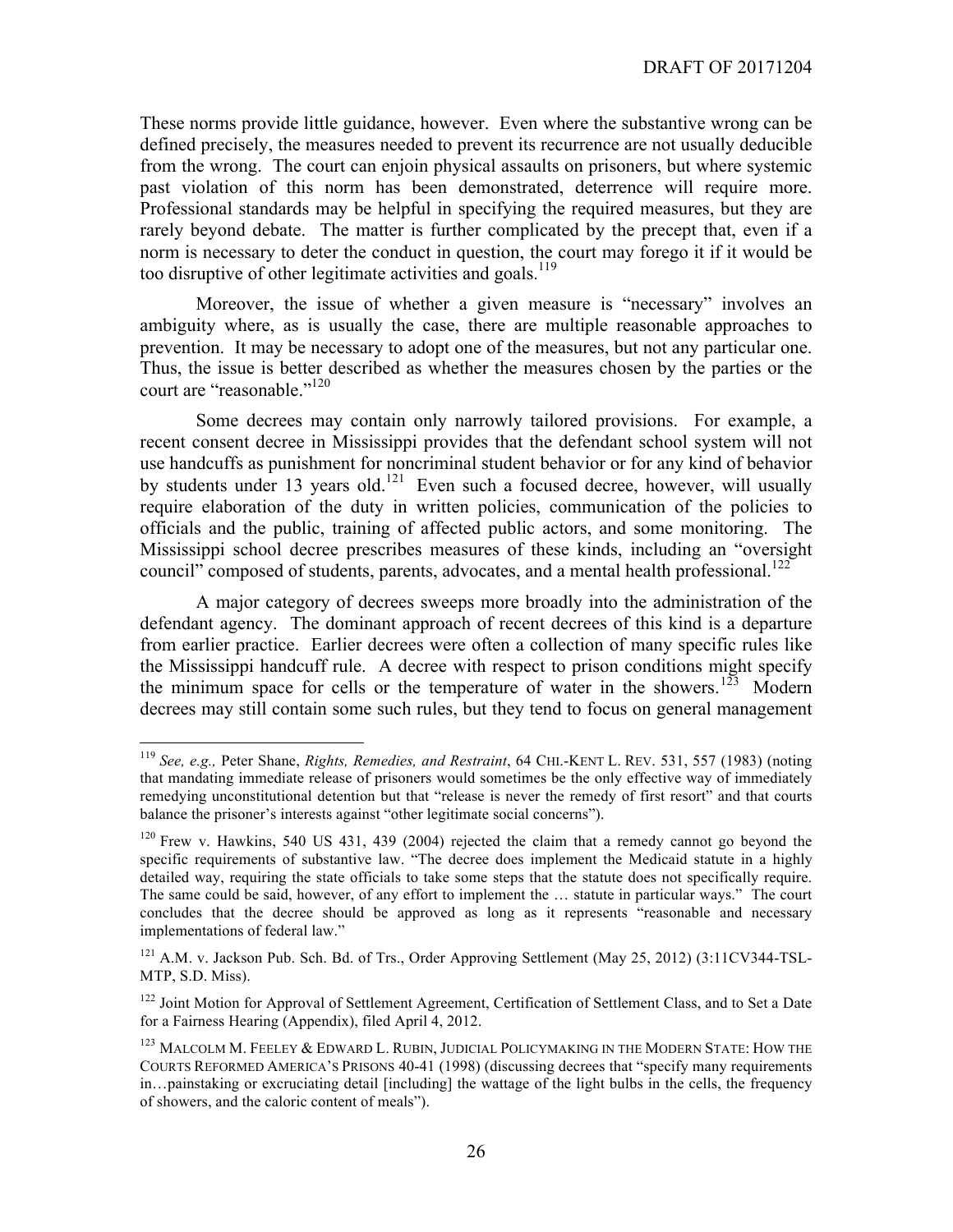functions of self-monitoring and assessment and on transparency and accountability, often derived through agreement of the parties, expert guidance, or both.

Although there is much variation, we can give a general idea by describing typical elements of the most ambitious decrees.<sup>124</sup> Such decrees try to create a framework of ongoing elaboration and adaptation. They begin with a general statement of goals or norms (for example: "all children deserve a safe and nurturing environment," police stops must be based on "reasonable suspicion").

They may then mandate some upfront structural investments. These might include enhanced information technology for recording and tracking data and increased personnel. The ecosystem decrees usually require important new physical infrastructure. For example, the San Joaquin River Restoration Project decree required the construction of new channels and ladders to accommodate fish.<sup>125</sup>

The core requirements of framework decrees concern management practices of policy-making, monitoring, and reassessment. Management must develop explicit policies or plans for matters that may previously have been left to tacit discretion. Police agencies, for example, may be required to develop and implement explicit use-of-force policies. Prisons may be required to have protocols for responding to medical needs of patients. Child welfare agencies may be required to have both general case plans for children in their custody due to abuse or neglect and specific "permanency" plans for each child in their care.

These policies are likely to have as much or more specificity as the highly directive decrees of the past. However, because under current practice the policies are usually not themselves part of the decree, they can be readily revised without approval of the court. Revision typically requires consultation or at least notice with or to the plaintiffs and/or a monitor. The plaintiffs will have opportunities to object to them, perhaps in some mandated consultation or dispute settlement process, and as a last resort, before the court. But the decree contemplates frequent policy change, and often allows defendants to modify the strategies or tactics they employ to reach the goals of the decree. For example, in a child welfare case, "permanency" will be a goal for all children in the state's custody, but the defendant can experiment with different practices to achieve it.

<sup>&</sup>lt;sup>124</sup> For examples, *see* (1) the initial consent decree ("Stipulation for Injunctive Relief") of June 13, 2002 and the Receivers "Turnaround Plan" of June 6, 2008 in the California prison case, Plata v. Brown (N.D. Cal.); (2) the Utah and Alabama child welfare decrees discussed in Kathleen Noonan, Charles F. Sabel, & William H. Simon, *Legal Accountability in the Service-Based Welfare State: Lessons from Child Welfare Reform*, 34 LAW & SOC. INQUIRY 523 (2009); (3) the policing decrees described in WALKER & ARCHBOLD, *supra* note 38, at 192 (2014); (4) the San Joaquin River ecosystem decree ("Notice of Lodgment of Stipulation of Settlement") in NRDC v. Rodgers, 506 F. Supp.2d 322 (E.D. Cal. Sept. 13, 2006); (5) the Kentucky education decree discussed in MICHAEL PARIS, FRAMING EQUAL OPPORTUNITY: LAW AND THE POLITICS OF SCHOOL FINANCE REFORM 165-219 (2010); and (6) the decree ("Settlement Agreement"") of July 15, 2011 in the mental health facilities case of United States v. Delaware, (Civ. Act. No. 11-591-LPS, D. Del.) (July 6, 2011).

<sup>125</sup> Settlement Stipulation, NRDC v. Rodgers (E.D.Cal., Sept. 13, 2006), at 8-10, *available at* http://www.restoresjr.net/download/settlementrelated/Settlement\_Stip\_Final\_As\_Lodged\_091306.pdf.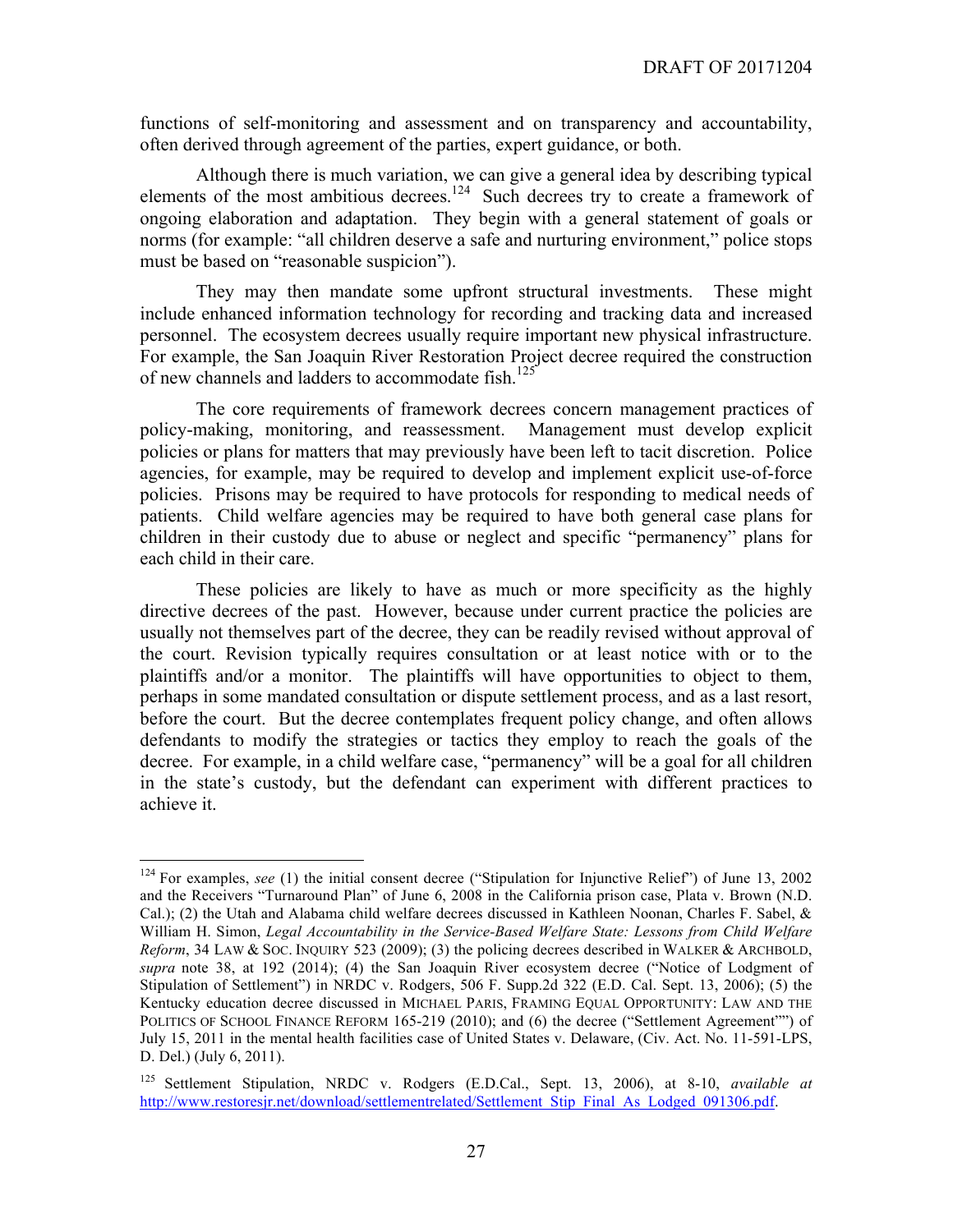The agency also commits to monitor itself in a transparent fashion. This means collecting and reporting data on both the implementation and the efficacy of the reforms. The decree may specify metrics, or it may order the defendant to develop them, perhaps in consultation with the plaintiffs or with an expert consultant or monitor. Other provisions may require intensive scrutiny of specific cases or incidents. For example, police decrees prescribe routine review of use-of-force episodes and "early warning" procedures that intervene with counseling, training, or discipline where data identifies officers as outliers in terms of such factors as uses of force, vehicle accidents, complaints, or absences. These decrees will often mandate or regulate the procedures of an independent civilian complaint review agency.<sup>126</sup>

Some procedures, such as the "Quality Service Review," used in the Utah child welfare decree, assess intensively a sample of cases.<sup>127</sup> The Quality Assurance system developed under the California prison decree reviews data on all medical care and then examines a sample in more detail.<sup>128</sup> These procedures generally track the tendency of modern public administration to appraise frontline practice qualitatively rather than in terms of compliance with specific rules or with documentation requirements. The qualitative data also generates more nuanced case information that enables defendants to adapt frontline practice contemporaneously.

In addition, the defendant must reassess the policies periodically or continuously in the light of experience. For example, the Seattle police settlement prescribes creation of a Community Police Commission, with broad representation, to review performance data and recommend policy changes. It also mandates a Use of Force Committee within the department charged with reviewing reports to determine when practice changes are indicated. 129 Ecosystem decrees sometimes mandate increased use of "adaptive management." For example, the San Joaquin River Restoration decree altered the defendants' water management practices to require more rapid and nuanced response to indications of danger to the fish population. Prior to the decree, managers released water to protect fish in accordance with fixed schedules. The decree required that they monitor the condition of the fish continuously and adjust water release continuously.<sup>130</sup>

The emphasis on provisionality and re-assessment leads some courts to mandate explicit experimentation. The New York police decree mandated that the defendant undertake a one-year "pilot project" with patrol officers wearing body-worn cameras in one precinct in each of the city's five boroughs. At the end of the year, the monitor was

 <sup>126</sup> WALKER & ARCHBOLD, *supra* note 38, at \_\_.

<sup>&</sup>lt;sup>127</sup> Noonan, Simon, & Sabel, *supra* note 124, at ...

<sup>128</sup> *See* Office of the Inspector General, State of California, "Medical Inspections," *available at* http://www.oig.ca.gov/pages/reports.php#.

<sup>&</sup>lt;sup>129</sup> W.D. Wash. Civ. Action No. 12. CV-1282), Settlement Agreement and Stipulated [Proposed] Order of Resolution, July 27, 2012, at ¶¶ 3-12, 119-125. The DOJ's "Principles for Promoting Police Integrity"—a starting point for remedial design in many cases—demand continuous review of various data to determine "whether any revisions to training or practices are necessary." US Dep't of Justice, Principles for Promoting Police Integrity 23 (2001).

<sup>&</sup>lt;sup>130</sup> SAN JOAQUIN RIVER RESTORATION PROGRAM, FISHERIES MANAGEMENT PLAN, A FRAMEWORK FOR ADAPTIVE MANAGEMENT IN THE SAN JOAQUIN RIVER RESTORATION PROGRAM (Nov. 2010).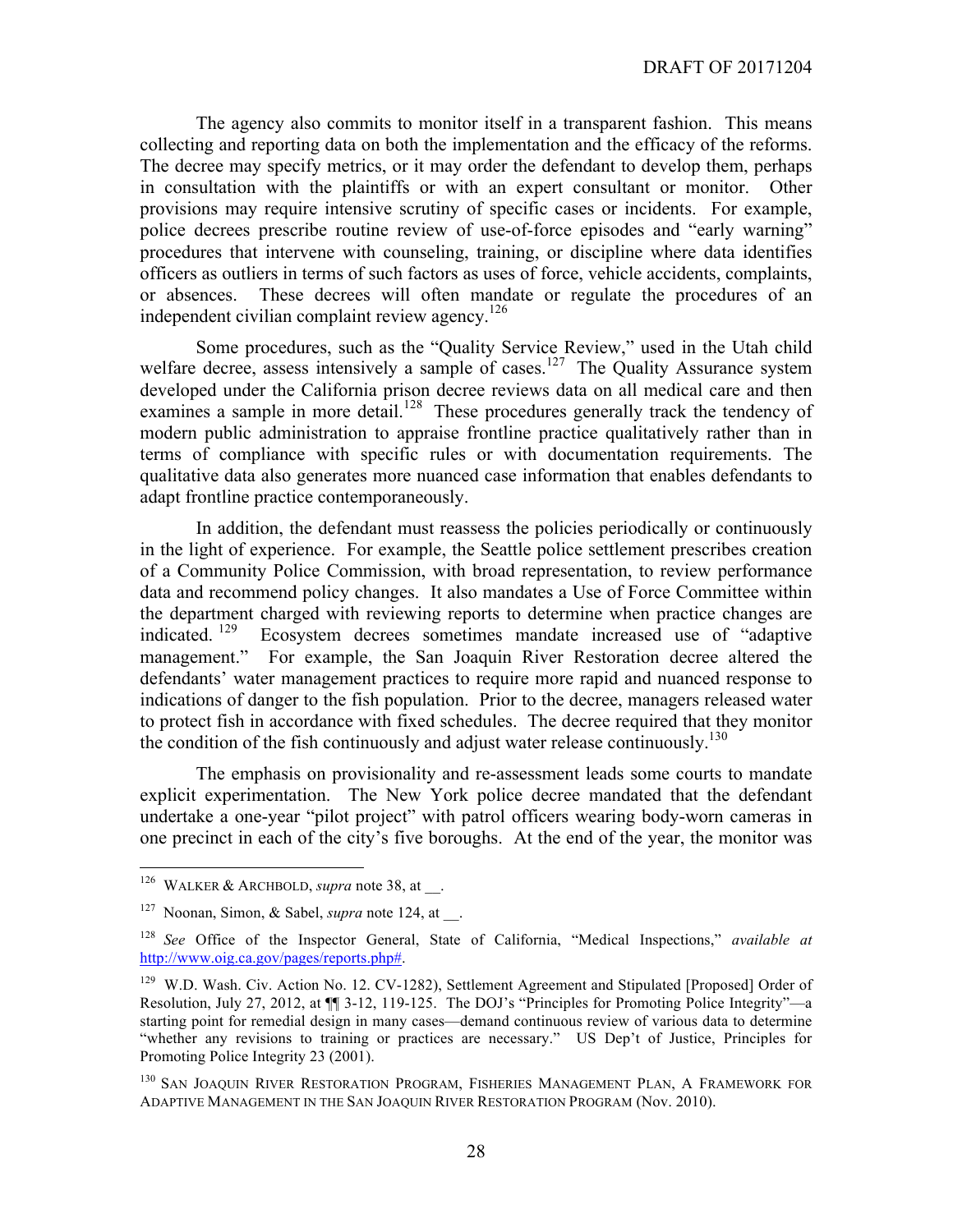directed to report on results and deliberate with the parties over whether the practice should be adopted generally.<sup>131</sup>

Decrees often provide for monitors or masters. These judicial officers will be appointed by the court, usually from nominations by the parties, and sometimes pursuant to their agreement. They are typically experts in the field. These officers will have broad access to data on relevant defendant activities. They will periodically assess the defendant's progress toward compliance and report it to the court. They may provide information to the plaintiffs and mediate disputes between the defendant and the plaintiffs over compliance issues.<sup>132</sup>

The monitoring provisions will often remain in effect for many years after entry of the decree, and they typically contemplate periodic reports to the court and episodic judicial intervention to resolve disputes about implementation. While the boards of corporate debtors may provide a monitoring mechanism for creditors, a formal monitor is unlikely to be appointed during or after plan confirmation, which is a difference from PLL practice.

PLL decrees last longer than Chapter 11 plans, and may appear somewhat more directive. But modern decrees have much in common with Chapter 11 plans. Both effect change at the organizational level through adjustments to the defendant's management and governance. Both require some degree of monitoring and flexibility. Both create mechanisms that subject their management and governance structures to enhanced accountability and transparency. These structural adjustments are attractive because they offer greater likelihood of success than traditional adjudication.

#### F. Financing Reform

In both spheres, the court cannot order the provision of financing (with rare exceptions in PLL). Rather, it is up to the defendant, sometimes with the help of stakeholders, to find financing either by re-allocating funds it controls or by inducing outsiders to invest in the reformed institution.

#### 1. Bankruptcy

In bankruptcy, creditor pressure may free existing resources by reducing unproductive spending that resulted from managerial self-indulgence or inattention. This tighter managerial discipline may also make the enterprise a more attractive investment. At the same time, the discharge of debt and the management changes in the plan will often induce new investment.

As noted above, to gain approval as "feasible", the reorganization plan also must contain credible financing mechanisms. Increasingly, debtors restructure by selling unproductive or non-essential assets under or in connection with a plan. This permits reorganized debtors to concentrate on core operations that, stakeholders hope, will prove more profitable in the future. In some cases, outside investors (e.g., Fiat's acquisition of

 <sup>131</sup> Floyd v. City of New York, 939 F. Supp. 2d 668, 685-86 (S.D.N.Y. 2013).

<sup>132</sup> *See* Susan Sturm, "*Mastering" Intervention in Prisons*, 88 YALE L.J. 1062-1091 (1979).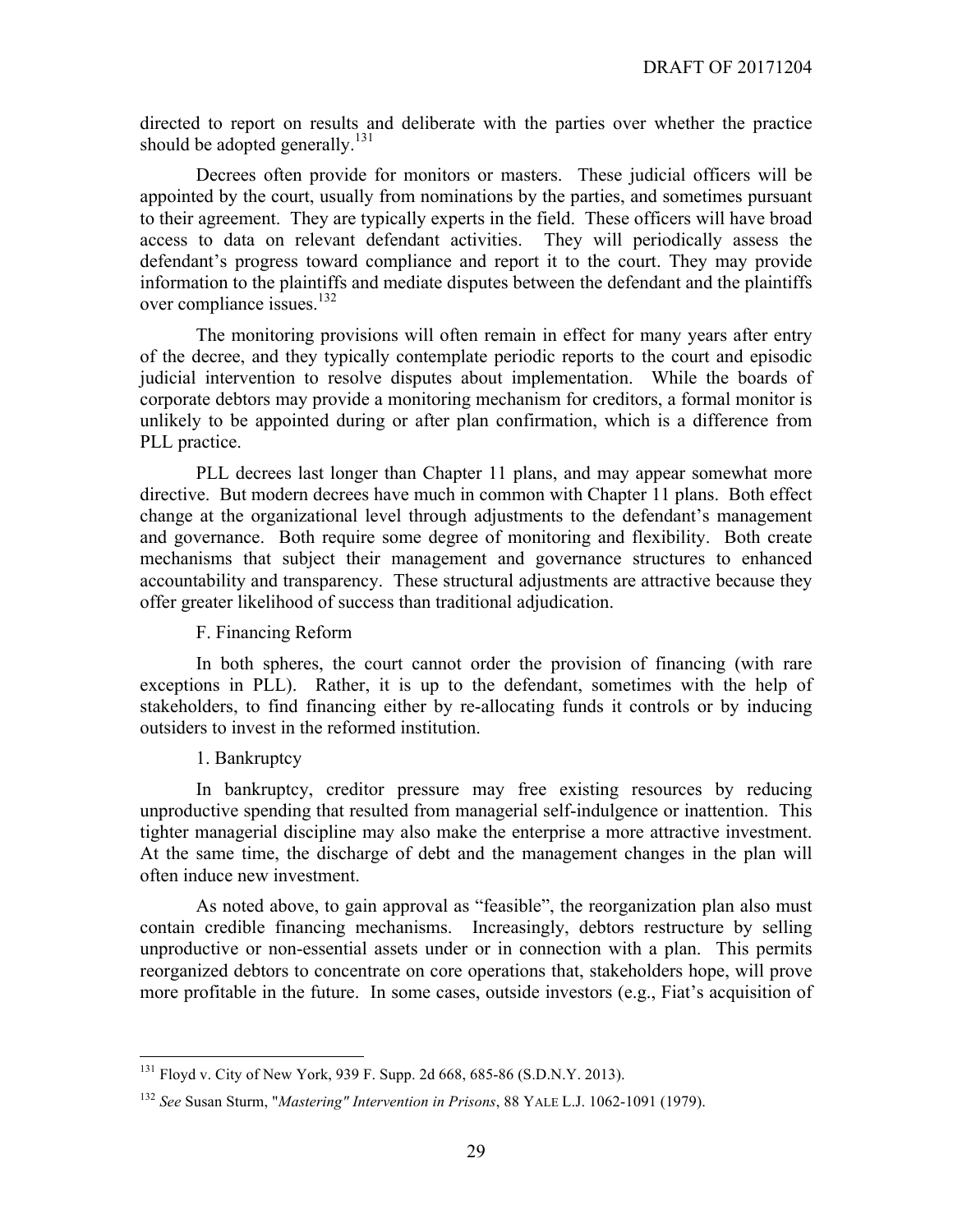Chrysler) take an interest in the company and help finance its exit.<sup>133</sup> However a debtor finances its operations post-confirmation, those arrangements will be subject to contract law and other rules that are largely outside the scope of the bankruptcy process.

2. Public Law Litigation

In public law litigation, courts cannot discharge obligations of the defendant, and public defendants may have less discretion than private ones to shift funds among different uses. Nevertheless, two of the routes by which bankruptcy produces funds – more efficient use of existing resources and new investment attracted by a better operating plan – are often available.

Defendants commonly plead inadequate resources as a reason for the court to forego or minimize intervention. They also often stress that only the legislature has the authority to commit new funds to reform. Courts are sometimes sympathetic, especially to the separation of powers issues.<sup>134</sup> But, just as frequently, they view such claims as inconsistent with the rule of law.<sup>135</sup>

Reform does not always entail increased expense. Ordering decreased incarceration or the cessation of police practices that generate lawsuits may actually reduce expenses (though it might generate less measurable costs in terms of increased crime). Moreover, as in bankruptcy, reformed management practices will sometimes improve use of existing funds or expand access to new funding. In approving a receivership for the Boston Housing Authority, for example, the court noted that the agency had been impaired in seeking funding by its failure to produce meaningful budgets, in part because it had failed for more than eight months to fill a funded budget officer position.<sup>136</sup> Frequently, improved management enables the defendant to increase receipt of resources it is already entitled to under programs such as Medicaid, special education, and the section 8 housing voucher program.<sup>137</sup>

 <sup>133</sup>*See Chrysler sold to Fiat-led "New Chrysler" after historic court proceedings*, JONES DAY, Aug. 2009, http://www.jonesday.com/chrysler-sells-assets-to-fiat-led-new-chrysler-after-unprecedented-courtproceedings/.

<sup>&</sup>lt;sup>134</sup> *E.g.*, Horne v. Flores, 557 U.S. 433, 448 ("When a federal court orders that money be appropriated for one program, the effect is often take funds away from other important programs."); Conor B. v. Patrick, 985 F. Supp. 2d 129, 157 (D. Mass. 2013) (explaining denial of relief in part by the fact that "redistribution of scarce governmental resources [would cause] deprivation of other state agencies of the means to perform their functions fully"). Even before getting to the question of remedy, considerations of scarce public resources may influence a court in deciding whether to recognize a substantive right. *See* Darryl Levinson, *Rights Essentialism and Remedial Equilibration*, 98 COLUM. L. REV. 857 (1999).

<sup>135</sup> Watson v. City of Memphis, 373 U.S. 526, 537 (1963) ("[I]t is obvious that vindication of conceded constitutional rights cannot be made dependent upon any theory that it is less expensive to deny than to afford them."); Forest Guardians v. Babbitt, 164 F.3d 1261 (10<sup>th</sup> Cir. 1998) (affirming order requiring official to complete listing of particular endangered species despite his undisputed claim that order would divert resources from enforcement of other duties).

<sup>136</sup> Perez v. Boston Housing Authority, 379 Mass. 703, 718 (1980).

<sup>&</sup>lt;sup>137</sup> See Eighth Report of the Court Monitor, United States v. Delaware, Civ. Act. No. 11-591-LPS, (D.Del., Dec. 26, 2015), at 1-2 (explaining that the defendant had funded much its reorganization with payments from the federal Medicaid program); *available at* https://www.justice.gov/crt/file/826976/download.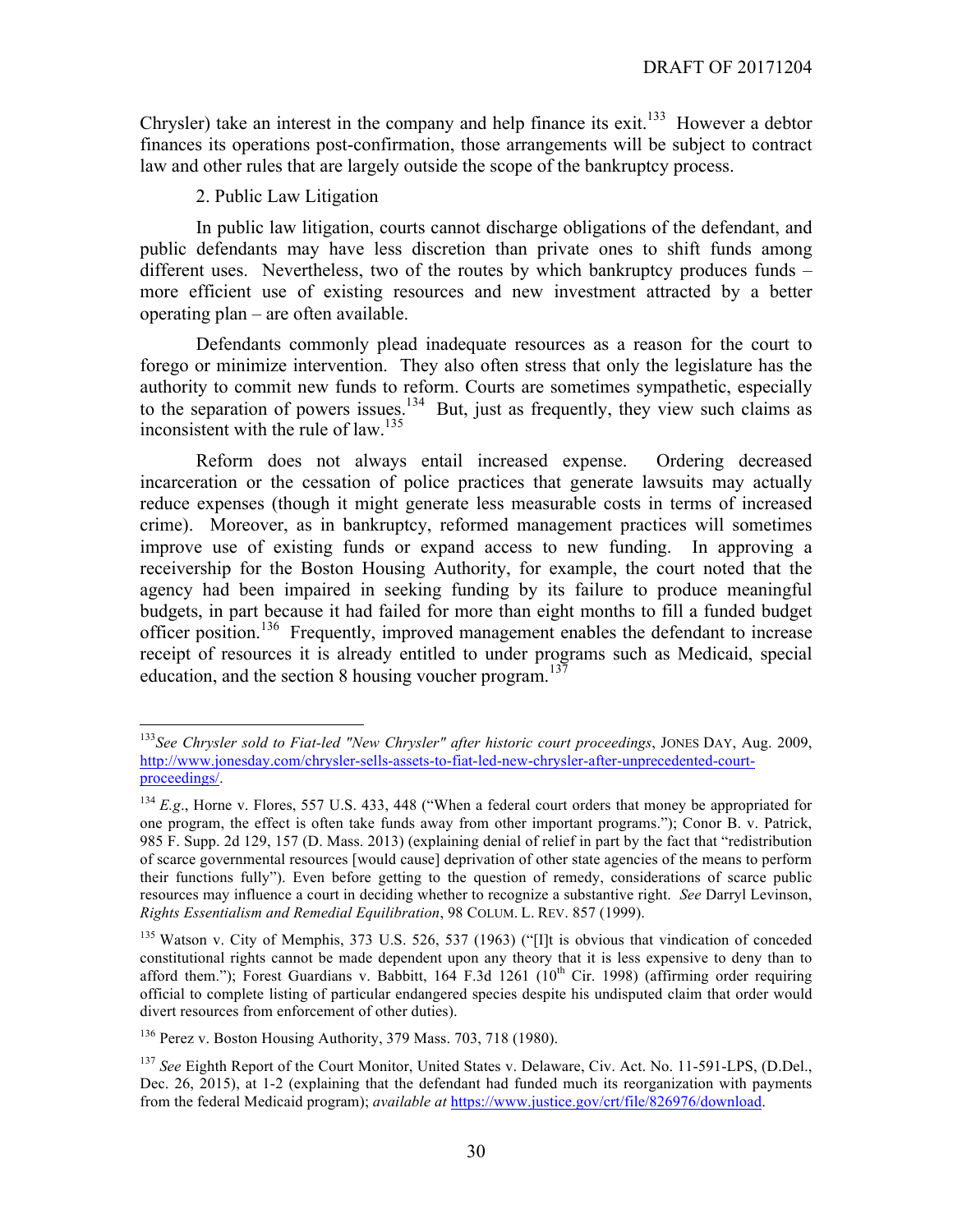Where reform requires new resources, courts can order defendants to make their best efforts to find them. Where the defendant agency has taxing or bonding authority, courts have ordered it to exercise the authority. <sup>138</sup> More commonly, they order the defendant to apply to the legislature or perhaps private sources for needed financial support.<sup>139</sup> With perhaps surprising frequency, such support is granted. Many decrees have been supported with large legislative appropriations.<sup>140</sup> Fresh support volunteered by NGOs sometimes plays an important role.<sup>141</sup>

#### G. Defendant Recalcitrance

In both spheres, courts have difficulty identifying and sanctioning recalcitrance by managers of the institution. In neither sphere do damages or monetary penalties play a strong role. Sanctions tend to be indirect.

#### 1. Bankruptcy

Historically, the bankruptcy process has been preoccupied with concern about management recalcitrance during a case. Because Chapter 11 of the Bankruptcy Code leaves management presumptively in possession and control of the debtor, in the early days of Chapter 11, observers worried that debtors would run amok, wasting time and money on professionals, rather than focusing on the reorganization effort. The *Eastern Airlines* bankruptcy is often invoked as an example of excesses by managers who were feckless, if not "reckless", in "managing" the reorganization of an airline into a fire-sale liquidation that should have been avoided.<sup>142</sup>

<sup>&</sup>lt;sup>138</sup> *E.g.*, Missouri v. Jenkins, 495 U.S. 33 (1990) (holding that district court may require school district to raise taxes necessary to implement desegregation order). It has occasionally been suggested that federal courts can directly order a state legislature to appropriate needed resources, or alternatively, by-pass state legislative processes and enact a tax itself. T.R. Powell, *Coercing a State to Pay A Judgment: Virginia v. West Virginia*, 17 MICH. L. REV. 1, 17-30 (1918) (arguing in context of suit to enforce an interstate compact that federal courts sometimes have authority to levy and collect taxes). Although the reach and continued validity of this doctrine are unclear, it seems unlikely as a practical matter that a contemporary court would issue such orders in PLL. *See generally* Gerald Frug, *The Judicial Power of the Purse*, 126 U. PENN. L. REV. 715, 770-71 (1978).

<sup>139</sup> *E.g*., United States v. Bd. of Educ. of City of Chicago, 554 F. Supp. 132, 139 (N.D.Ill. 1984) (describing provision of consent decree obliging both parties to make "every good faith effort to find and provide every available form of financial resources" for implementation).

<sup>140</sup> *E.g*., HAAR, *supra* note 31, at 200-17 (describing the legislative creation of a new agency with borrowing capacity to finance the Boston Harbor clean-up in response to judicial orders); San Joaquin River Restoration Settlement Act, Pub. L. No. 111-11, sections 1001-10203 (appropriating \$88 million to support the settlement agreement in NRDC v. Rodgers, Case No. CIV S-88-1658 LKK/GGH (E.D. Cal. 2006)). In Texas and Kentucky education cases based on state constitutional provisions, PLL suits produced comprehensive educational form legislatively supported by codifying statutes and appropriations. *See* James Liebman & Charles F. Sabel, *A Public Laboratory Dewey Barely Imagined: The Emerging Model of School Governance and Legal Reform*, 28 NYU REV. L. & SOC. CHANGE 183, (2003).

<sup>&</sup>lt;sup>141</sup> Morgan v. Kerrigan, 401 F. Supp. 216, 247-248 (1975) (describing commitments of universities and business groups to assist implementation of Boston school desegregation decree). In several child welfare cases, national foundations have provided support to or for the monitoring team or directly to the defendant.

<sup>142</sup> Paul M. Goldschmid, *More Phoenix Than Vulture: The Case for Distressed Investor Presence in the Bankruptcy Reorganization Process*, 2005 COLUM. BUS. L. REV. 191, 211 (2005) (discussing "repeated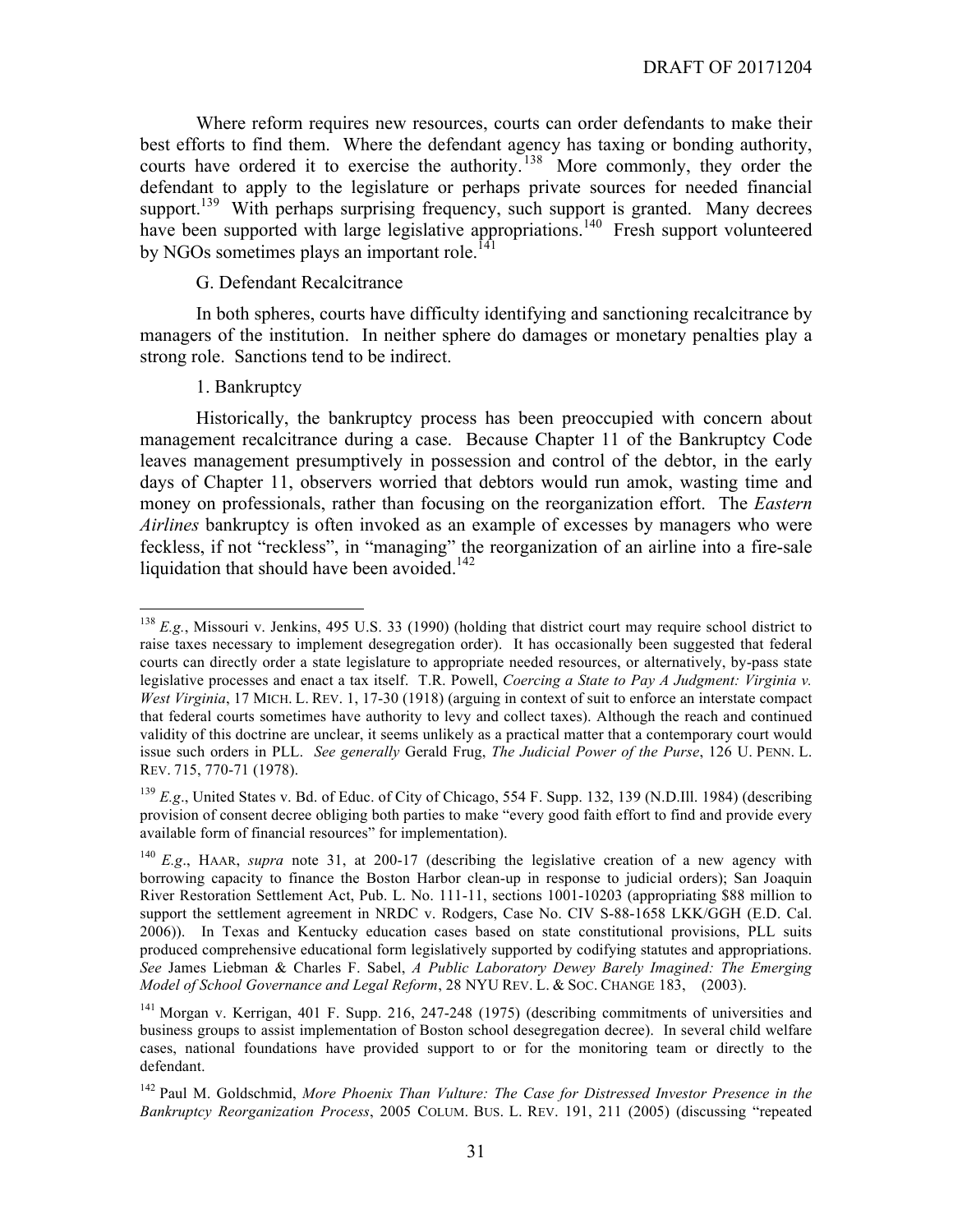Yet, the Bankruptcy Code, and practice under it, offer a variety of tools that can significantly temper management's resistance to improved performance. In some cases, they are personal to management; in others, they affect the debtor directly, and thus management indirectly. Perhaps the most draconian power available to a judge is the power to terminate or modify senior management, either by appointing a trustee who would replace management, or an examiner to investigate management.<sup>143</sup> While both events are rare in large cases,<sup>144</sup> the options to do so likely have an *in terrorem* effect that disciplines management.

Chapter 11 also contains other, less direct, mechanisms for dealing with recalcitrant management, perhaps the most important of which is termination of the socalled 120-day "exclusive period" management has to file a plan.<sup>145</sup> After that point, outsiders can file plans, and these plans are likely to propose new management. The threat of losing control in this way disciplines managers who seek to reorganize the company and retain their jobs. Chapter 11 also provides positive incentives to managers who perform well. For example, corporate debtors may adopt so-called "key employee retention programs," which are essentially incentives to remain with the debtor and work toward a successful reorganization.<sup>146</sup>

At the entity level, a court may dismiss a case, or convert it to a liquidation under Chapter  $7^{147}$  This generally has the effect of ending the reorganization effort and, as noted above, is very likely to end the debtor as a going concern.<sup>148</sup>

If a debtor confirms a plan, and emerges from Chapter 11, the question arises whether it will comply with the reorganization plan. Section 1142 of the Bankruptcy Code provides that the debtor "shall carry out the plan and shall comply with any orders of the court" and that court may direct the debtor and other parties to "perform any other act," necessary for the "consummation" of the plan.<sup>149</sup> This can create a basis for postconfirmation supervision by the bankruptcy court, although bankruptcy courts tend to

 $\overline{a}$ 

<sup>145</sup> Pub. L. 109–8, title IV, §§ 411, 437, Apr. 20, 2005, 119 Stat. 106, 113 (amending 11 U.S.C. § 1121(d)).

<sup>146</sup> *See* Jonathan C. Lipson*, Where's the Beef? A Few Words About Paying for Performance in Bankruptcy*, 156 U. PA. L. REV. PENNUMBRA 64, 76 (2007) (citing *In re* Dana Corp., No. 06-10354 (BRL), 2006 WL 3479406, at \*5 (Bankr. S.D.N.Y. Nov. 30, 2006) ("[S]ection 503(c) was not intended to foreclose a Chapter 11 debtor from reasonably compensating employees, including 'insiders,' for their contribution to the debtors' reorganization.")).

 $147$  11 U.S.C. § 1112(b)(1) & (4).

<sup>148</sup> Conversion and dismissal are rarer among larger than among smaller cases. Lipson & Marotta, *supra*  note 26, at 37.

 $149$  11 U.S.C. § 1142.

extensions of plan exclusivity in Eastern Airlines' Chapter 11 proceedings, which led to the erosion of the firm's asset values and a 93% loss of bondholders' original open market claim value, as largely a preventable, and now a probably unlikely, court error.").

<sup>143</sup> 11 U.S.C. § 1104.

<sup>144</sup> Lipson & Marotta, *supra* note 26 at 37 ("Although rare in all cases, trustee motions and appointments were also more likely in large cases compared to small cases. Trustees were nearly twice as likely to be sought in large cases (7.6% of small cases; 12.6% of large cases), and were over 1.7 times more likely to be appointed in large cases (2.1% of small cases; 3.7% of large cases).").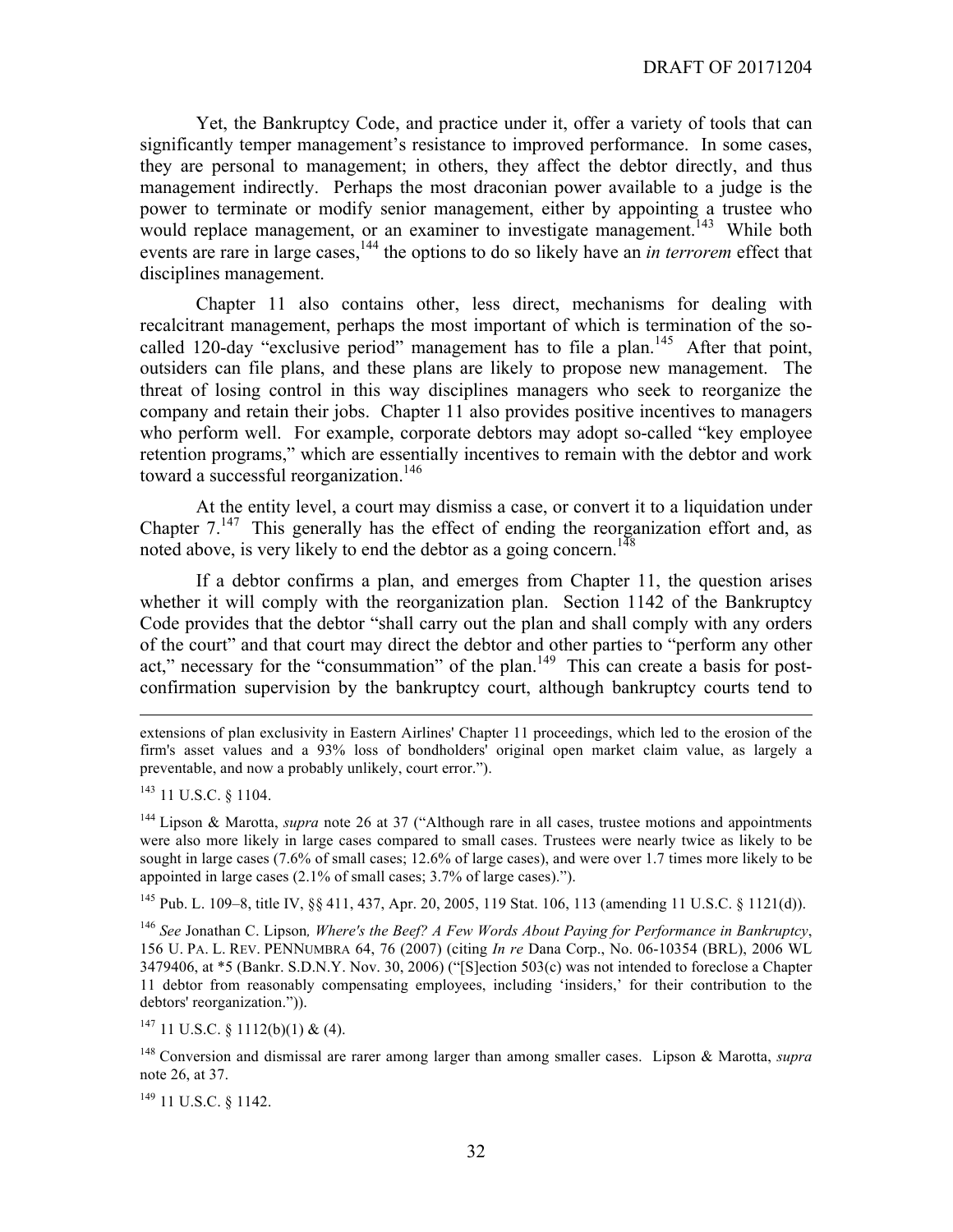view this narrowly. In part, this may be because the business plan that provides the details of the reorganization may not be part of the Chapter 11 plan that is the formal decree. If a debtor fails directly to comply with a provision of the reorganization plan, it may be a default that is remedied under section 1142. If, however, the debtor defaults on new debt obligations incurred after emerging from bankruptcy, creditors will have to resort to ordinary collection mechanisms or anticipate that the debtor will commence a subsequent Chapter 11 case.

2. Public Law Litigation

Once a PLL decree is in place, there are often significant informal pressures on defendants to comply. Defendants may strive to comply because senior agency managers recognize the legitimacy of prescribed practices, which are often prevalent in peer institutions or supported by professional norms. Few managers, however, welcome the intrusion by the court and the plaintiffs in their day-to-day operations, and the desire to get out from under their supervision may motivate compliance efforts even with demands they resent. State agencies are usually defended by the attorney general's office, and these lawyers will be observing their efforts. In addition, the lawsuit and the decree may attract close attention from governors or mayors or other senior officials. Depending on the sympathies of these officials, their attention may generate added pressures for compliance and exit from the suit. In addition, the proceedings and the decree will likely generate media attention. If the plaintiffs' claims are compelling and they are effective in dealing with the media, publicity may add to compliance pressure. (However, defendants are sometimes successful in inducing countervailing political and media pressure against the court's intervention.)

Nevertheless, willful or reckless failures to comply are not unusual. When the courts conclude that compliance will not follow from its commands alone, it has coercive options. It can hold the officials in contempt and impose fines or, in theory, incarceration. Appellate doctrine tends to disfavor this course.<sup>150</sup> Where the violation constitutes a breach of a condition of federal funding, the court can order cessation of the funding, though such an order is not likely to facilitate compliance. More aggressively, the court can order closure of the program or facility where the offending practices occur. Courts are more likely to threaten such action than to undertake it, but they have imposed prison population caps, which are effectively partial facility closures.<sup>151</sup>

Courts can sometimes create pressure for compliance by enjoining collateral activities that the defendants wish to undertake until they have completed the obligations they resist. For example, a court might enjoin a municipality from granting building permits for new construction or a water agency from continuing certain deliveries until they undertake action to remedy environmental damage.<sup>152</sup> At the extreme, where

<sup>&</sup>lt;sup>150</sup> United States v. Spallone, 493 U.S. 265 (1990) (reversing large contempt fines against individual city council members despite findings of long history of obstruction); *see also* Horne v. Flores, 557 U.S. 443, 442-43 (2009) (noting in the course of reversing on other grounds that the district court imposed contempt sanctions of up to \$2 million a day).

<sup>151</sup> Brown v. Plata, 563 US 493 (2011)(upholding population cap order).

<sup>&</sup>lt;sup>152</sup> *E.g.*, HAAR, *supra* note 31, at (noting that the court in the Boston Harbor case threatened to enjoin sewer hook-ups for no residences unless action was taken to remedy pollution to the Harbor).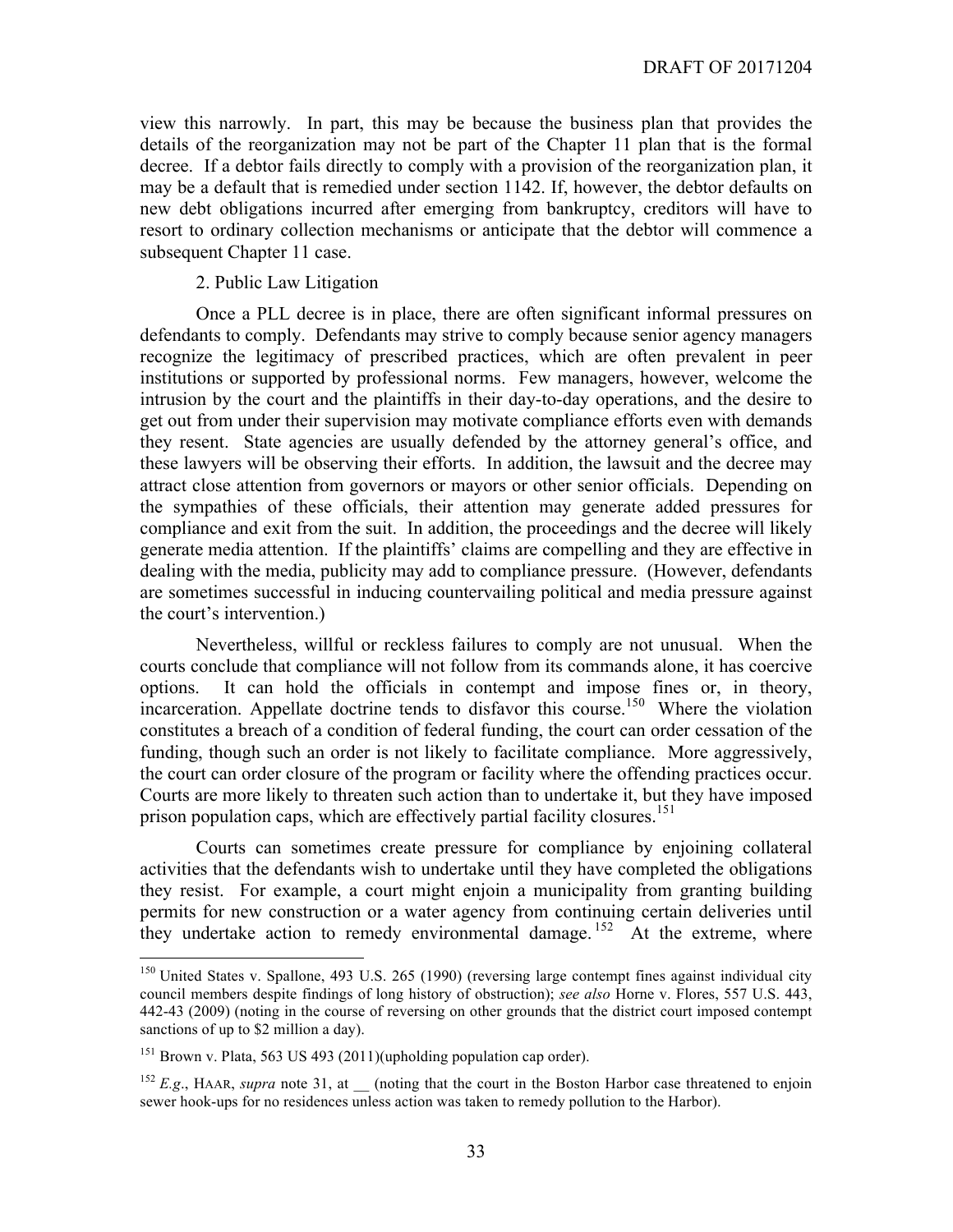compliance under current management seems hopeless, the courts can displace management and turn over control to a receiver. They have done so in cases involving housing authorities, jails and prisons, mental health and disability institutions, school systems, among other public institutions.<sup>153</sup> This is, in important respects, analogous to appointing a trustee to run a large corporate debtor in Chapter 11 bankruptcy.

In general, courts seem reluctant to adopt coercive measures both because they put the court most starkly in opposition to a coordinate branch of government and because, if the sanctions prove inadequate to induce compliance, the court will look weak or ineffectual. As with cramdown or liquidation in bankruptcy, courts hope that the threat of sanctions will be sufficient to overcome recalcitrance. They view draconian sanctions as a penalty default designed to induce the defendant to negotiate a better remedy with the plaintiffs.

#### H. Modifying and Terminating the Decree

Active judicial involvement in bankruptcy after approval of a Chapter 11 plan tends to be minimal, and plans have relatively short terms. Because judicial oversight in PLL is more extensive and long-term, provisions regarding modification and termination of decrees are more important.

#### 1. Bankruptcy

After confirmation, reorganization plans are usually implemented fairly quickly. Important governance changes will usually have been front-loaded into the plan, so that effectuating them will be something of a formality following confirmation. Asset sales and distributions of cash or securities under the plan will likewise usually occur fairly quickly after confirmation. Failures to do so will usually be interpreted as material defaults under the plan, which may have the practical effect of leading a court to conclude that the case should be converted to a Chapter 7 liquidation or dismissed.

For a limited time, a plan can be modified after confirmation, although modifications may not undermine the major procedural or substantive elements of the plan as it was confirmed (e.g., classification, treatment, etc). More important, plans cannot be modified after "substantial consummation." Substantial consummation focuses on whether the major transactions contemplated by the plan have, in fact, been completed.<sup>154</sup> If so, then absent provisions in the plan or confirmation order specifically

<sup>&</sup>lt;sup>153</sup> Cases approving receiverships or related remedies include Morgan v. McDonough, 540 f.2d 527 (1<sup>st</sup> Cir. 1976), cert. denied, 97 S.C.t 743 (1977). (imposing receivership of high school in connection with citywide desegregation effort); Perez v. Boston Hous. Auth., 379 Mass. 703 (1980) (imposing receivership for housing authority); Allen v. City of Oakland (N.D. Cal. 3:00 CV 04599-THE), Order of March 3, 2013 (imposing police department "compliance director"); Plata v. Brown, 2005 WL 2932253 (N.D. Cal. 2005) (imposing receiver to supervise prison health care); Petties v. D.C. (D.D.C. 95-148 [PLF]), Order of August 7, 2000 (imposing "transportation administrator" for school special needs program); Judge Rotenberg Educ. Ctr., Inc. v. Comm'r of the Dep't of Mental Retardation, 424 Mass. 430 (1996) (imposing receiver for residential facility for developmentally disabled); Wayne County Jail Inmates v. Wayne County Chief Exec., 444 N.W.2d 634 (Mich. App. 1989) (imposing receiver for jail).

<sup>&</sup>lt;sup>154</sup> "Substantial consummation" is defined as "(A) transfer of all or substantially all of the property proposed by the plan to be transferred;(B) assumption by the debtor or by the successor to the debtor under the plan of the business or of the management of all or substantially all of the property dealt with by the plan; and(C) commencement of distribution under the plan." 11 U.S.C. § 1101.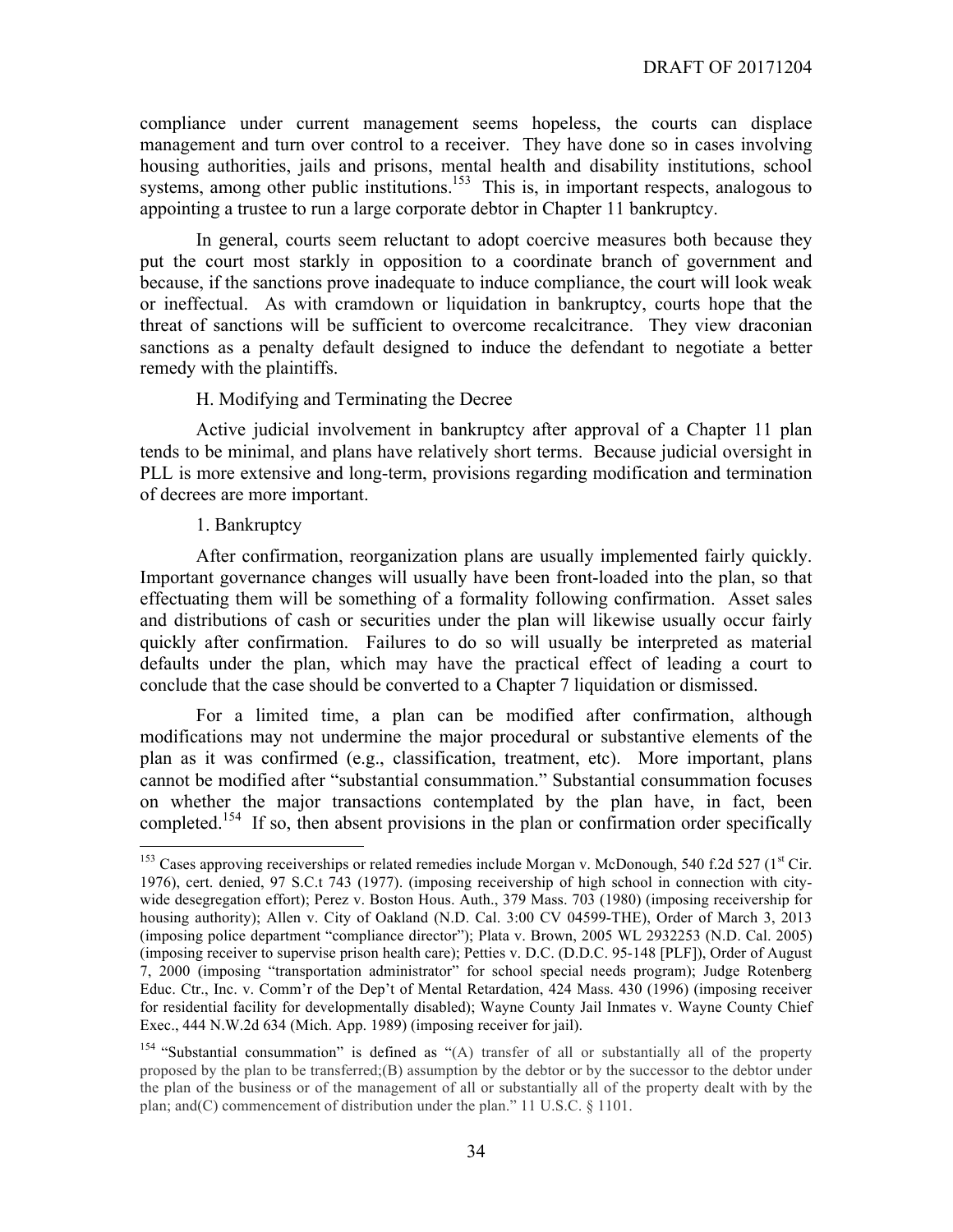retaining jurisdiction,<sup>155</sup> the bankruptcy court's role in the restructuring is for all practical purposes at an end.<sup>156</sup>

This is not, however, to say that confirmed plans always work. Rather, a small but important number of companies that have operated after plan confirmation and consummation have required another Chapter 11 restructuring, either to address unsatisfied obligations under the prior plan, or new problems not anticipated at the time the earlier plan was confirmed.<sup>157</sup>Still, Chapter 11 reorganization plans—the heart of the restructuring—are confirmed fairly quickly. All told, pre-bankruptcy negotiations through substantial consummation of the plan may occur in one, and rarely more than two, years. This is obviously quite a bit faster than the period during which public agencies are typically under judicial supervision in PLL, sometimes running into decades.

#### 2. Public Law Litigation

The standard for modification of a decree requires the objecting party to show changed circumstances that make continued enforcement "inequitable" or "not in the public interest."<sup>158</sup> This is uncontroversial in the abstract, but interpretation raises some difficult issues.

On the one hand, it is important that the defendant not be allowed to respond to allegations of noncompliance by relitigating previously settled issues. On the other, it is also important that the agency not be locked into a set of practices that prove costly or dysfunctional in unanticipated ways. Commenters have been particularly concerned that in some settlements, officials may use decrees to immunize controversial policies they favor against change by subsequent administrations.<sup>159</sup>

In *Horne v. Flores*, the Supreme Court reversed a district court's refusal to modify a decree regarding English-as-a-second-language instruction in response to the

<sup>&</sup>lt;sup>155</sup> 11 U.S.C. § 1127(a). In theory, a confirmation order can be appealed. However, U.S. Courts of Appeal have developed a doctrine of "equitable mootness." This holds that an appellate court will not reverse a confirmation order following substantial consummation, if doing so would upset settled expectations under the plan. *In re* Tribune Media Co., 799 F3d 272 (3d Cir. 2015).

<sup>156</sup> *In re* Johns-Manville Corp., 7 F.3d 32 (2d Cir. 1993). So, for example, an objection to a plan's feasibility is moot where plan has been substantially consummated. *In re* Chateaugay Corp., 10 F.3d 944 (2d Cir. 1993).

<sup>157</sup> *See* UCLA School of Law, *Bankruptcy Research Database* (Sep. 8, 2016), http://lopucki.law.ucla.edu/. The Bankruptcy Research Database "contains data on all of the more than one-thousand large public companies that have filed bankruptcy cases since October 1, 1979." *Id.* It shows that several companies have gone through Chapter 11 three times: *Anchor Glass Container Corporation* (1996, 2002 & 2005); *Grand Union Company* (1995, 1998 & 2000); *Harvard Industries, Inc*. (1991, 1997 & 2002); *Trans World Airlines, Inc*. (1992, 1995 & 2001). The casinos owned and operated by President Trump appear to hold the record for repeat-filings, with four sets of Chapter 11 cases, in 1991-92, 2004, 2009 and 2014, respectively. *See* Jonathan C. Lipson, *Making America Worse: Jobs and Money at Trump Casinos, 1997-2010* available at [] (Sept. 24, 2016) (empirical study of employment and revenue patterns at Atlantic City casinos in connection with Trump casino bankruptcies).

<sup>&</sup>lt;sup>158</sup> Federal Rule of Civil Procedure 60(b).

<sup>159</sup> McConnell, *supra* note 102; *Horne v. Flores*, 557 US at Slip 11-12; H. Peter Metzger and Richard A. Westfall, The Great Ecology Swindle, 15 Policy Rev. 71 (1981).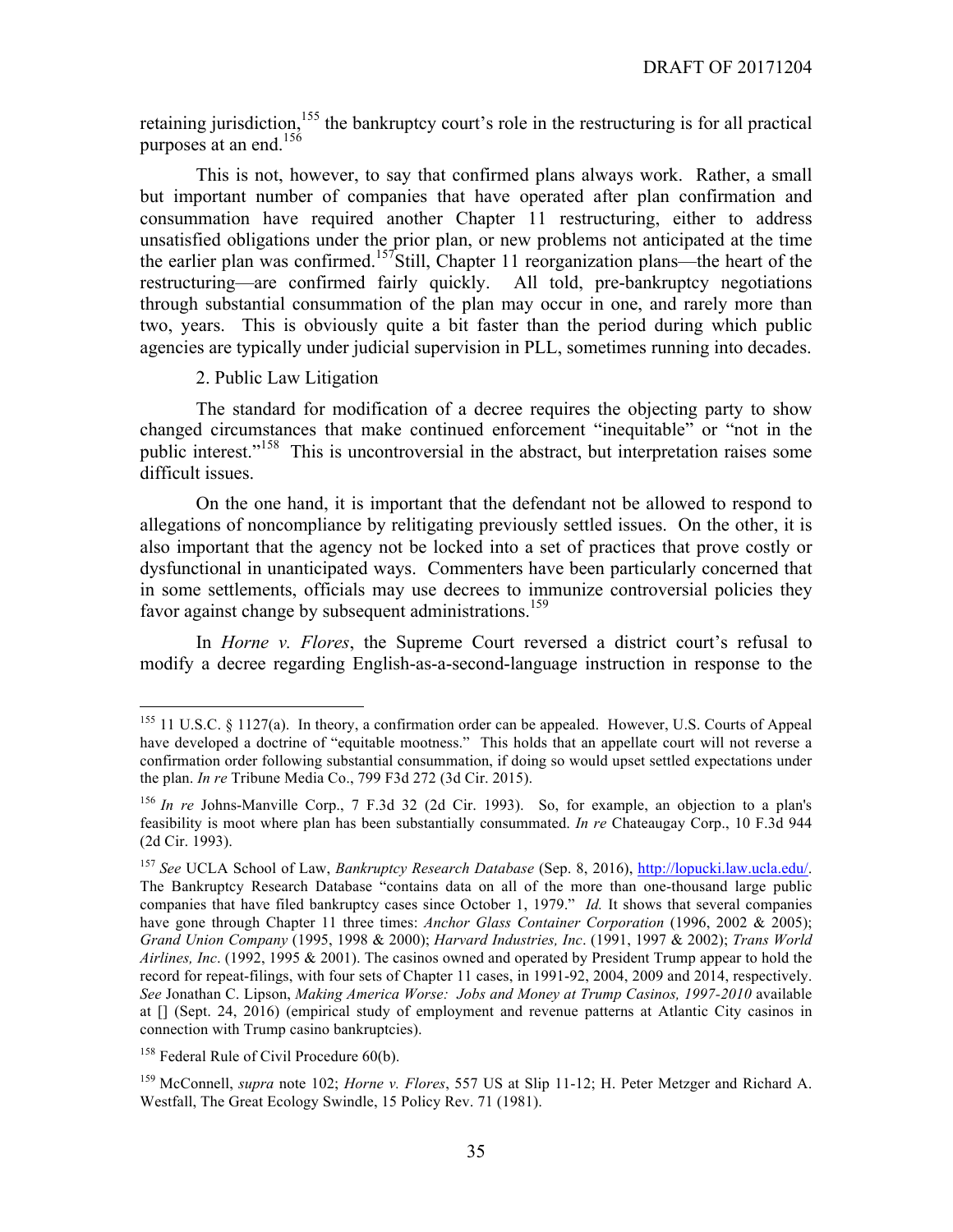defendant's claim that it was no longer appropriate in the light of changed circumstances. The new circumstances included recent research indicating that methods other than those contemplated by the decree might be more effective and a new accountability regime required by federal statute that addressed language proficiency.160 The good faith of the defendant's claims was suspect given its minimal efforts to comply with the decree from the outset, but the Supreme Court remanded with instructions to the lower court to treat the claims with more deference. The opinion clearly signals a more accommodating attitude toward defendant requests for modification. However, it does not explicitly change the requirement of "changed circumstances" making the decree "inequitable" or "not in the public interest" as a condition of revision.

When the issue is termination rather than modification, the formal standard is "substantial compliance." This is generally understood to involve both current This is generally understood to involve both current compliance with substantive obligations and "sustainability" – demonstrated likelihood that the defendant will remain in compliance. Sustainability can be supported by evidence that practices of monitoring and re-assessment associated with improvement will remain in place.<sup>161</sup>

Decrees often have a fixed term, though they can be extended if compliance is not achieved by the end of the term. Some decrees contemplate termination when the agency has met specified outcomes. Outcomes might include installation of up-to-date information technology or achievement of specified caseload levels for social workers or the reduction in waiting times following requests to see prison doctors. More ambitious targets are more qualitative: for example, a reduction in sustained use-of-force complaints against police officers or a specified percentage of children in placements deemed "acceptable" by some audit process. Qualitative outcome targets can be risky because unforeseen circumstances often affect what can reasonably be expected by way of outcomes. Another approach emphasizes scores focused on the quality of practice, an "input", as opposed to an outcome, measure.<sup>162</sup>

Courts are sensitive to the negative appellate and public reaction to cases involving decades-long judicial supervision, so they are often wary of requests for extension. There seems to be at least a tacit understanding that the court should terminate the decree when continued intervention seem likely to be fruitless even if substantial compliance has not been attained.

There is some doctrinal dispute as to whether a defendant who is not in compliance with the decree can seek termination on the ground that the agency is nevertheless complying with the relevant substantive law requirements.<sup>163</sup> In the absence

 <sup>160</sup> 537 U.S. 433 (2009).

<sup>161</sup> *See, e.g.,* R.C. v. Walley, 475 F.Supp.2d 1118, 1123-28, 1134-83 (M.D. Ala. 2007) for an exceptionally thorough and thoughtful application of the "substantial compliance" standard. *Horne v. Flores* seems to accept the sustainability requirement by referring to "durable compliance". 537 US at ...

<sup>&</sup>lt;sup>162</sup> Decrees in cases involving child welfare systems that emphasize an audit process involving qualitative measures of both practice and outcomes are described in R.C. v. Walley, 475 F.Supp. 2d 1118 (M.D. Al 2007), at \_\_ , and Noonan, Sabel, & Simon, *supra* note 124, at \_\_.

<sup>163</sup> *See* Mark Kelley, *Saving 60(b)(5): The Future of Institutional Reform Litigation*, 125 YALE L.J. 325 (2016).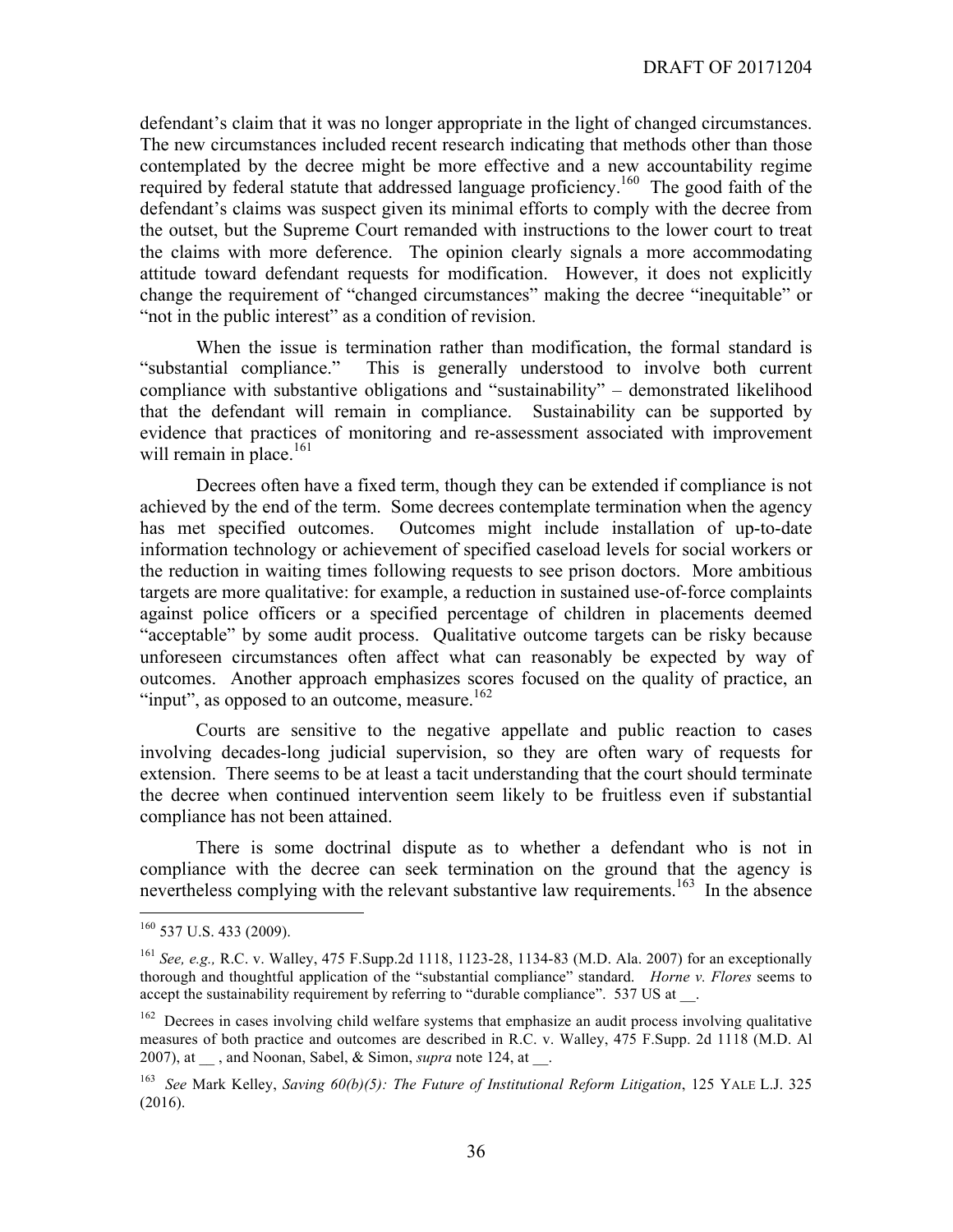of a showing of changed circumstances, such requests amount to a demand to relitigate matters the decree purported to resolve. Yet, the defendant ought to be heard where it says that it has discovered and implemented means to remedy the violations on which the decree is premised other than those specified in the decree. Such claims are suspect where the defendant has not made good faith efforts to comply with the decree, but they ought not to be categorically dismissed.

PLL's "substantial compliance" standard sounds like, and shares important characteristics with, Chapter 11's "substantial consummation" standard. In both cases, the court seeks evidence that the defendant or debtor has not only developed an acceptable plan, but also that it has largely been implemented to the satisfaction of most constituencies. Neither standard requires perfection, and both embed an expectation of good faith. Both operationalize the rule-of-law values that undergird these spheres. While the details and timing of each differ, both are the main exit from judicial supervision, signaling that the remedial effort was likely to have been largely effective.

IV. Complaints about Public Law Litigation in the Light of the Comparison to **Bankruptcy** 

The foregoing shows that courts and stakeholders approach public law litigation and bankruptcy in similar ways: courts respond to mass default by facilitating negotiated improvements in governance and accountability rather than inserting themselves into the day-to-day operations of the organization. Public law litigation has been more controversial than bankruptcy reorganization, but many objections to the former would be, if valid, applicable as well to the latter. The comparison to bankruptcy suggests some helpful responses to such objections as well as positive arguments for the role of courts in addressing disputes arising from institutional dysfunction, which we set forth in this Part.

A. Objections to Public Law Litigation

### 1. *Courts are not authorized or equipped to administer complex organizations*. 164

A basic challenge to the legitimacy of public law litigation asserts that structural remedies require the court to exercise "executive" powers and hence to violate the separation of powers. A functional variation emphasizes that judges lack the expertise and resources to engage in restructuring and ongoing supervision of organizations.

The legitimacy challenge assumes an implausibly rigid conception of judicial function. Contemporary discussion overlooks the broad range of administrative functions American courts have played. In the  $19<sup>th</sup>$  century, judges superintended a variety of functions now associated with administrative agencies. They oversaw the regulation of ship safety, the distribution of federal land, and the award of veterans' pensions.<sup>165</sup> Then, as now, they administered estates and oversaw business reorganizations. In these activities, judicial personnel were not just reviewing decisions by executive officers but were often themselves making original decisions about compliance, eligibility or distribution. Few contended that such activity was inappropriate or outside the "judicial

 <sup>164</sup> *E.g*., Yoo, *supra* note 2; SANDLER & SCHOENBROD, *supra* note 2; and HOROWITZ, *supra* note 2.

<sup>&</sup>lt;sup>165</sup> JERRY MASHAW, CREATING THE ADMINISTRATIVE CONSTITUTION 121-37, 188-204, 256-67 (2012).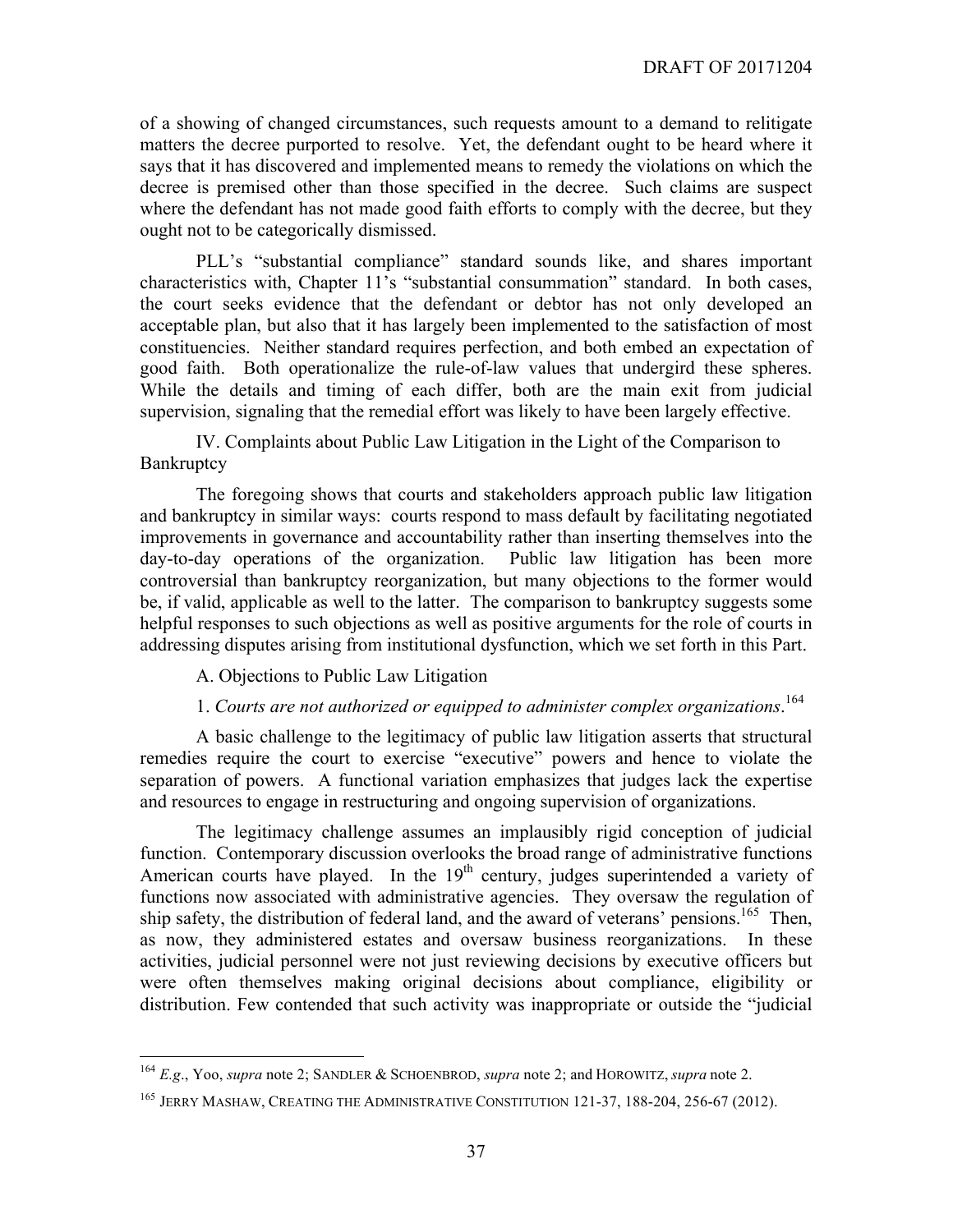power".166 Today, both the increased volume and complexity of claims has forced judges to adopt sophisticated management practices even with respect to conventional private law and criminal cases.<sup>167</sup>

The bankruptcy analogy provides a direct response to the concern about judicial expertise. In neither bankruptcy nor PLL will a court directly manage an organization or, in most cases, specify its operations in detail. Instead, it seeks in the first instance to induce the parties to negotiate the reforms needed to bring the organization into compliance. More often than not, all or part of PLL decree, like a bankruptcy plan, will reflect broad agreement. After that point, the court's role is to induce compliance with the decree and settle disputes about interpretation and modification—not to proscribe or prescribe its terms. Where agreement is not achieved, the court may choose among competing proposals by the parties, usually based on expert opinion. As with the bankruptcy plan, the thrust of the PLL framework decree is to set out a managerial framework that promotes responsible and transparent decision-making going forward by the professionals best suited to make those decisions--management. After the decree is entered, the court's role is primarily to enforce the decree, as it would with any order.

#### 2. *Liability findings do not entail any particular remedy; hence judicial authority is unconstrained.*<sup>168</sup>

In both bankruptcy and public law litigation, judges may exercise authority over organizational matters not specifically regulated by doctrine. This has led to claims that judges in PLL act outside the rule of law. In fact, judges in both contexts are disciplined in three ways: social norms, stakeholder consensus, and performance measurement.

Some dimensions of the remedy are dictated by business or professional norms. In cases of dispute, norms can be established by expert witnesses or consultants. In bankruptcy, for example, courts draw on established business norms to determine whether a plan is feasible.<sup>169</sup> Comparable norms are often available in public law litigation. For example, in policing, norms have emerged regarding use-of-force reporting, civilian complaint review, and "early warning" intervention regarding problem officers.

 <sup>166</sup> The exception that proves the rule is the controversy around the statute challenged in *Hayburn's Case*, 2 U.S. 409 (1792). Three Supreme Court justices suggested on circuit that a statute providing for pension applications to be addressed to and decided by judges violated Article III. The putative defect, however, was not the conferring of initial decision-making on judges; it was the subjection of the judges' decisions to review by executive officials.

<sup>167</sup> Eisenberg & Yeazell, *supra* note 3, at (emphasizing the administrative dimension in such private law activities as the enforcement of money judgments and family law decrees); Judith Resnik, *Managerial Judges*, 96 HARV. L. REV. 375 (1983) (emphasizing the critical role of judicial case management in a world where most cases settle); Brandon L. Garrett, *Aggregation in Criminal Law*, 95 CAL. L. REV. 383 (2007) (discussing instances of administrative reform within the court system of the criminal process).

<sup>168</sup> Brown v. Plata, 131 S.Ct. 1920, at 1953-55 (Scalia, J., dissenting); SANDLER & SCHOENBROD, *supra*  note 2, at 104-09, 123.

<sup>169</sup> *See* Bank of Am. Nat. Trust & Sav. Ass'n v. 203 N. LaSalle St. P'ship, 526 U.S. 434, 443 (1999).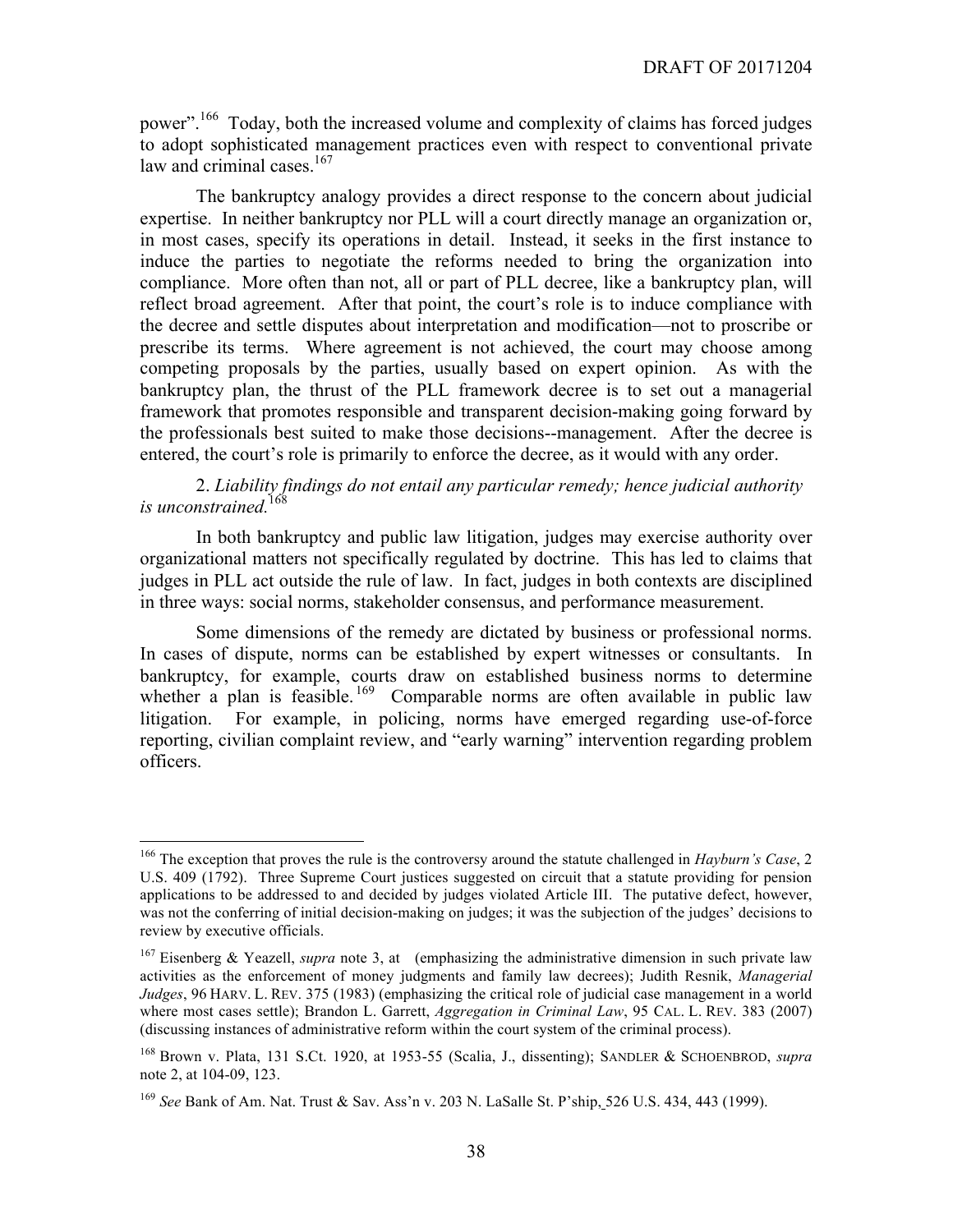In bankruptcy, the most important discipline of judicial remedial authority comes from the need for agreement among stakeholders and bankruptcy's priority rules.<sup>170</sup> Key remedial choices under a plan are made by the parties, subject to judicial approval. In the face of serious recalcitrance either by management or creditors, a court will likely threaten (and perhaps impose) default penalties ranging from appointing a trustee to liquidating the debtor. All have the effect of depriving major stakeholders of the opportunity to negotiate an alternative remedy. When the plan process works—as it usually does in large cases—the court will have helped to induce fair participation by affected interests which, in turn, confers legitimacy on the process and advances the system's underlying welfare-maximization norms. In addition, the success or failure of the plan will be visible, and failure will reflect on the court.

There are analogies in PLL. A negotiated plan is not a requirement, but judges tend to facilitate negotiation by the parties and sometimes consultation with other stakeholders. For example, the remedies opinion in the New York police case asserts that "community input is [a] vital part of the remedy in this case." Accordingly, the order requires appointment of a facilitator to organize a "remedial process," including "'town hall' type meetings in each of the five boroughs in order to provide a forum in which all stakeholders may be heard."171 Reformers seek consensus because it makes compliance more likely, and because it enhances the legitimacy of judicial intervention.

Finally, some constraint on judicial authority arises from performance measurement. Bankruptcy incorporates basic accounting measures and reporting practices designed to make success or failure visible. Since poor financial performance will tangibly affect stakeholders, its prospect disciplines stakeholder negotiations, and since it will reflect more diffusely on the court, it probably constrains it as well. Courts want salvageable debtors to reorganize successfully, and to rapidly liquidate those that are not.

Something similar occurs in PLL. Consistent with emerging public administration norms, reforms typically mandate performance measurement and reporting and may specify metrics. Thus, success or failure should become more visible, even as the restructuring may permit or promote some managerial flexibility. As these measures make the agency more accountable, they also provide evidence of whether the court's intervention has been beneficial.

 <sup>170</sup> Mark J. Roe & Frederick Tung, *Breaking Bankruptcy Priority: How Rent-Seeking Upends the Creditors' Bargain*, 99 VA. L. REV. 1235, 1271 (2013) ("Creditors begin by bargaining inside a priority framework. Existing rules reflect and implement that bargain, for the most part."). *See also* Czyzewski v. Jevic Holding Corp., 137 S. Ct. 973, 978, 197 L. Ed. 2d 398 ("A distribution scheme . . . cannot, without the consent of the affected parties, deviate from the basic priority rules that apply under the primary mechanisms the Code establishes for final distributions of estate value in business bankruptcies.").

 $171$  Floyd v. City of New York, 959 F. Supp. 2d 668, 686-87 (S.D.N.Y. 2013). The Cincinnati police case produced a widely noted process of community engagement. *See* John E. Eck & Jay Rothman, *Police-Community Conflict and Crime Prevention in Cincinnati, Ohio*, *in* PUBLIC SECURITY AND POLICE REFORM IN THE AMERICAS 224- 44 (John Bailey & Lucia Dammert eds 2006).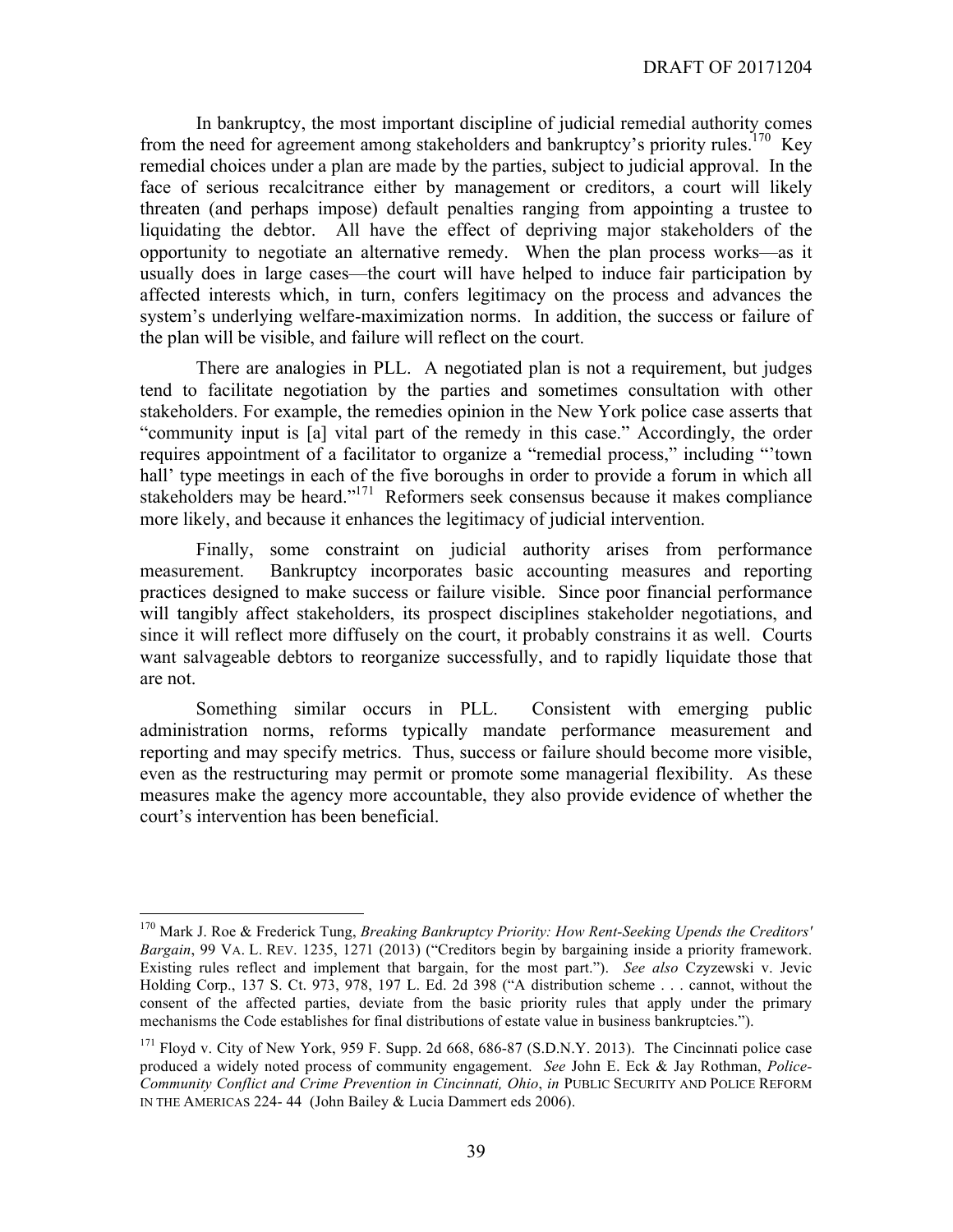3. *Non-compliance is often due to budget inadequacy, and it is either undesirable or infeasible for courts to mandate increased appropriations*. 172

We have noted that some PLL reforms do not increase expenses, and some increased expenses can be met with resources freed by new management practices. Yet, it is undeniable that many decrees depend on new resources.

In neither bankruptcy nor public law litigation do courts produce these resources by appropriating them directly. In the bankruptcy context, the parties must convince lenders or investors of the viability of the company and their plan in order to secure any necessary financing. Although courts have some capacity to cajole recalcitrant current lenders to provide more reasonable terms, they cannot force a lender to lend, or a debtor to borrow. Nor could it otherwise induce outside investors to make new equity infusions in a debtor.

In the public law litigation context, a highly assertive decree may order executive officials with taxing or borrowing authority to exercise that authority.<sup>173</sup> But courts often disclaim such authority, and even where it might be available, seem reluctant to exercise it.<sup>174</sup> More often, a decree will require the defendant to make its best efforts to seek resources from others It might require the defendant to petition the legislature, some other government entity, or private sources for the needed support. As a practical matter, legislatures have great capacity to resist such requests. The court can threaten to shut down a facility or enjoin some activity (such as permitting new construction) that the legislature favors. But courts are reluctant to follow through on such threats, and legislatures know that. Private institutions are usually free to refuse to support reform.

Thus, it seems likely that the success of public law litigation in inducing enhanced resources for reform rests, as in bankruptcy, substantially on forces other than the coercive power of the courts. One important factor is the persuasive force of the claims and the court's order. The plaintiffs and the court will have mobilized stakeholders, assembled arguments and evidence, and focused public attention on the problems. The legitimacy of the framework decree can make future investment in an agency by a legislature palatable, and possibly attractive, just as a restructured debtor under a Chapter 11 plan may be a more attractive candidate for private financing. In any case, the political pressures that courts in public law litigation may place on legislatures are well within our established constitutional framework. Whether exerted politically or through market-incentives, courts in both spheres can induce new funding for judiciallyrestructured organizations.

Moreover, like bankruptcy, a public law decree may attract support from both public and private sources by making new investment seem more promising. Like a Chapter 11 plan, a PLL decree may have enhanced safeguards against waste, improve

 <sup>172</sup> See sources cited in note 168; also SANDLER & SCHOENBROD, *supra* note 2, at 91-92; HOROWITZ, *supra*  note 2, at 257-60.

<sup>&</sup>lt;sup>173</sup> Missouri v. Jenkins, 495 U.S. 33 (1990) (holding in the context of a desegregation suit that the court may order the defendant school board to increase taxes).

<sup>&</sup>lt;sup>174</sup> Perez v. Boston Hous. Auth., 368 Mass. 333 (1975) (reversing on sovereign immunity grounds an order requiring state officials to borrow money to fund statutorily required improvements in public housing).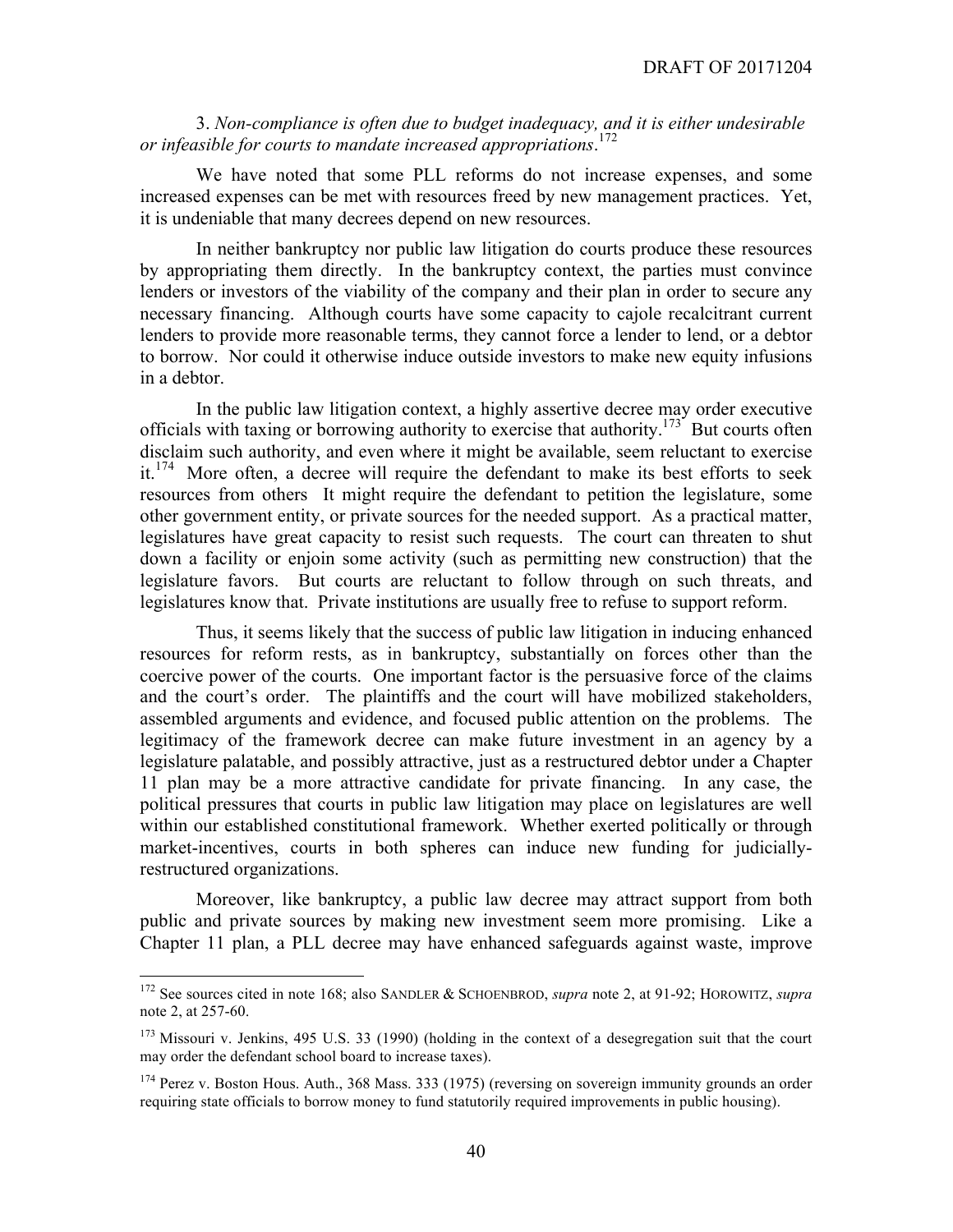accountability mechanisms, and reflect a more promising operating plan. And to the extent the plan has the support of the parties (and perhaps other stakeholders, such as service providers), it gives some reassurance to the legislature that the new resources will settle the controversy and achieve political acceptance. It is evidence that those affected by the underlying system view the plan favorably.

4. *PLL decrees ignore the polycentric nature of institutional reform. If you pull on one strand of the spider's web, the pressure will radiate to others. For example, if you mandate strict compliance with welfare application processing deadlines, agencies will shift workers from case maintenance to eligibility determination at the expense of the former.*<sup>175</sup>

This complaint is not made in bankruptcy. The reason for its absence there is equally applicable to public law litigation, at least to the relatively comprehensive framework decrees. Courts don't intervene piecemeal. Rather, they try to intervene broadly, inducing enterprise-wide (or in public law litigation, agency-wide or programwide) plans.

Moreover, polycentricity is not a problem unique to structural litigation. An individual money judgment or a narrowly tailored injunction will also require resources to implement, and without new appropriations, these resources may come at the expense of other activities. Indeed, sometimes corporate debtors require bankruptcy because, as in the *Texaco* bankruptcy, the company has suffered an adverse judgment so severe as to impair its ordinary operations. Bankruptcy can be a firm-wide response to a problem that was originally bilateral in nature.

Judges in cases seeking narrow equitable relief are sometimes told to try to take account of collateral effects of their orders on other agency activities.<sup>176</sup> But it may be more difficult for them to do so when the liability determination implicates only a narrow range of the defendant's activities. By putting broad swaths of interconnected activities in issue, structural relief forces attention to the relationships among activities and encourages explicit and systematic articulation of priorities. And the framework approach permits adaptation as new problems are discovered.

 <sup>175</sup> SANDLER & SCHOENBROD, *supra* note 2, at 91-92; Goldberg v. Kelly, 397 US 254, 278-79(1970) (Black, J., dissenting) (arguing that adding procedural safeguards for welfare terminations will divert resources from processing new applications). HOROWITZ, *supra* note 2, at 35-45; MARTIN WEST & JOSHUA DUNN, FROM SCHOOLHOUSE TO COURTHOUSE: THE JUDICIARY'S ROLE IN AMERICAN EDUCATION 8-10 (2009). The term polycentricity was popularized among lawyers by Lon L. Fuller, *The Forms and Limits of Adjudication,* 92 HARV. L. REV. 353 (1978).

<sup>176</sup> NRDC v. Train, 510 F.2d 692, 721-13 (D.C.Cir. 1975) (holding that, in considering a request for injunctive relief, a court should take account of collateral effects of the requested order on other activities of the defendant) Olmstead v. L. C., 527 U.S. 581, (1999) ("In evaluating a State's fundamental-alteration defense, the District Court must consider, in view of the resources available to the State, not only the cost of providing community-based care to the litigants, but also the range of services the State provides others with mental disabilities, and the State's obligation to mete out those services equitably."). But courts sometimes refuse to consider the collateral effects of narrowly tailored orders. *E.g.*, Forest Guardians v. Babbitt, 174 F3d 1178, 1193  $(10<sup>th</sup>$  Cir. 1999) (refusing to consider an administrator's claim that compliance with a court order requiring specified endangered species determination would leave insufficient resources to perform other duties). To the extent that courts refuse to consider collateral effects, judgments in non-structural cases may have the polycentricity problem critics attribute to PLL.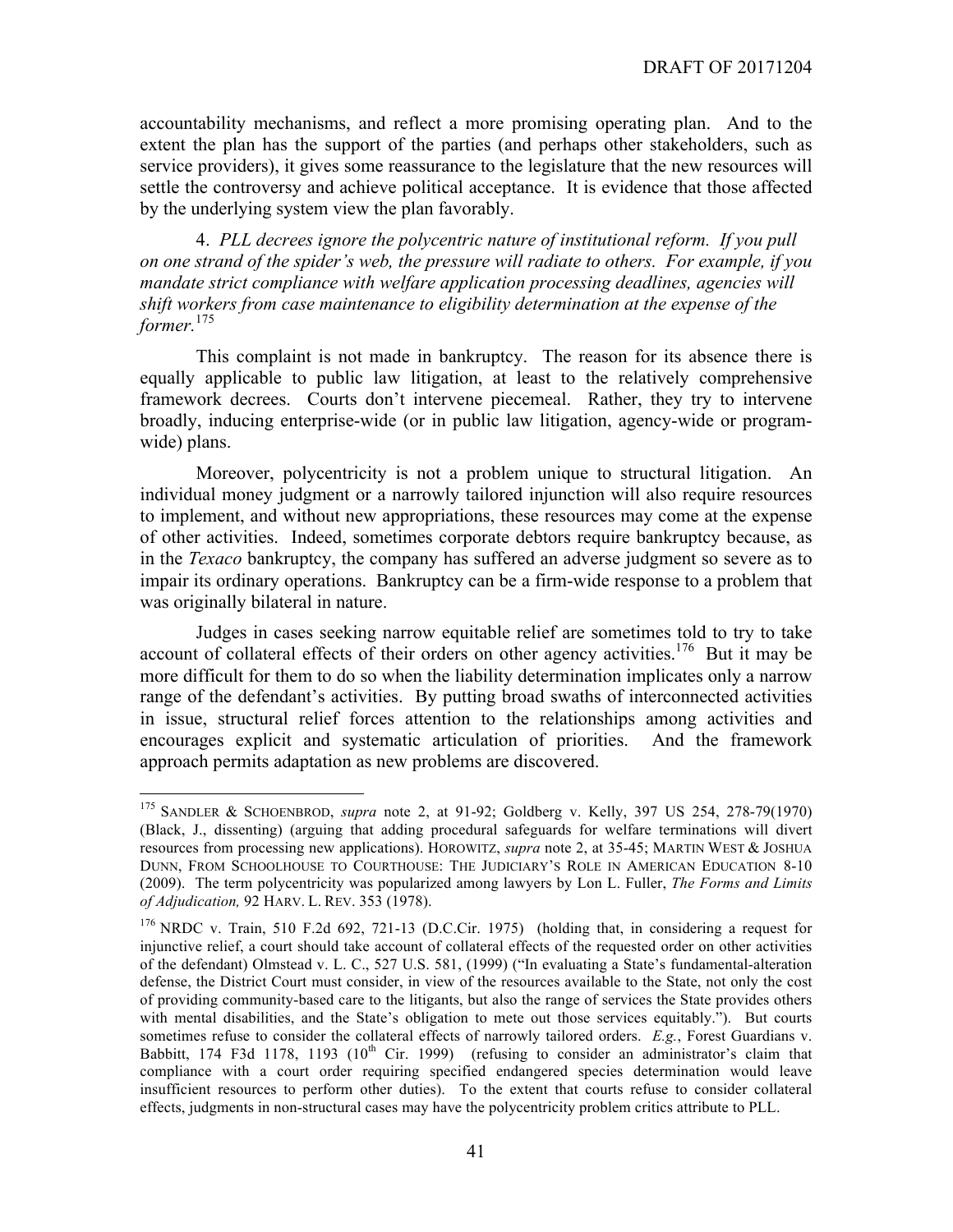Note the paradox: If the framework rather than command-and-control approach to structural relief is taken, relatively comprehensive intervention is often more tractable than narrowly focused intervention. Judicial rhetoric emphasizing narrow tailoring of remedy to right is thus misguided. In bankruptcy, the right to payment sounds like it demands a simple remedy: payment. In individual collection, that is what happens. But when a large corporate debtor defaults generally, narrowly tailoring remedies to each creditor's claim would be impossibly wasteful. Coordinating an effective remedy in both Chapter 11 and PLL may require—and reflects—wholesale restructuring rather than retail rights recognition.

#### 5. *Plaintiffs and defendants often conspire to entrench preferred policy solutions against political revision and/or to expand agency resources*. 177

In bankruptcy, managers and senior creditors are sometimes accused of conspiring at the expense of junior creditors. Bankruptcy structures and processes create a variety of checks to minimize this, including committee oversight, priority rules and standards, and the appointment of an examiner or trustee. But bankruptcy doctrine also recognizes that all parties have a shared interest in a successful reorganization, and it does not view collaboration as categorically suspect. Indeed, it seeks to induce collaboration, in large part because collaboration within this framework is likely to advance reorganization's larger policy goals of maximizing wealth in the face of financial distress. As noted above, concerns arise with respect to stakeholder representation in bankruptcy, but courts and administrative adjuncts (the Office of the United States Trustee) have adapted practice to respond.

Concerns about management sympathy for or collaboration with plaintiffs in PLL are more intense. Critical discussion seems inconsistent with respect to such issues. On one hand, doctrine often insists on presumptive deference to administrators, even after they have conceded liability or been adjudicated liable, on grounds of political legitimacy.<sup>178</sup> On the other hand, when administrators agree with plaintiffs, they are suspected of acting from nefarious motivations, such as empire-building.<sup>179</sup>

A few PLL decrees have been plausibly accused of policy entrenchment, and to the extent that it is a problem, the Supreme Court's demand in *Horne v. Flores* that district courts take seriously claims for modification based on changed circumstances addresses this problem.<sup>180</sup> However, policy entrenchment is less likely to be problematic in the large range of public law litigation decrees that take the framework approach.

Moreover, the framework decree emphasizes process and accountability and leaves the defendant broad discretion to change practices so long as it does so explicitly and transparently. Disputes can still be brought to a monitor appointed under the decree, and ultimately the court, but the presumption with respect to such matters is in favor of

 <sup>177</sup> *Horne v. Flores*, 557 U.S at \_\_; McConnell, *supra* note 102.

<sup>&</sup>lt;sup>178</sup> *E.g.*, Lewis v. Casey, 518 U.S. 343, 350 (1996) (stating that it is the responsibility of the "political branches to determine how prisons should be managed to vindicate inmate rights").

<sup>179</sup> McConnell, *supra* note 102; SANDLER & SCHOENBROD, *supra* note 2, at 122.

 $180$  567 U.S. 433 (2009).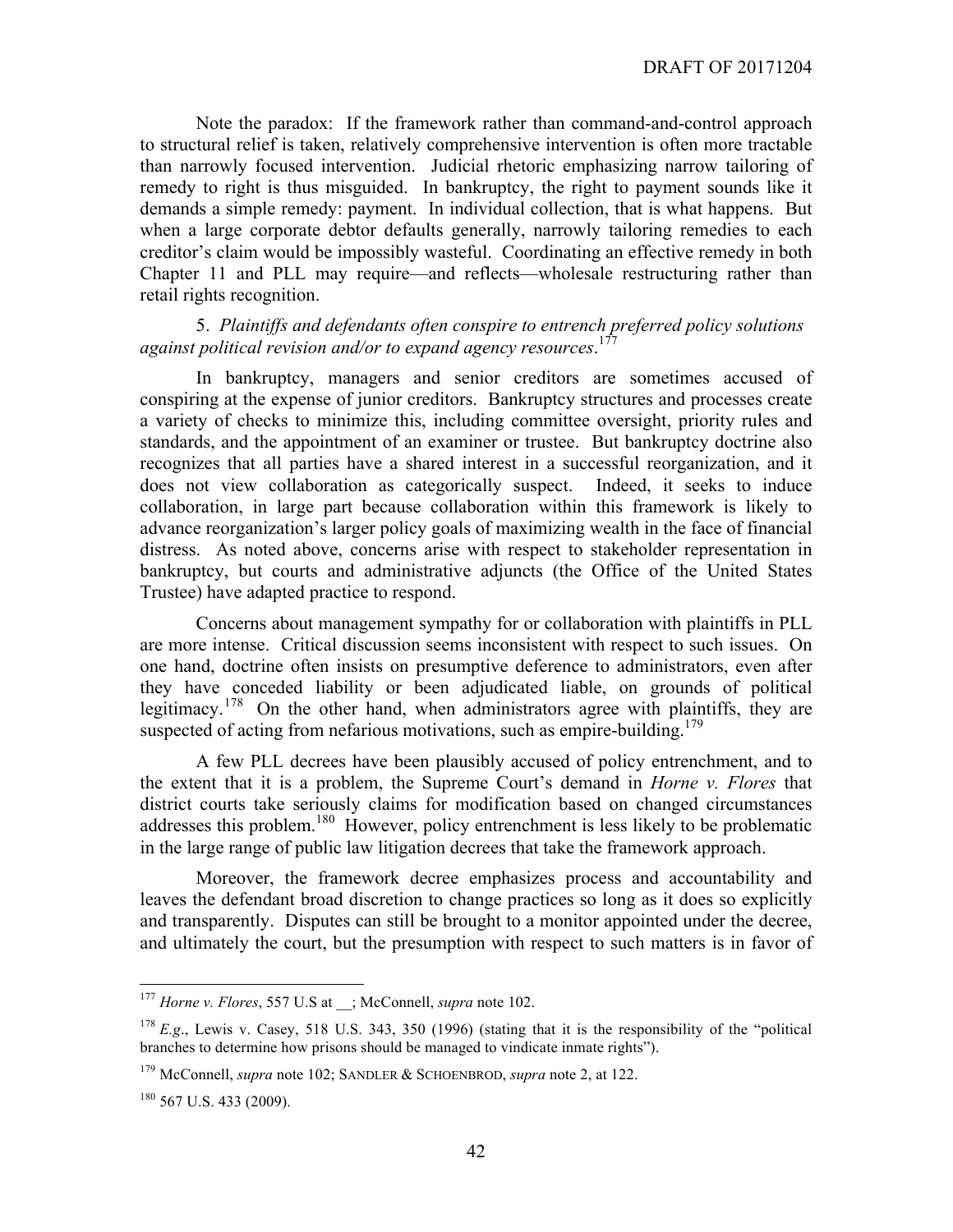flexibility. Such decrees are *more* accommodating of change than *Horne v. Flores*  requires. Indeed, their general tendency is to induce adaptation rather than entrenchment.

In general, administrative sympathy for or agreement with plaintiffs should not be presumptively suspect. Where managers seem inadequately motivated to oppose plaintiffs on specific contestable matters, that should be treated, as it is in bankruptcy, as a problem of representation, not as a categorical objection to structural remedies. Problems of representation in aggregate litigation are hardly novel, and courts in a variety of contexts have developed means of addressing those problems.181

#### B. Positive Arguments

Courts are institutional reformers in both bankruptcy and PLL, our study suggests, because they have unique capacities to induce reform. We summarize here several of the most important capacities common to both spheres.

First, courts are independent of market and political forces. While there will sometimes be claims that judicial decisions are politicized in some way, no legal actor is likely to be less burdened by political or market pressures than courts. Thus, courts occupy a special place in relation to the dysfunctions that contribute to the conditions that often produce the need for restructuring in the first place. Courts can induce reforms in both bankruptcy and PLL because they are removed from the causes of system failure and the political and market pathologies that often prevent extra-judicial reform.

Second, judges in both bankruptcy and PLL have developed special operating capacities to facilitate reform that give them a comparative advantage under conditions where more conventional reform mechanisms fail. For example, while judges are not experts in the substantive fields of the institutions they help to reform—whether police departments or airlines—they are experts in delimiting and resolving disputes. Thus, in both bankruptcy and PLL, judges are able to assess the transparency and fairness, including the adequacy of representation, of the process that produced the agreement. At the same time, they are likely to promote agreement where possible to achieve plans of reorganization or settlement agreements that embody large areas of consensus, so long as they appear credibly responsive to the underlying problem. Subjecting these agreements to judicial review provides an independent check on the propriety and feasibility of the agreed restructuring which enhances their persuasive and instrumental force.<sup>182</sup>

To the extent courts cannot induce agreement, judges retain the power both to coerce through adjudication and to declare the law in order to help establish norms that will guide future disputes. These more traditional adjudicative functions are not displaced by judges' efforts to facilitate agreement, but they instead work in tandem. No one doubts that judges have a comparative advantage over other market and legal actors in using traditional litigation techniques to decide disputes in other contexts, and the same

<sup>&</sup>lt;sup>181</sup> *See generally* Principles of the Law of Aggregate Litigation § 3.17 (2010) (discussing ethical issues in aggregate litigations).

<sup>182</sup> Chayes anticipated these points in 1976. *See* Chayes, *supra* note 3, at 1307-08 (the judge's "professional tradition insulates him from narrow political pressures"); & 1308 (the court "is also rather well situated to perform the task of balancing the importance of competing policy interests in a specific situation."). For elaboration, see Strum, supra note , at 1382-1409.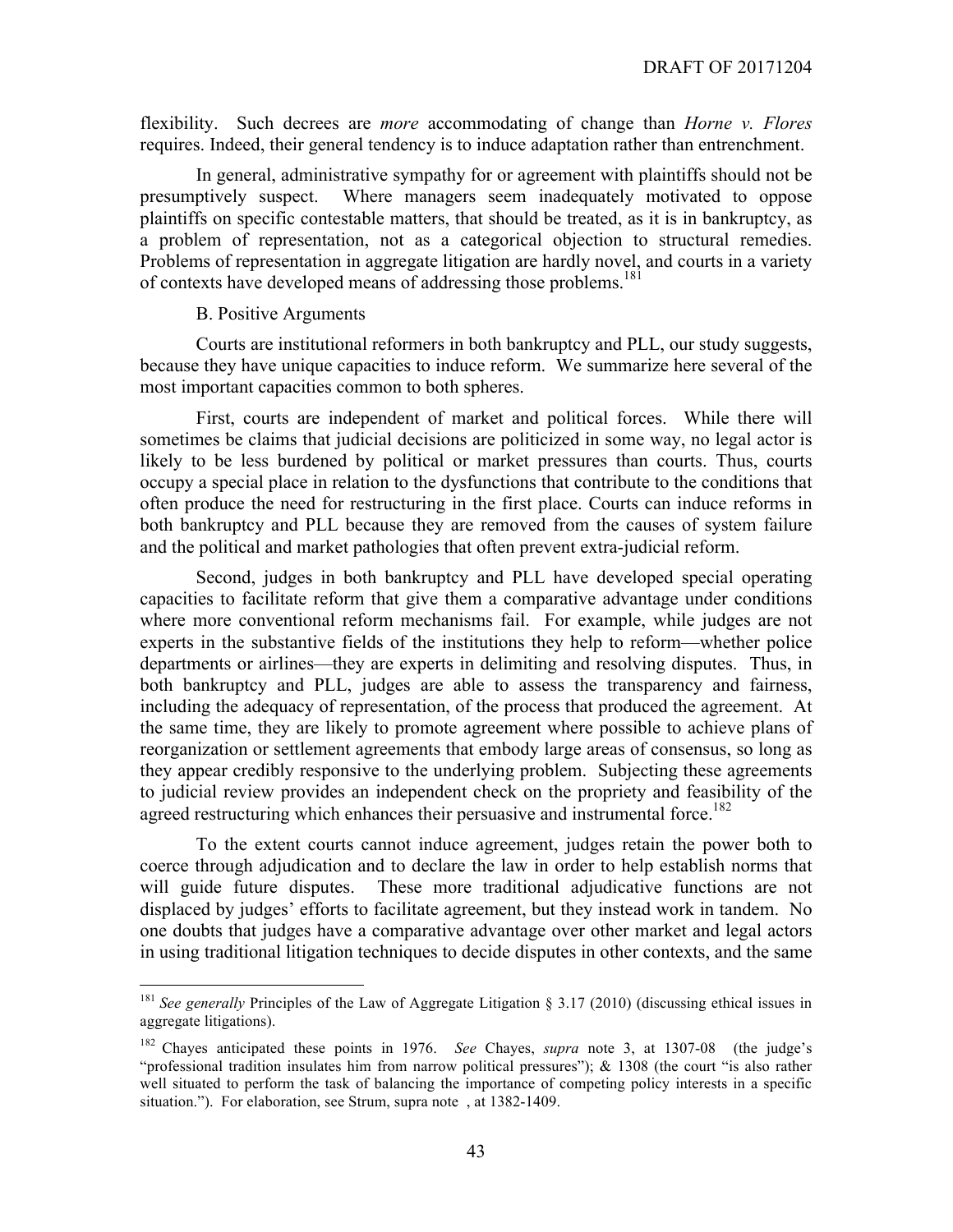would appear to be true in bankruptcy and PLL. And, because judges are experts in dispute resolution, their warnings to parties about the costs and benefits of the choice between litigation and settlement are likely to have significant credibility.

Third, courts may have a comparative advantage in their capacities to produce and manage information. Both Chapter 11 cases and the civil litigations in PLL require the production of significant amounts of information, much of which becomes part of the public record, either through the litigation process or the plans and decrees that resolve these cases. The public character of this work imposes a level of accountability on courts and parties not likely to be found elsewhere. While the negotiations that lead to or implement resolution may not be public, the factual record upon which decisions are made will be.<sup>183</sup> Moreover, the public record thus produced increases the capacity for parties in future cases to gauge their likelihood of success and to learn techniques for resolution that might not otherwise be apparent. Courts have long been understood to play an educative role generally.184 The transparency of their work in bankruptcy and PLL is no different.

This is not to say that bankruptcy or PLL is perfect. Indeed, observers and practitioners criticize both, and we can imagine future work offering specific examples of developments in bankruptcy that might improve PLL practice. For example, early practice under the Bankruptcy Code was, as noted, challenged for the delay and cost associated with the Chapter 11 process. This led some to argue that Chapter 11 should be eliminated<sup>185</sup>—just as some today argue that we should eliminate PLL. Instead, however, cooler heads prevailed, and the Chapter 11 system adapted. A similar adjustment has been underway in PLL, and is likely to continue. The evolution from "command and control" PLL decrees to "framework" decrees has been, in part, a response to criticism about the rigidity and duration of the earlier decrees, and their lack of success in producing reformed public systems.

#### V. Conclusion

Critics have for many years chastised courts supervising public law litigations even though that same role and functionality are the daily diet of courts supervising Chapter 11 bankruptcies. For these critics, the message of this paper is simple: If PLL is an illegitimate judicial activity, then so too is Chapter 11 bankruptcy. Since no one would seriously make the latter claim, critics of PLL should more carefully assess the character and grounds of their opposition.

We do not suggest that PLL or bankruptcy should be immune from criticism. The mere fact that courts in both contexts do substantially similar work does not mean that they always do it well. Indeed, we think there are likely important areas for improvement in both contexts, for example and in particular, the duration of PLL decrees, which we

 <sup>183</sup>

*Cf.* Chayes, *supra* note 3, at 1308.

<sup>184</sup> Christopher L. Eisgruber, *Is the Supreme Court an Educative Institution?*, 67 N.Y.U. L. REV. 961 (1992).

<sup>185</sup> Michael Bradley & Michael Rosenzweig, *The Untenable Case for Chapter 11*, 101 Yale L.J. 1043, 1050 (1992).